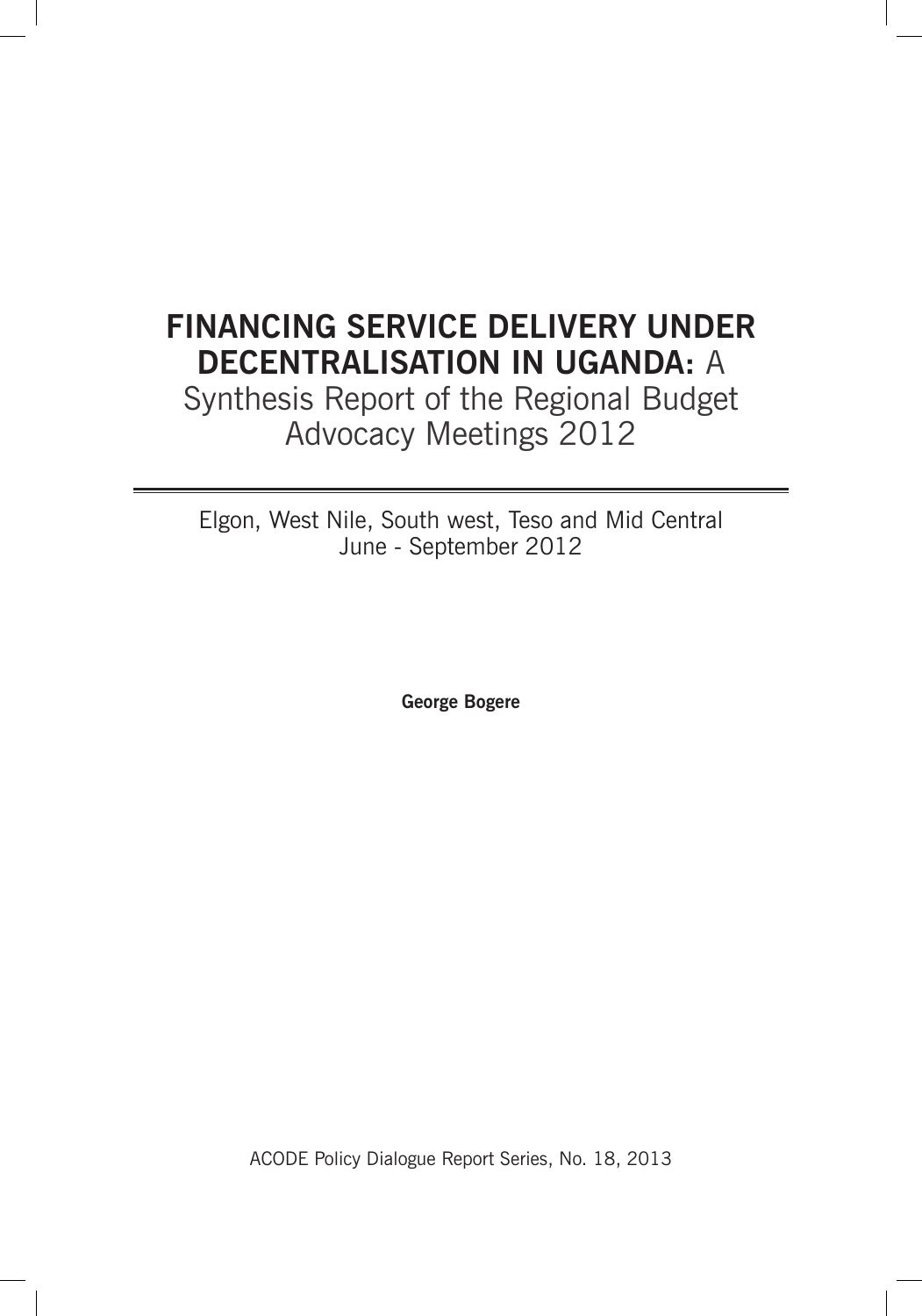#### **Published by ACODE**

Advocates Coalition for Development and Environment (ACODE) Plot 96, Kanjokya street, Kamwokya, P. O. Box 29836, Kampala Tel: +256-312-812150, Fax: +256-041-534056 Email: acode@acode-u.org, Web: www.acode-u.org

#### **Citation:**

Bogere, G. (2013). Financing Service Delivery under Decentralization in Uganda: A Synthesis of the Regional Budget Advocacy Meetings 2012. ACODE Policy Dialogue Series, No. 18. Kampala.

#### © ACODE 2013

All rights reserved. No part of this publication may be reproduced, stored in a retrieval system or transmitted in any form or by any means electronic, mechanical, photocopying, recording or otherwise without the prior written permission of the publisher. ACODE policy work is supported by generous donations and grants from bilateral donors and charitable foundations. The reproduction or use of this publication for academic or charitable purpose or for purposes of informing public policy is excluded from this restriction.

**ISBN:** 978-9970-34-006-4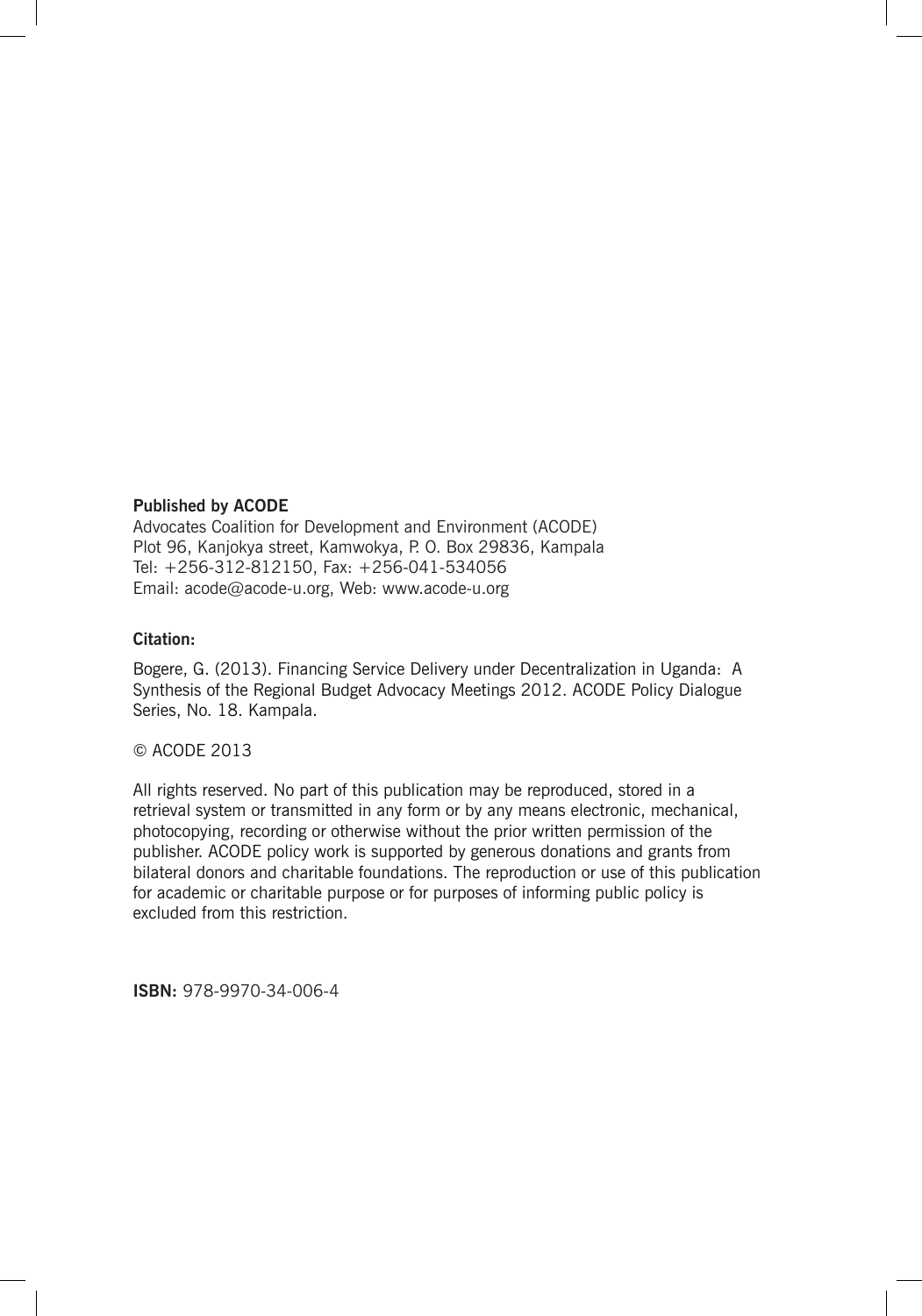# **CONTENTS**

|    | 1.1 |       |                                                                         |  |
|----|-----|-------|-------------------------------------------------------------------------|--|
|    |     | 1.1.1 |                                                                         |  |
|    |     | 1.1.2 | Division of tasks and responsibilities between central and sub-national |  |
|    |     |       |                                                                         |  |
|    |     |       |                                                                         |  |
|    |     |       |                                                                         |  |
| 2. |     |       |                                                                         |  |
|    | 2.1 |       |                                                                         |  |
|    | 2.2 |       | Challenges for effective service delivery under Decentralization in     |  |
|    |     |       |                                                                         |  |
|    |     | 2.2.1 | Lack of commensurate revenue for service delivery by Local Governments8 |  |
|    |     | 2.2.2 |                                                                         |  |
|    |     | 2.2.3 |                                                                         |  |
|    |     | 2.2.4 |                                                                         |  |
|    |     | 2.2.5 |                                                                         |  |
|    |     | 2.2.6 |                                                                         |  |
|    |     |       |                                                                         |  |
|    | 2.3 |       | Local revenue generation by Local Governments: challenges and           |  |
|    |     |       |                                                                         |  |
|    |     | 2.3.1 |                                                                         |  |
|    |     | 2.3.2 |                                                                         |  |
|    |     | 2.3.3 | Challenges in the Administration of Local Revenue  13                   |  |
|    |     | 2.3.4 |                                                                         |  |
|    | 2.4 |       | Inter-governmental Revenue Sharing: Basis and Considerations 15         |  |
|    |     | 2.4.1 |                                                                         |  |
|    |     | 2.4.2 | Fundamental steps in the design of a system for Inter-governmental      |  |
|    |     |       | 2.4.3 Challenges to Inter-governmental Revenue Sharing  16              |  |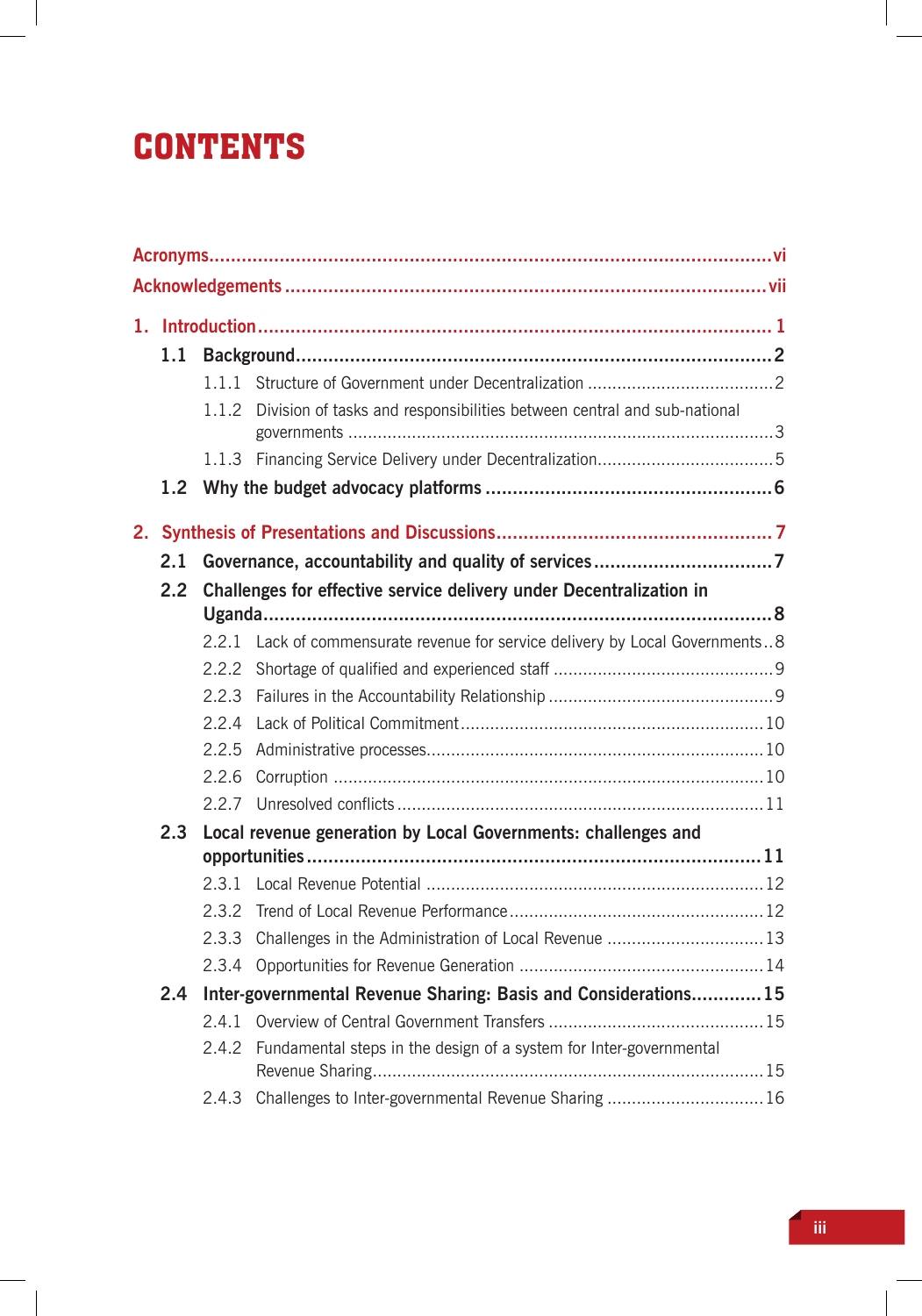|  | 3. Propositions on Financing Service Delivery under Decentralization  17     |  |
|--|------------------------------------------------------------------------------|--|
|  | 3.1 Revenue allocation between Central and Local Governments17               |  |
|  |                                                                              |  |
|  |                                                                              |  |
|  | 3.4 Determination and enforcement of standards for service delivery18        |  |
|  | 3.5 Establishing criteria for creation of Districts and lower local          |  |
|  | 3.6 Removing Moratorium on recruitment of workers at district level  19      |  |
|  | 3.7 Collecting data for planning at local government including revenue       |  |
|  |                                                                              |  |
|  |                                                                              |  |
|  |                                                                              |  |
|  | 3.10 Increasing predictability of resource availability through the budget21 |  |
|  |                                                                              |  |
|  |                                                                              |  |
|  |                                                                              |  |
|  |                                                                              |  |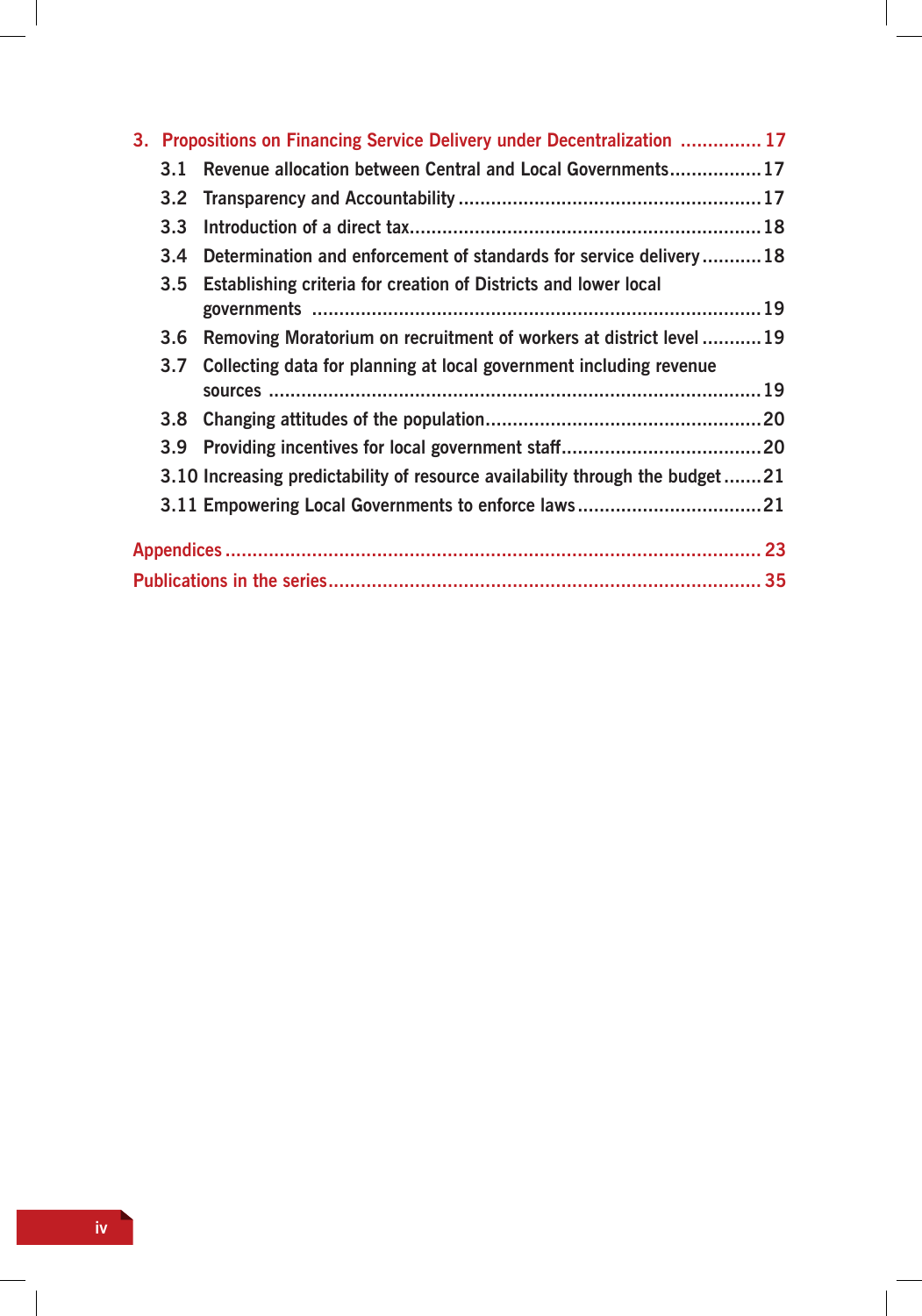# List of Tables

| Table 1-1: Allocation of tasks and responsibilities between central and Local    |  |
|----------------------------------------------------------------------------------|--|
|                                                                                  |  |
| <b>Table 2-1:</b> Local revenue potential as at FY 2010/2011 (Shs' billions)  12 |  |
| <b>Table 2-2:</b> Trend of Local Revenue Performance (Shs' billions) 13          |  |
| <b>Table 3-1:</b> Unit Costs of Periodic and Routine Maintenance of Murram Roads |  |

# List of Figures

|  | Figure 1-2: Patterns and Trends of budgetary allocation of local government |  |
|--|-----------------------------------------------------------------------------|--|
|  |                                                                             |  |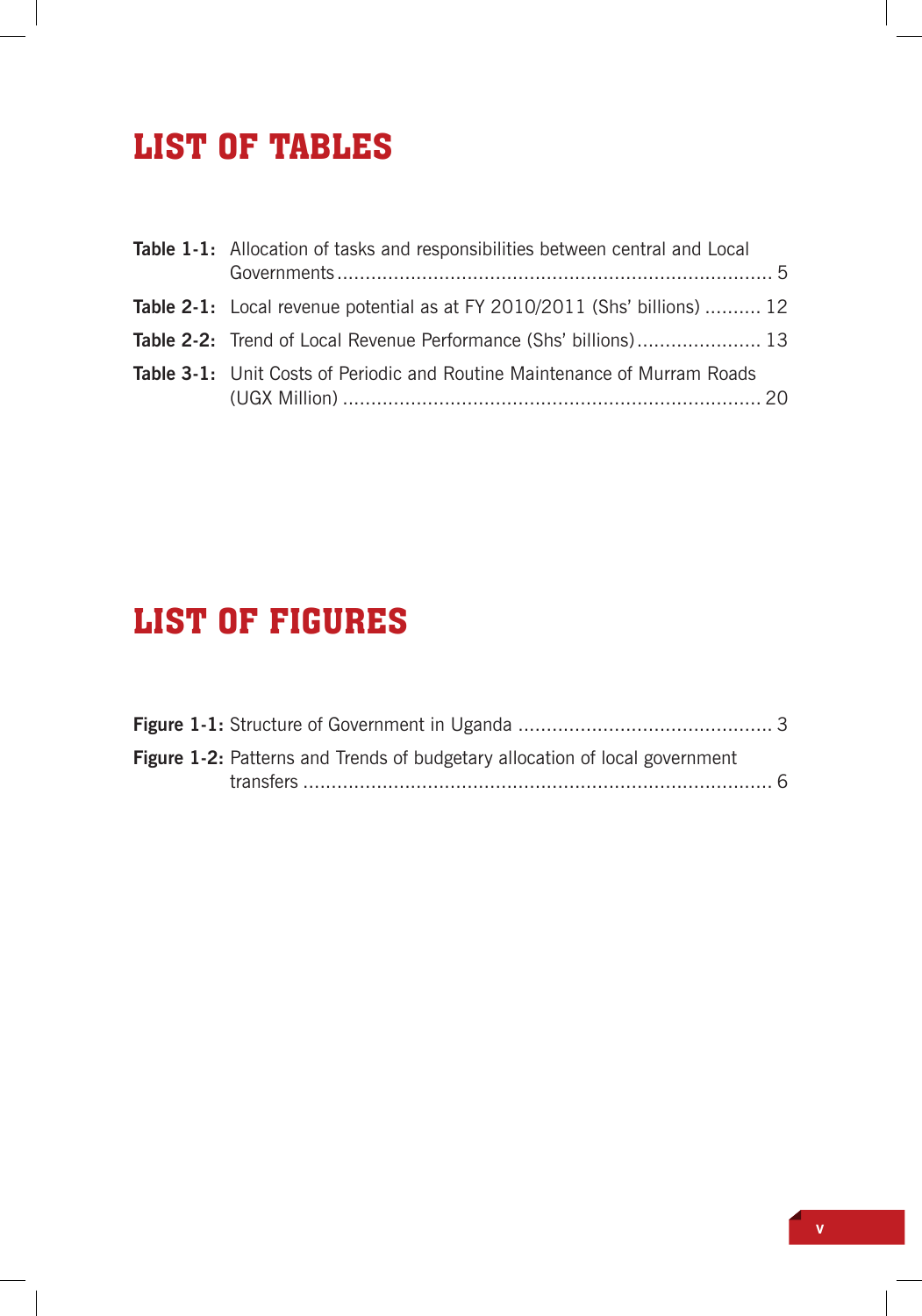# Acronyms

| <b>ACODE</b> | Advocates Coalition for Development and Environment    |
|--------------|--------------------------------------------------------|
| <b>CAO</b>   | Chief Administrative Officer                           |
| <b>CBS</b>   | <b>Central Broadcasting Service</b>                    |
| <b>CBTIC</b> | Citizens' Budget Tracking and Information Centre       |
| <b>CSOs</b>  | <b>Civil Society Organizations</b>                     |
| <b>EPRC</b>  | Economic Policy Research Centre                        |
| G/T          | <b>Graduated Tax</b>                                   |
| <b>IFPRI</b> | International Food Policy Research Institute           |
| LC           | Local Council                                          |
| <b>LGFC</b>  | Local Government Finance Commission                    |
| LGHT         | Local Government Hotel Tax                             |
| <b>LGs</b>   | <b>Local Governments</b>                               |
| <b>LST</b>   | Local Service Tax                                      |
| <b>MDAs</b>  | Ministries Departments and Agencies                    |
| <b>MFPED</b> | Ministry of Finance, Planning and Economic Development |
| <b>MoLG</b>  | Ministry of Local Government                           |
| <b>MTEF</b>  | Medium Term Expenditure Framework                      |
| <b>NAADS</b> | National Agricultural Advisory Services                |
| <b>NGOs</b>  | Non- Government Organizations                          |
| <b>PAF</b>   | Poverty Action Fund                                    |
| <b>RDC</b>   | Resident District Commissioner                         |
| <b>SAS</b>   | Senior Assistant Secretary                             |
| <b>SWGs</b>  | Sector Working Groups                                  |
| <b>ULGA</b>  | Uganda Local Government Association                    |
| URA          | Uganda Revenue Authority                               |

 $\mathbb{R}$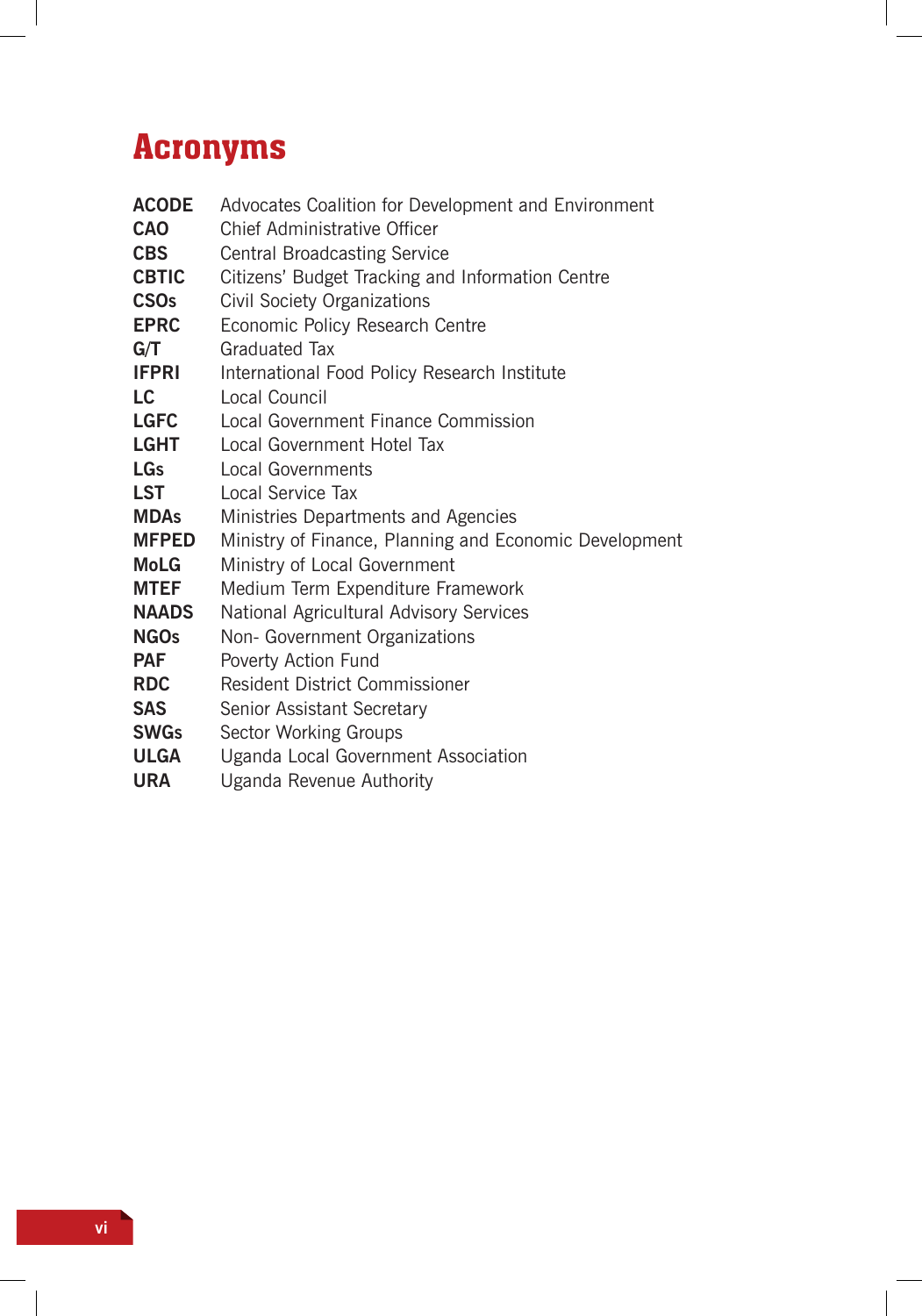# Acknowledgements

The team at the Citizens' Budget Tracking and Information Center (CBTIC) at ACODE is grateful to the different actors that made the regional budget dialogues possible. The team is especially, grateful to leadership of the districts of Mbale, Nebbi, Mbarara, Soroti and, Mukono who partnered with us in preparations of the regional budget advocacy meetings. In this same regard, the team is grateful to our partner organizations including Bugisu Civil Society Network (BUCINET), Nebbi District NGO forum, Mbarara District NGO Forum, Public Affairs Center of Uganda (PAC-U) and Mukono District NGO Forum in the districts above who mobilized participants for the meetings. The team is also grateful to all persons who took part in the regional budget advocacy meetings.

The team is greatly indebted to facilitators namely, Ms. Damalie Mbega from the Uganda Local Governments Association (ULGA), Mr. William Ndoleriire of the Ministry of Finance Planning and Economic Development (MFPED) and Mr James Ogwang of the Local Government Finance Commission (LGFC). Your presentations gave deep insights into the functioning of Local Governments and financing of service delivery in Uganda. The team is indebted to the Permanent Secretary Ministry of Local Government (MoLG), Mr. Patrick Mutabwire for agreeing to give a key note address at the budget dialogue for the South Western region that was held in Mbarara. Your views challenged long held opinions on financing service delivery under decentralization in Uganda.

The regional budget dialogues were funded by the Royal Netherlands Embassy.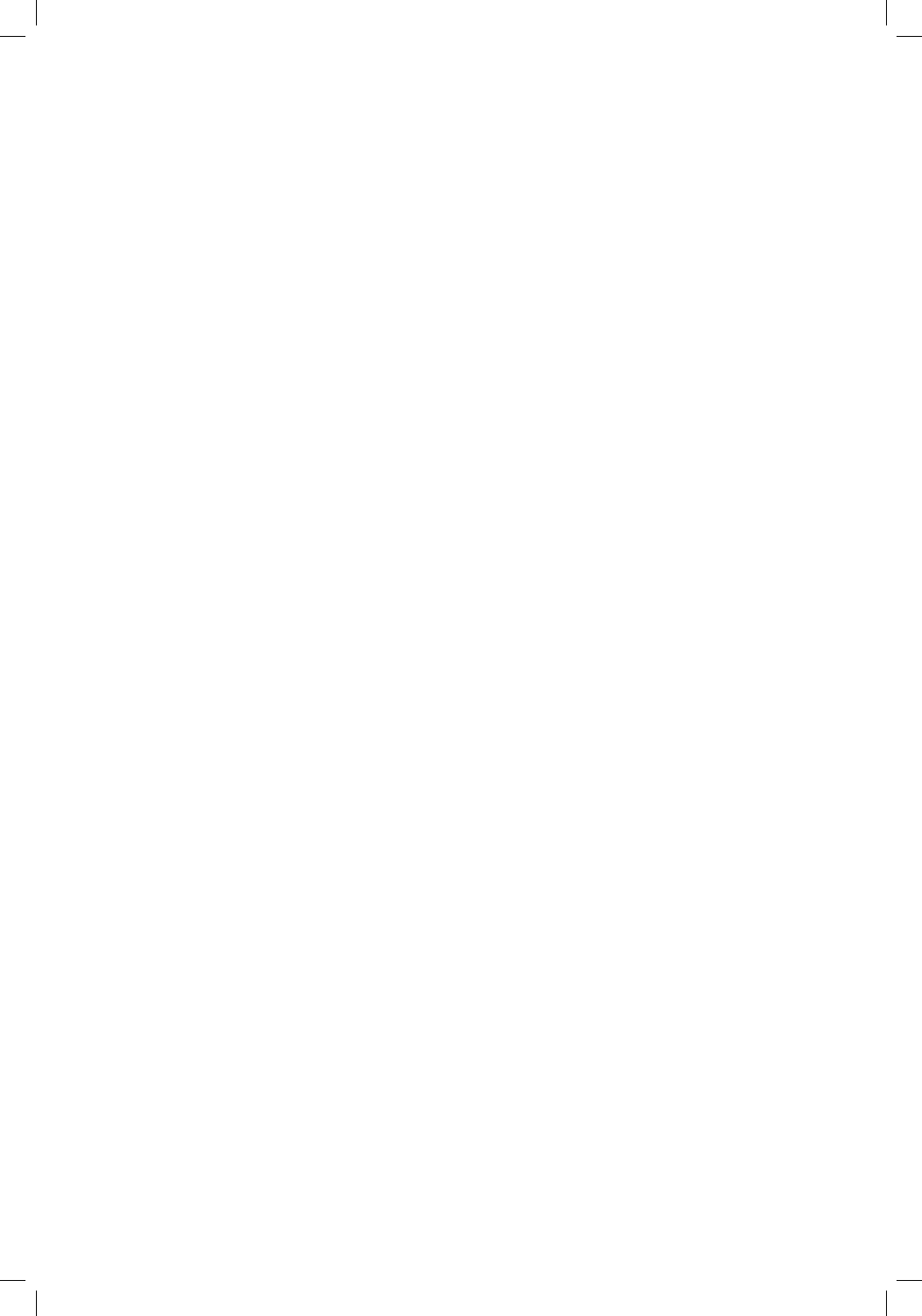# 1. Introduction

The national budget is the single most important tool for resource allocation by government - where services are extended to citizens and income enhancing investments are undertaken - to improve citizens' welfare. The Advocates Coalition for Development and Environment (ACODE) through the Citizen's Budget Tracking and Information Center (CBTIC) aims at ensuring that policies, particularly the budget, benefit the people of Uganda.

In line with this goal, ACODE between June and September 2012, organized regional budget advocacy platforms in five regions of Uganda including; West Nile, Elgon, Teso, Southwestern, and Mid-western regions. The platforms covered over 40 districts of Uganda. The focus of the discussions was how to finance service delivery under decentralization particularly inter-government resource allocation and internal revenue generation by sub-national or Local Governments including districts and sub-counties.

The platforms were convened against the backdrop of shrinking allocations of resources to districts in the national budget which remained at below 22 percent of the national budget, nearly two decades after the introduction of decentralization. The deterioration of public service delivery in the country is largely attributed to the insufficient funds allocated to Local Governments for the execution of duties and the provision of devolved services under decentralization. The political gerrymandering of districts in Uganda leads to the creation of many unviable districts with very limited sources of internal revenue generation and highly dependent on grants from the central government. Furthermore, the system puts most viable sources of taxes under the ambit of Uganda Revenue Authority (URA) leaving the local government with small tax base and hard to collect taxes.

The regional budget platforms brought together technocrats, politicians, Civil Society Organizations to propose how; 1) national budget resources ought to be shared between the central government and districts for better service delivery, and 2) to increase internally generated funds for districts and utilization of the funds for improving service delivery.

The platforms occasioned rich debate on decentralization, service delivery under decentralization, and the challenges and opportunities for local revenue sharing. This report synthesizes issues raised and the proposals on the way forward.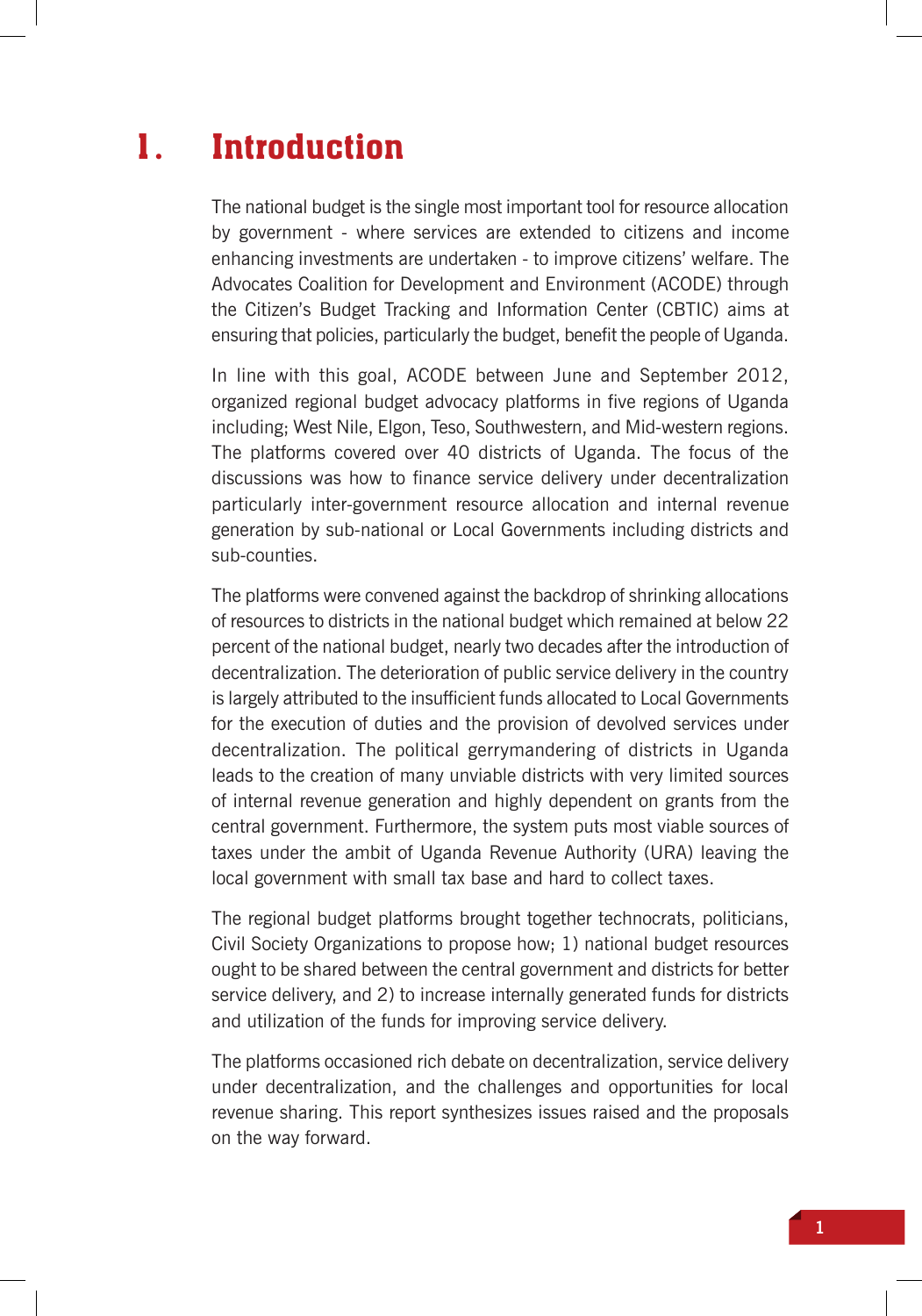# **1.1 Background**

Decentralization has been heralded as the necessary and indispensable component to pluralist democracy. Buijtenhuijs & Thiriot (1995) argue that decentralization extends democracy and allows it to attain its objectives by enabling citizens take charge of their affairs by participating in the management of their own affairs. In Uganda, decentralization was introduced in 1992 and was premised on the notion that Local Governments are better placed to respond to the needs of the local communities. It was believed that under decentralization, citizens are able to hold their leaders accountable thereby improving equity in distribution of resources and reduction of wastage through corruption and ineffective allocation of resources.

Thus, the ultimate aim of Uganda's decentralization programme was to improve service delivery through transfer of real power (devolution) and reduction of the workload of the central government; ensuring the participation of citizens and democratic control<sup>1</sup>; achieving good governance as a prerequisite for an efficient public service; bringing political and administrative control over services to the point of delivery<sup>2</sup>; freeing local managers from central constraints; and improving the capacity of local government councils to plan, finance, and manage service delivery.

#### **1.1.1 Structure of Government under Decentralization**

Under decentralization, government is comprised of two levels namely the central or national level and the local or sub-national level. The central government structure has two overarching offices namely the Office of the President and Office of the Prime Minister, which oversee government functions and comprise 19 line ministries. There are also over 76 autonomous institutions and agencies and 33 missions and embassies. The Ministry of Local Government spearheads the implementation of the decentralization policy and its mandate includes policy formulation, coordination, monitoring, supervision, guidance and providing support to Local Governments.

At sub-national level is a five tier local government system with LCV at district and municipality level, as fully fledged Local Governments with an elected executive, a council and technical unit under the supervision of the Chief Administrative Officer (CAO). Ideally, the LCV chairperson is

<sup>1</sup> This was to be a guiding principle applied to all levels of government (World Bank, 2004)

<sup>2</sup> Thereby improving accountability and effectiveness of government programs.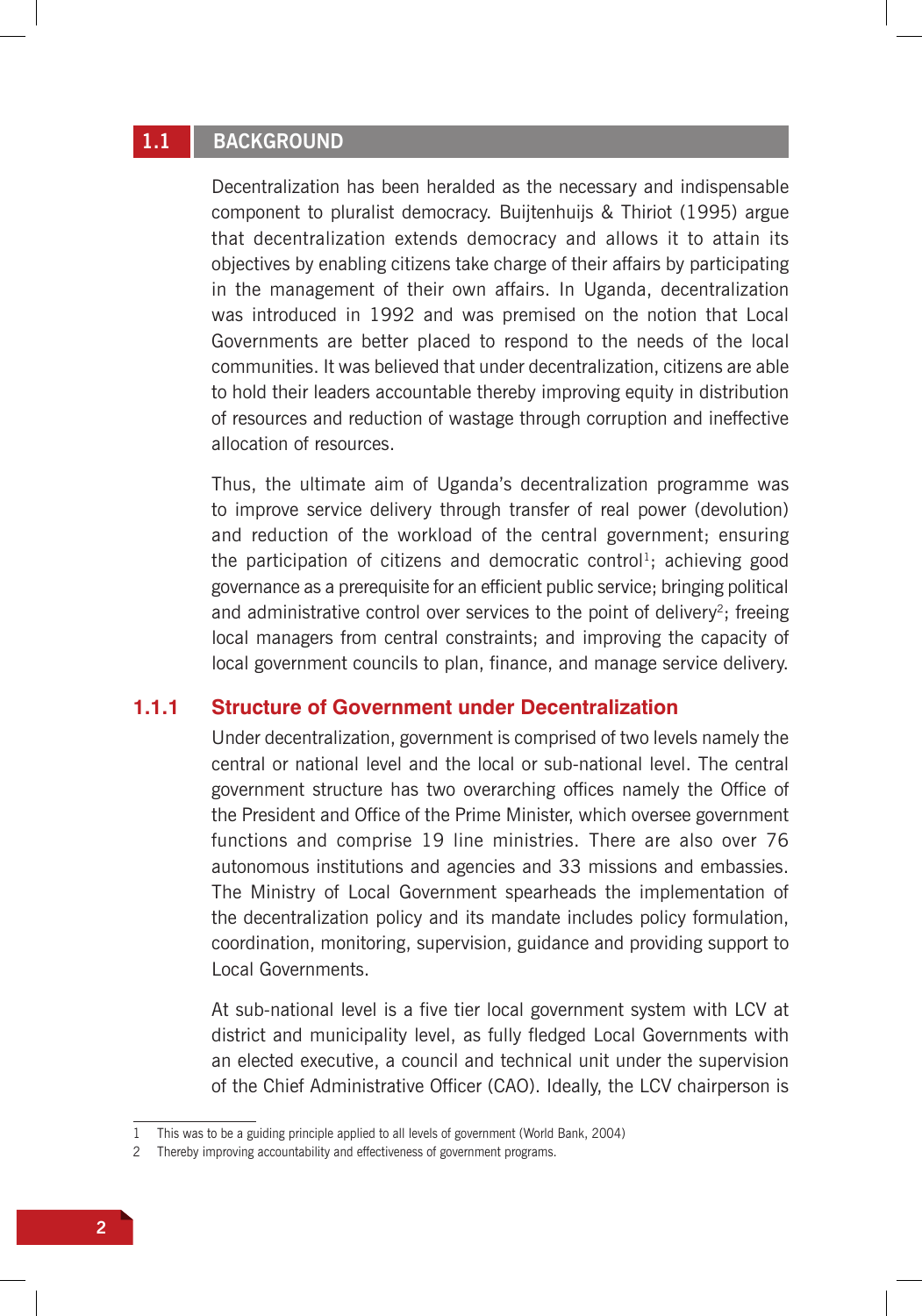supposed to supervise the CAO. A similar situation is played out at subcounty level (and division in municipalities) with an LCIII executive and council and a small technical team that is an extension of the district technical arm headed by a Senior Assistant Secretary (SAS). Even here, the LCIII Chairperson is expected to supervise the SAS. However, at both levels technical officers are appointed through the public service system and are therefore not accountable to the political heads. LC IV, LC II and LC I are administrative units. Figure 1-1 shows an overview of government structure with emphasis on Local Government structure and Administrative Units.

#### **Figure 1-1:** Structure of Government in Uganda



## **1.1.2 Division of tasks and responsibilities between central and sub-national governments**

Both the 1995 Constitution of the Republic of Uganda and the Local Government Act (1997) define the functions of the central and Local Governments. They also provide for the devolution of functions to lower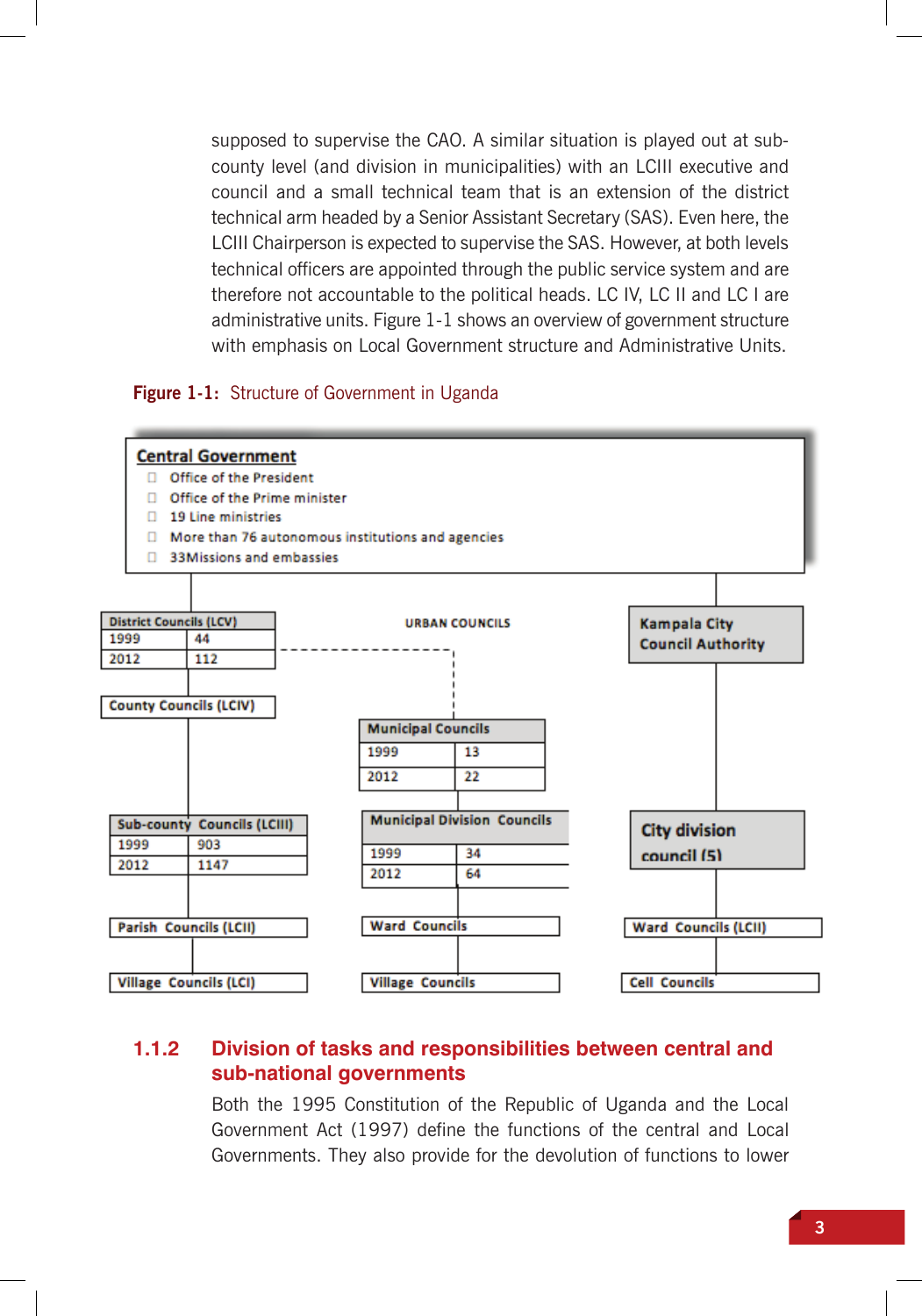levels following agreement between the two levels of government. The devolution of the functions is supposed to be accompanied by transfer of resources for execution of tasks in form of grants to lower Local Governments. Lower Local Governments can request progressively higher level of government (up to central government) to take charge of the functions in instances where the higher level of government retains funds pertaining to the tasks.

The functions of the central government mainly pertain to critical and indivisible functions such as defence, security, law and order, national policy formulation, setting national standards, coordination, monitoring, supervision and guidance. The Local Governments on the other hand, are responsible for direct provision of social services, agricultural extension services and local government planning. Under this configuration, Local Governments are solely responsible for the provision of about 70 percent of the services and share responsibility of provision of about 15 percent of the services as in Table 1-1.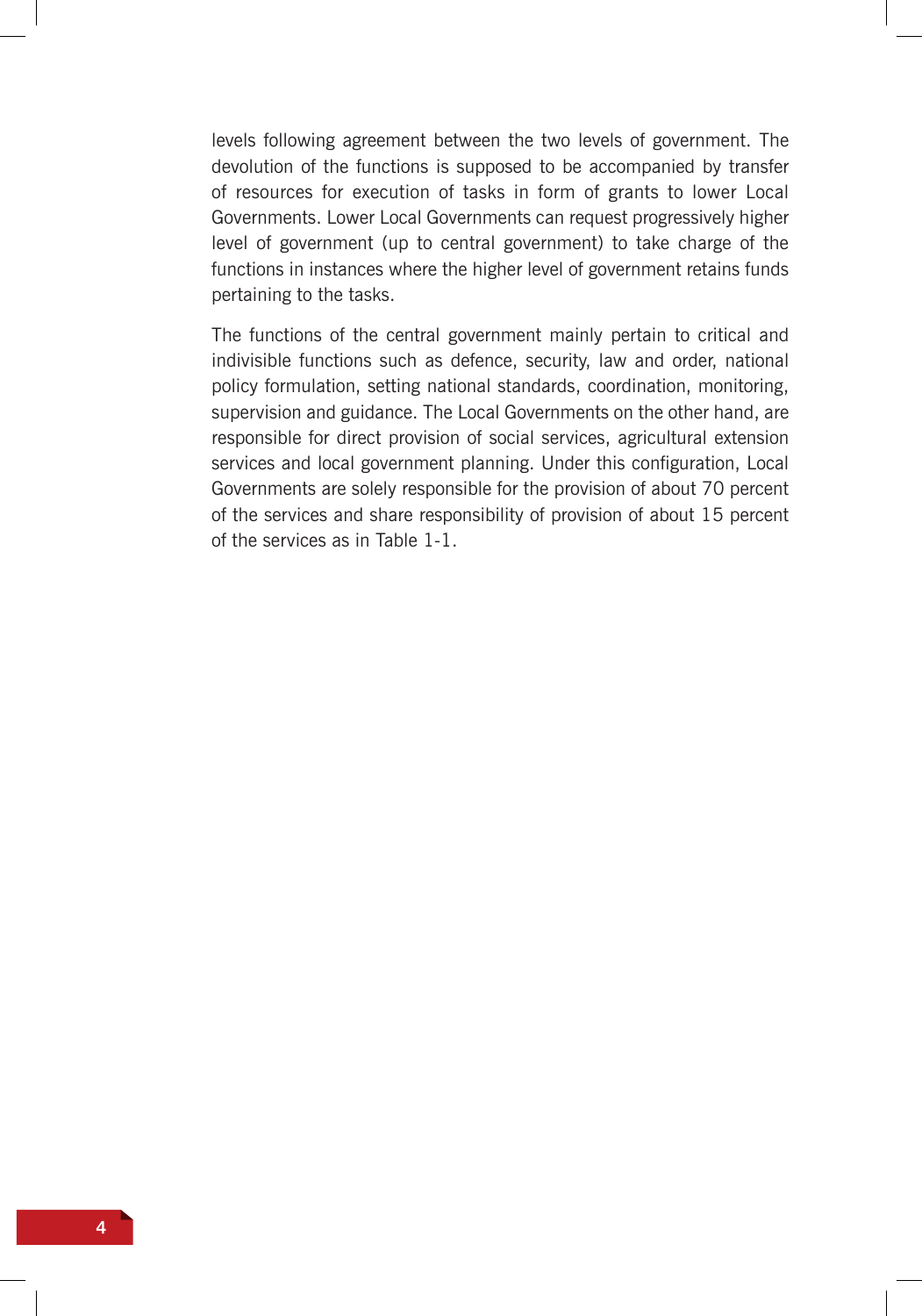| <b>Service</b>                                                      | <b>Allocation of</b><br>responsibility | <b>Service</b>                                                           | <b>Allocation of</b><br>responsibility |
|---------------------------------------------------------------------|----------------------------------------|--------------------------------------------------------------------------|----------------------------------------|
| <b>National and Sector Policies</b>                                 | CG                                     | <b>Community Amenities</b>                                               |                                        |
| Local government policies                                           | $\overline{G}$                         | Water services                                                           | <b>SHD</b>                             |
| <b>Administration and appointment</b><br>of technical staff for LGs | LG                                     | Removal and disposal of waste<br>and refuse                              | LG                                     |
| Judiciary                                                           | CG                                     | Street lighting                                                          | LG                                     |
| <b>Defense</b>                                                      | CG                                     | Public vehicle parking                                                   | LG                                     |
| Security, law and order                                             | <b>SHD</b>                             | <b>Recreational and cultural affairs</b>                                 |                                        |
| <b>Education</b>                                                    |                                        | Sports and recreation facilities                                         | $\overline{G}$                         |
| <b>Nursery</b>                                                      | $\overline{G}$                         | Cemeteries                                                               | LG                                     |
| Primary                                                             | LG                                     | Public halls libraries and art<br>galleries                              | LG                                     |
| Secondary                                                           | <b>SHD</b>                             | Public parks gardens and<br>recreation grounds                           | LG                                     |
| Tertiary and technical education                                    | <b>SHD</b>                             | <b>Economic Services</b>                                                 |                                        |
| <b>Health</b>                                                       |                                        | Roads (trunk roads)                                                      | CG                                     |
| Referral hospitals                                                  | CG                                     | Roads (feeder and community<br>access roads)                             | LG                                     |
| District hospitals                                                  | $\overline{G}$                         | Trade and produce buying licensing                                       | $\overline{G}$                         |
| Health centers, dispensaries and<br>clinics                         | LG                                     | Land administration                                                      | LG                                     |
| Primary health care and health<br>education                         | $\overline{G}$                         | Agriculture and veterinary<br>extension                                  | $\overline{G}$                         |
| Control/management of epidemics<br>and disasters                    | <b>SHD</b>                             | Forest and wet lands                                                     | LG                                     |
| Social security and welfare                                         |                                        | <b>GC-Central Government</b><br><b>LG-Local Government</b><br>SHD-Shared |                                        |

### **Table 1-1:** Allocation of tasks and responsibilities between central and Local Governments

*Source: EPRC study 1999 on Fiscal Decentralization and Local Government Finance in Relation to Infrastructure and Service Provision in Uganda.*

## **1.1.3 Financing Service Delivery under Decentralization**

There are three major sources of financing service delivery under decentralization, namely; grants from central government (over 85 percent of the local government budgets), locally generated revenue (less than 5 percent) and donor funding (in form of project support). Development expenditure accounts for, only a third of the grants to Local Governments as shown in figure 1-2. This means that more money is spent on workers' wages than on service delivery (Domestic development and non-wage recument)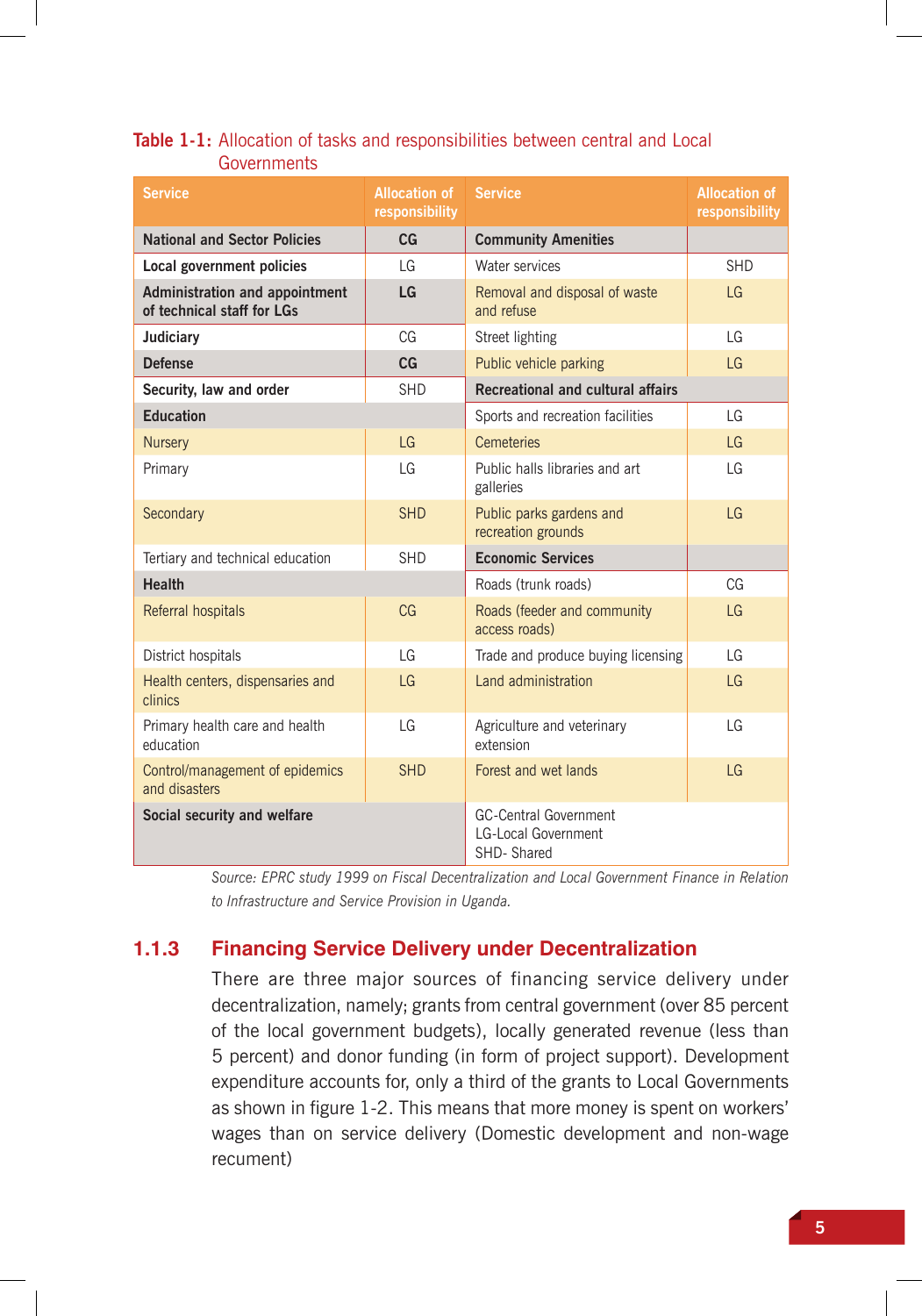

**Figure 1-2:** Patterns and Trends of budgetary allocation of local government transfers

*Source: Approved Estimates of Revenue and Expenditure MFPED*

## **1.2 Why the budget advocacy platforms**

The issue of financing service delivery under decentralization is highly contentious. The central government is faulted for perpetual underfunding of Local Governments and taking away leverage of political leadership over technical staff at the district by recentralizing the appointment of the Chief Administrative Officers - the accounting officers at the district.

The Ministry of Finance is known for late release of funds - which contributes to failure of districts to utilize the funds. On the other hand, the government claims the Local Governments fail to mobilize local revenues, and utilize funds disbursed to them and adhere to reporting and the procurement guidelines and requirements. While citizens accuse the government of being corrupt, they are un-willing to pay taxes – and contribute to quality service delivery - through user fees and other taxes.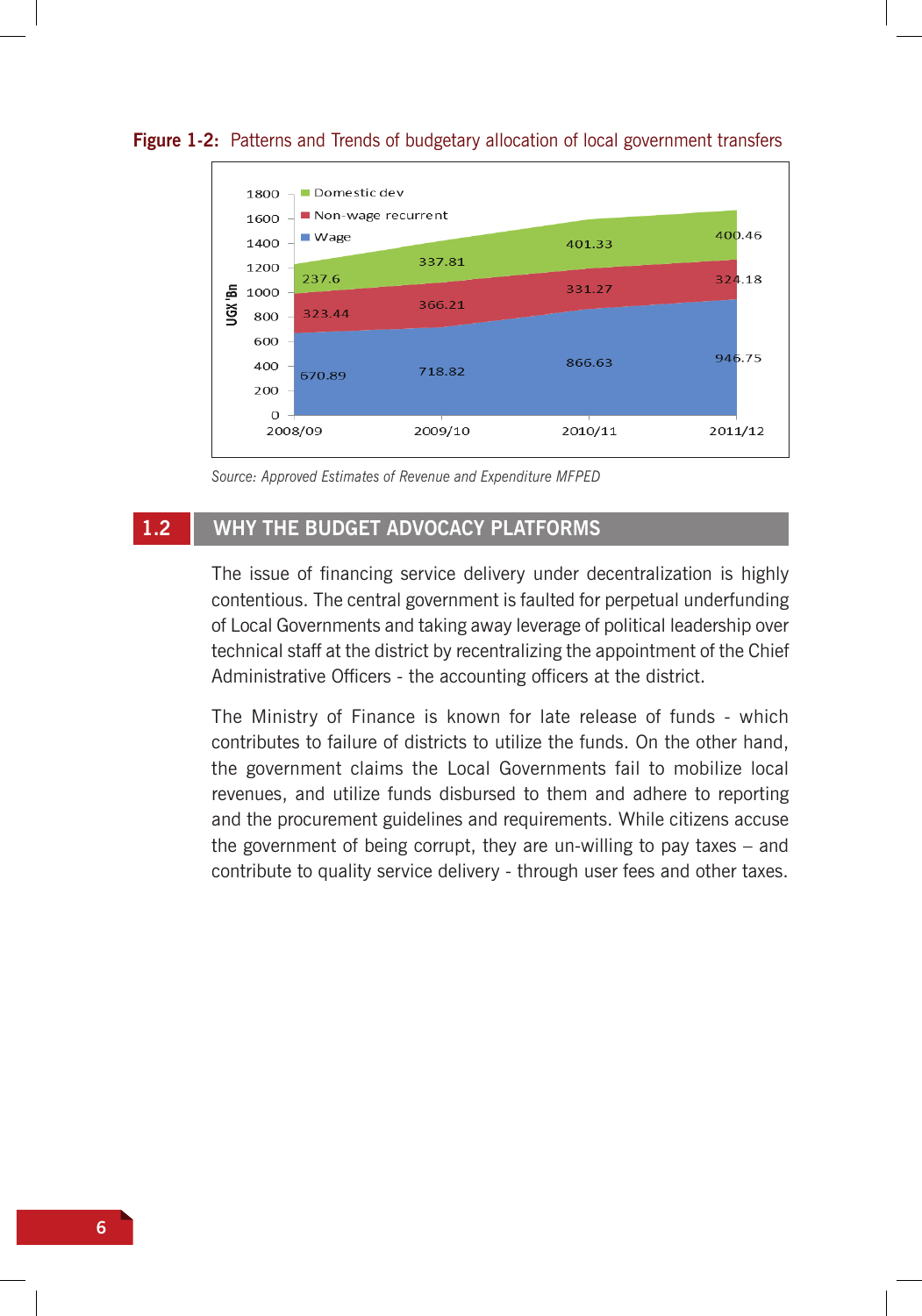# 2. Synthesis of Presentations and **Discussions**

The platforms were organized by ACODE and convened by partner organizations in the regional towns of Mbale [**Elgon region**], Nebbi [**West Nile**], Mbarara [**South west**], Soroti [**Teso**] and Mukono [**Mid Central**]. The platforms benefited from presentations from a range of experts from the Ministry of Finance, the Local Government Finance Commission, Uganda Local Governments Association and ACODE. Other participants include LCV chairpersons, Chief Administrative Officers, District Planners, Community Development Officers, Secretaries for Production District NAADS Coordinators and members of Civil Society engaged in budget processes. The platforms covered 42 districts and were attended by more than 410 participants. In addition, four radio talk shows on the same issue were organized on *Radio Pacis* (West Nile) *Open Gate FM* (Elgon Region), *Radio West* (South western Region), and *CBS FM* (Mid Central Region).

The presentations at the platforms focused on: Challenges for effective service delivery under Decentralization, local revenue generation by Local Governments: Challenges and opportunities and; intergovernmental revenue sharing: Basis and considerations. Each of these topics is discussed in greater depth below.

# **2.1 Governance, accountability and quality of services**

The primary objective of government is to promote the welfare of its citizens by providing [quality] goods and services. The quality of services provided by government depends on the quality of governance which defines the nature of actors and accountability relationship - a situation in which those in authority are held responsible by the citizens. Government is a system of three parts; the technical arm, political leadership and the citizens, each performing specific functions. Accountability is the invisible motivational force that drives the system, and decentralization is potentially the best system for delivering accountability because it brings actors closer.

However, there are several challenges that make accountability untenable under Uganda's decentralization system. Both the citizenry and the leadership at sub-national level feel powerless to demand for accountability – from the leaders [in case of citizens] and higher government [in case of Local Governments]. Secondly, there is complicity by local government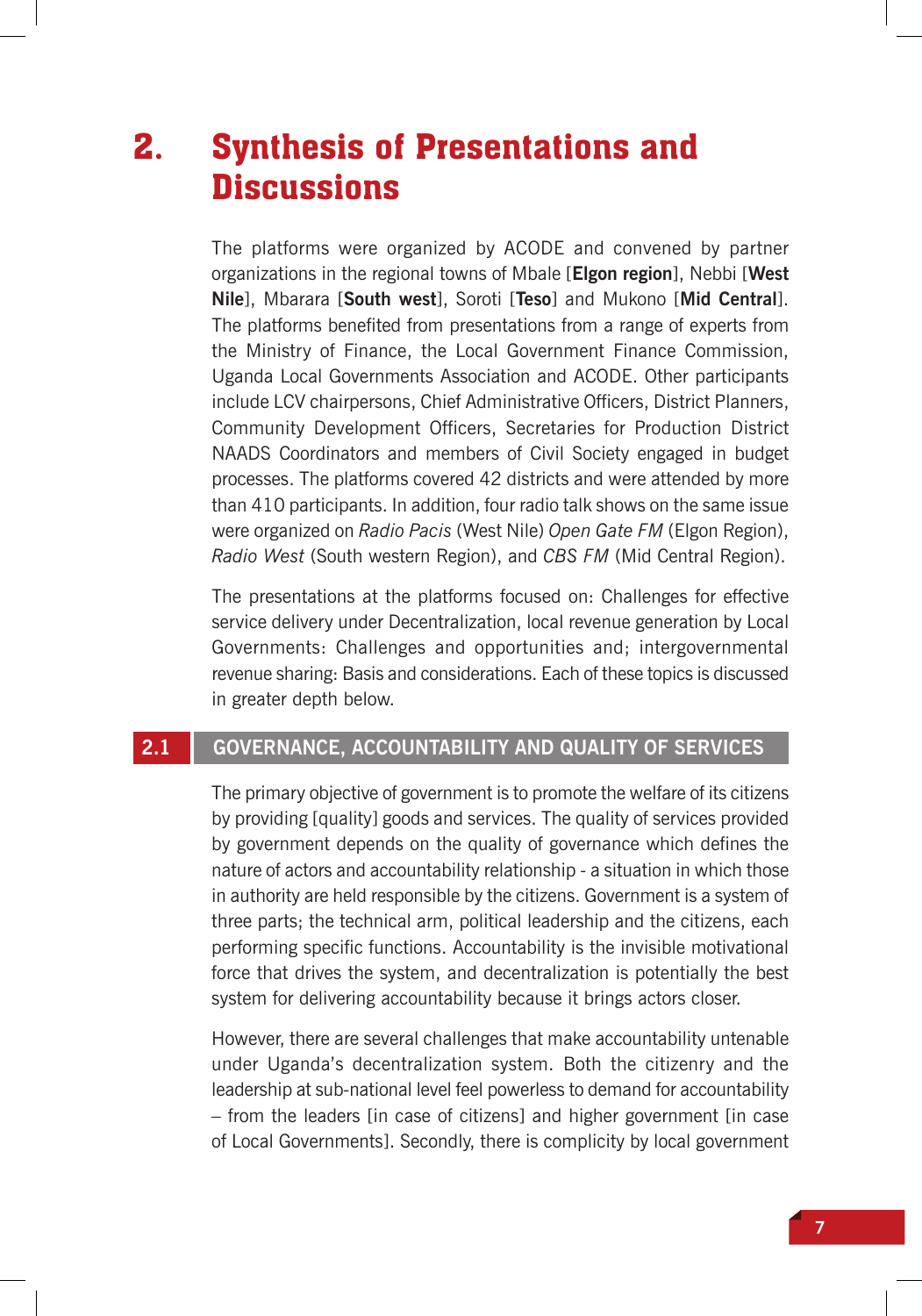leaders and private contractors to defraud the population. Thirdly, there is lack of knowledge and information among actors that would enable them demand for better services and hold leaders accountable.

ACODE's initiative - *the Local Government Councils Score Card Initiative* – underpins the importance of information in accountability. The initiative scores district leaders on their performance and elaborates their roles and responsibilities and informs the electorate of the performance of their leaders as well as their roles as citizens. The initiative, which covers 26 districts, has brought about positive changes in the conduct of local leaders. It is yet to be seen whether this change of practice has a corresponding impact on the quality of service delivery.

# **2.2 Challenges for effective service delivery under Decentralization in Uganda3**

The concept of decentralization aims at bringing services closer to the people, and to improve service delivery and people's welfare. However, in Uganda, evidence on whether decentralization has improved service delivery, is still inconclusive and presents mixed scenarios (IFPRI, 2011). Decentralization is not necessarily a guarantee to better service delivery. It is underpinned by three aspects of effective service delivery namely; adequacy of services, quality of services, accessibility and affordability. Short comings of service delivery under decentralization are attributed to several factors.

## **2.2.1 Lack of commensurate revenue for service delivery by Local Governments**

Underfunding sub-national Local Governments constrains the discretion of Local Governments over budget resources. Apart from the mismatch between service delivery responsibilities and resource allocation [less than 20 percent], Local Governments are heavily dependent on central government transfers for revenue [over 95 percent]. This does not support the objective of putting people in charge of their own affairs. It limits people's discretion over budget resources because over 85 percent of the grants are conditional. The low levels of internal revenue generation which accounts for less than 5 percent of the district budgets – are partly because of low capacity of revenue generation by Local Governments. The introduction of local service tax and local hotel tax has not yielded much to

<sup>3</sup> Presentation Made by Ms. Damalie Mbega (Uganda Local Government Association-ULGA)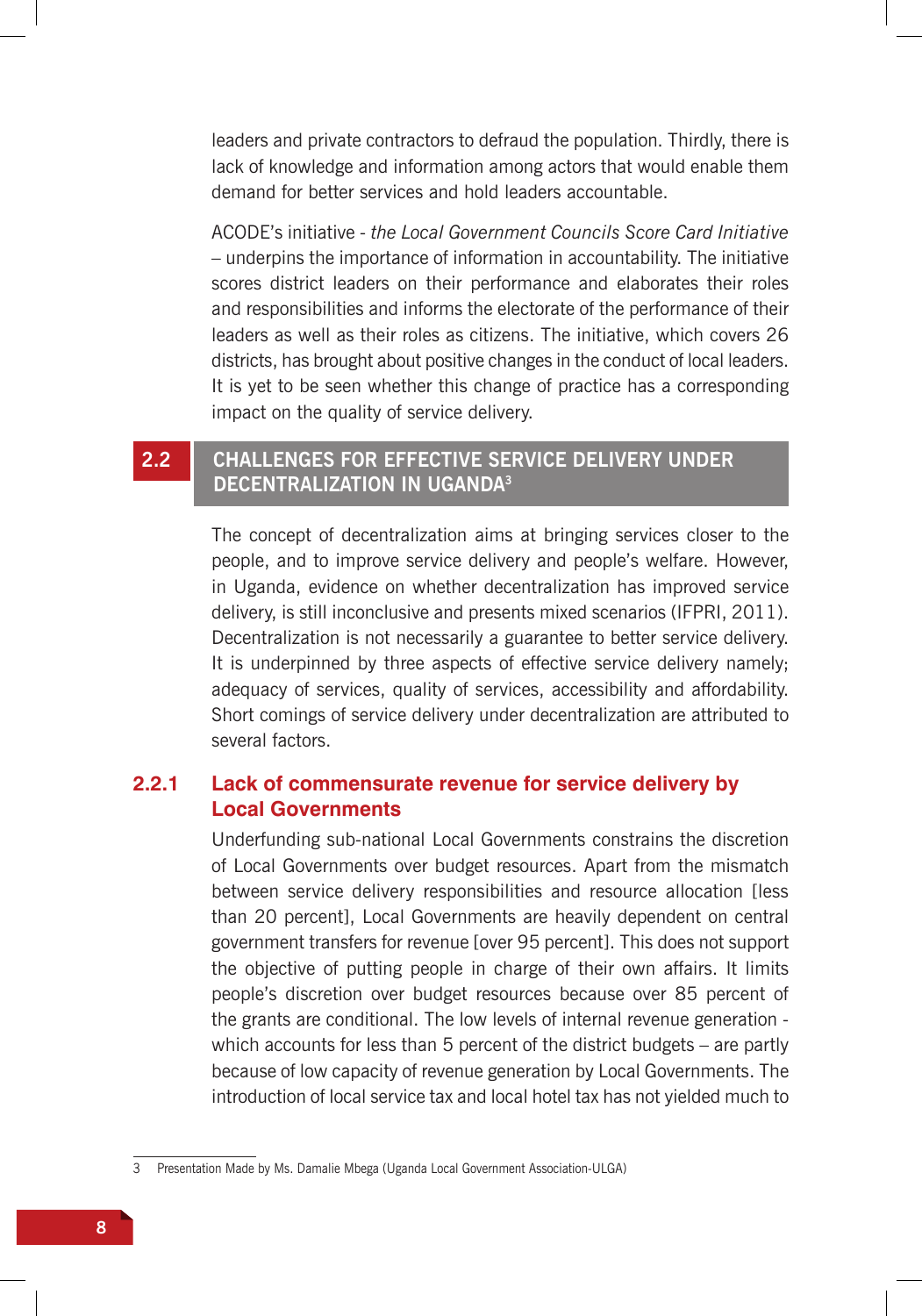bolster local revenues. Direct donor funding to Local Governments through project support remains minimal.

### **2.2.2 Shortage of qualified and experienced staff**

The delivery of quality service is anchored on an essential element of any institution - a professionally trained human resource. But most of the positions in the Local Governments are rarely filled and some functions are never performed. Since the freeze on recruitment of civil service at district level was imposed by the central government, the situation has worsened, particularly in hard-to-reach districts. A review of staffing levels in a sample of 66 entities comprising of districts, town councils, and regional referral hospitals revealed that out of the approved structure of 28,454, only 17,871 (63 percent) positions were filled – showing a shortage of 10,583 staff (37per cent) understaffing.

Other factors responsible for shortage of qualified staff at district level include; lack of training opportunities to develop professional and technical expertise and lack of career progression of staff recruited at district level, low and often delayed pay, shortage of equipment and materials - that makes the positions unattractive to suitors - and ineffectiveness of the District Service Commissions - which are slow in handling recruitment even when clearance to recruit has been granted by the central government.

### **2.2.3 Failures in the Accountability Relationship**

Accountability is increasingly becoming prominent in development discourse. Decentralization and liberalization in Uganda led to the introduction of diverse and numerous actors with unclear roles and responsibilities. There is lack of adequate supervision due to inadequate facilitation, lack of coordination between central and local government, overlapping and unclear mandates for monitoring Local Governments and lack of essential statistical databases for planning, monitoring and evaluation at the local levels.

As a result, the demand for accountability by the citizenry is still very low. The level of citizens' participation in planning and budget monitoring activities remains low, and there is a generally negative attitude over civic matters. This is attributed to; wide spread lack of knowledge among the citizens of their roles and responsibilities, unavailability of relevant information especially at district level, loss of trust and confidence in government by citizens and absence of effective mechanisms for holding leaders accountable.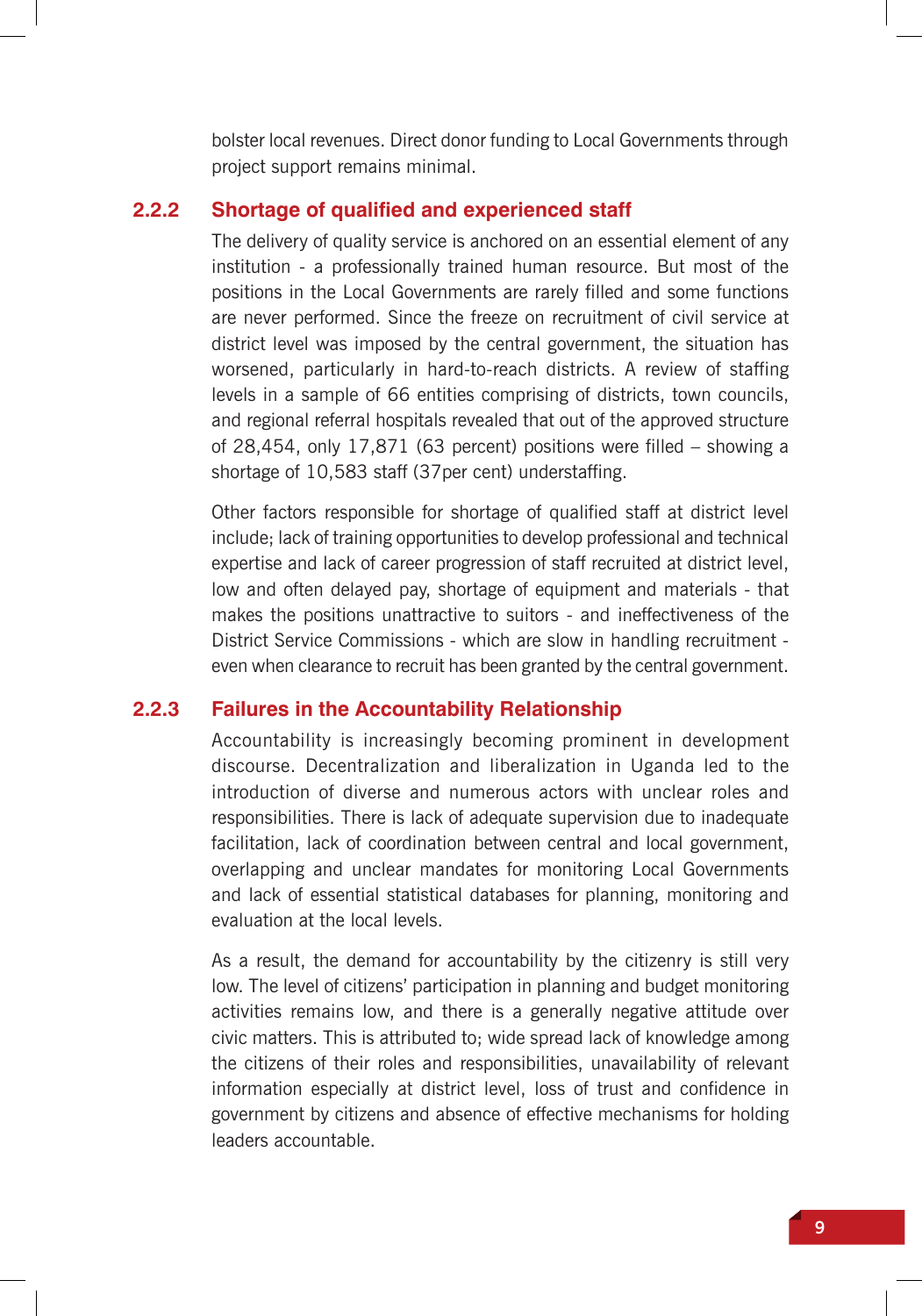#### **2.2.4 Lack of Political Commitment**

There is concern that the commitment to decentralization by government is waning. This notion is prompted by recentralization of a number of functions that had been devolved to sub national governments, including recruitment of staff and remuneration, procurement as is the case with procurement of drugs. This situation is contrary to the thrust of the decentralization policy in Uganda that sought to free the center of certain functions while at the same time empowering citizens to take charge of affairs. The sub national governments have over the years become increasingly subjected to central government direction with little discretion.

It is widely accepted that the center of the problems of service delivery under decentralization in Uganda is the political economy of decentralization. Political considerations tend to override the objectives of decentralization. The result is the creation of over 1,350 sub-national governments (112 districts, 22 municipalities, 1,147 sub-counties and 69 municipal divisions) majority of which are not viable and hardly raise three percent of their annual budgets. Furthermore, the meager funds mainly cover salaries of workers leaving little for provision of materials and actual service provision.

#### **2.2.5 Administrative processes**

Lengthy procurement procedures and other administrative processes which result in failure of districts to utilize the funds over the required time are a major impediment to service delivery. The bureaucratic processes sometimes lead to late release of funds – and result in unspent balances returned to the treasury. The budget cuts affect cash flows for service delivery. The other administrative handicap is the reporting and accounting which is not accompanied by adequate capacity building. The Integrated Financial Management System was reported to present numerous challenges.

### **2.2.6 Corruption**

Like in all other spheres of public life in Uganda, corruption is also rampant at the district level. Corruption takes many forms, including influence peddling by those in positions of authority, undue influence by politicians, abuse of office, bribery, fraud, embezzlement, misappropriation and misallocation of - limited - resources. The level of corruption under decentralization, particularly the collusion by politicians and technocrats at the districts in awarding contracts and tenders in what is commonly referred to as "*scratch my back, I'll scratch yours"* arrangements, is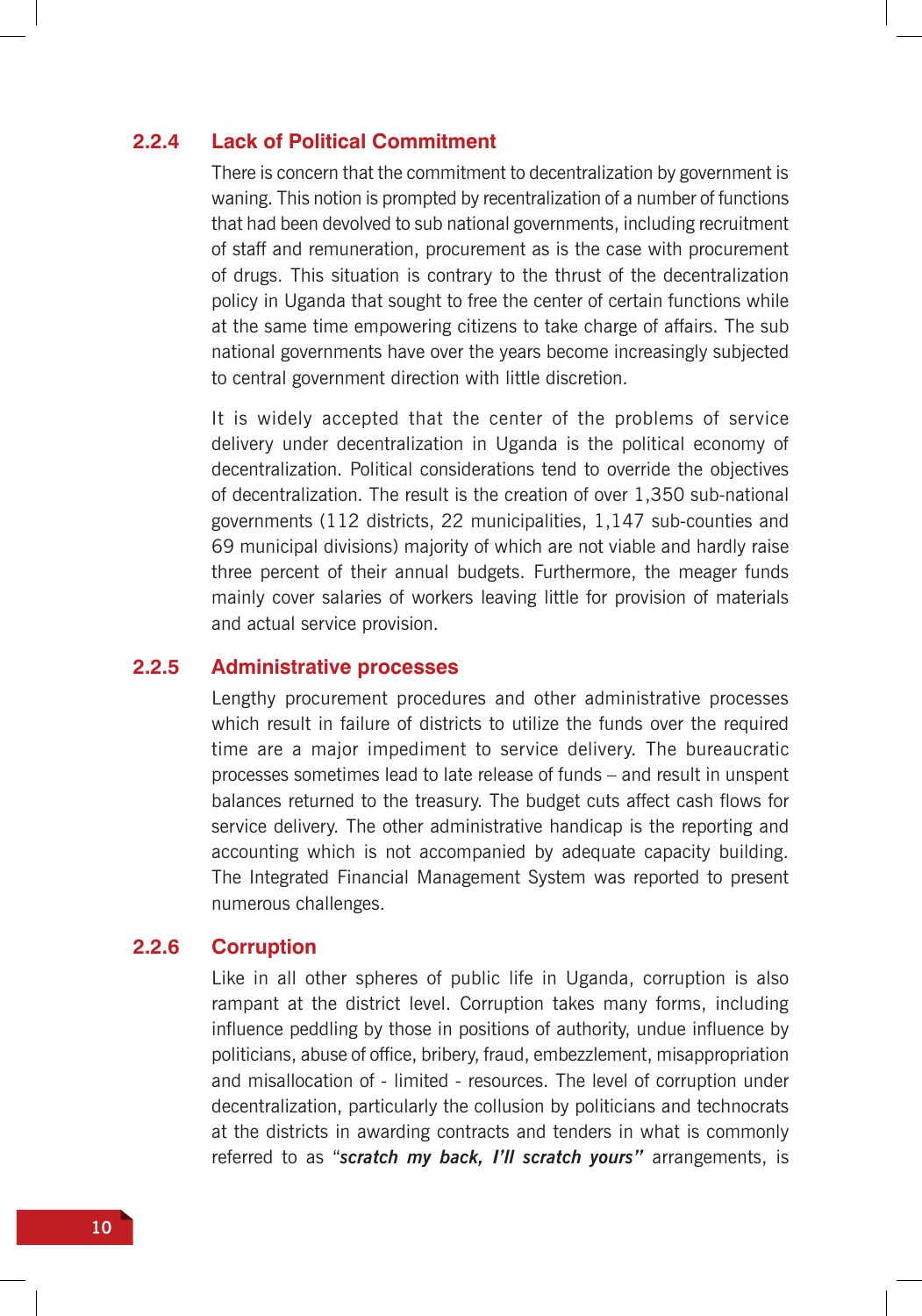alarming. This makes supervision very difficult as those supposed to carry out this function are compromised.

### **2.2.7 Unresolved conflicts**

Conflicts stifle development because they consume time, money and energy meant for service delivery. Conflicts cause stress at the work place, reduce productivity, initiative and innovation. There are instances when district councils fail to approve district budgets due to conflicts. The most common conflicts at district level are; technical verses political leadership, Resident District Commissioner (RDC) versus District Local Government leadership.

# **2.3 Local revenue generation by local governments: challenges and opportunities4**

Fiscal decentralization is one of the ways of enhancing political, institutional and economic development. Fiscal decentralization is defined as the devolution by the central government to Local Governments (states, regions, municipalities) of specific functions with the administrative authority and fiscal revenue to perform those functions. In Uganda, the devolution of functions and responsibilities to sub-national governments under decentralization was accompanied by devolution of funds to these levels. One of the key features of fiscal decentralization in Uganda is the power conferred on sub national governments to raise revenues through taxes, fees and levies as well as spend the generated revenues and grants from central government.

Under decentralization, a number of sources of revenue were devolved to Local Governments and they include, local service tax, local government hotel tax, property tax, ground rent, land based charges, user fees, licenses, parking fees, permits, royalty fees and other sources of revenue - departmental revenue. But not many of these revenue sources have been fully exploited. The level of local revenue affects the quality of service delivery. It determines the amount of resources available.

In order to achieve improvement in local revenue performance, the Local Governments should strengthen the data management systems for local revenue collection and conduct sensitization programs for technical, elected leaders and taxpayers on their roles and obligations in local revenue generation and mobilization. A review of some legal provisions would enable Local Governments to collect local revenues effectively.

Presentation Made by -Mr James Ogwang -Local Government Finance Commission (LGFC).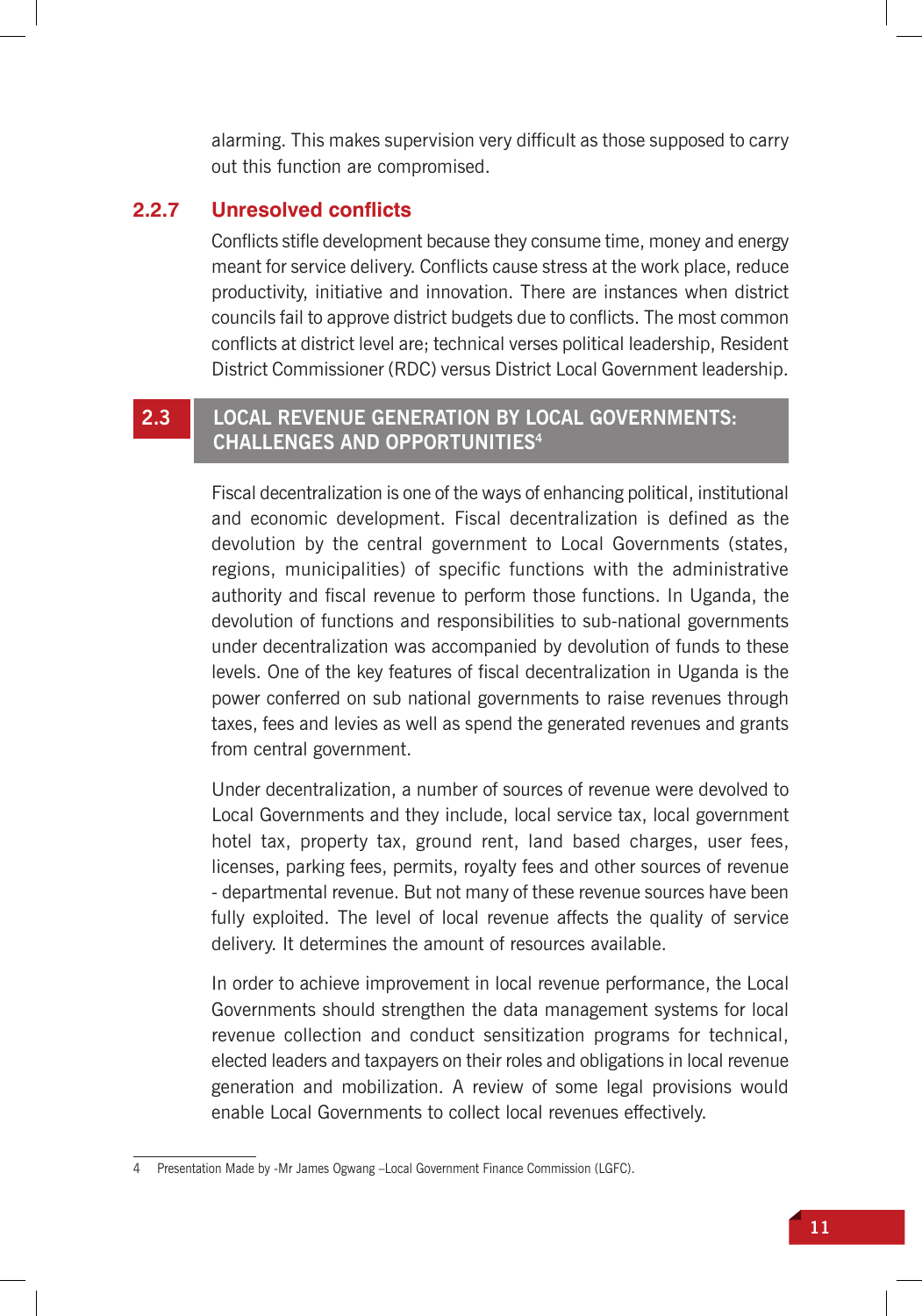#### **2.3.1 Local Revenue Potential**

The Commission estimates that local revenue potential for the period between November 2009 and June 2010 stood at shs.334.6 billion. But there is a huge revenue potential (shs.106 billion) untapped in property related revenues (Property rates, Ground rent, Premium, Contribution in lieu of rates from central government properties in the Local Governments and land transaction related charges).

The second potential for generating local revenue is from User charges/ fees including market dues and parking fees (shs.72.38 billion), followed by business licenses (shs.36.06 billion), Local Government Hotel Tax (shs.6.46 billion) and local service tax (shs.6.19 billion) respectively. Only salaried public servants were considered in computing the potential for Local Service Tax (LST) yet there are other categories of people in gainful employment who qualify for LST. These categories have not yet been assessed. If all the Local Governments collect all the relevant data on the major sources of local revenues, and collect effectively, then Local Governments can realize much more internal revenue. Table 2-1 shows the local revenue potential of Local Governments in Uganda.

| Local revenue source       | <b>Estimated potential</b> |
|----------------------------|----------------------------|
| Local Service Tax1         | 6.19                       |
| Local Government Hotel Tax | 6.46                       |
| <b>Property Related</b>    | 106.72                     |
| User Fees / Charges        | 72.38                      |
| <b>Business Licenses</b>   | 36.06                      |
| Other revenues             | 106.80                     |
| <b>Total</b>               | 334.60                     |

#### Table 2-1: Local revenue potential as at FY 2010/2011 (Shs' billions)

*Source: LGFC*

### **2.3.2 Trend of Local Revenue Performance**

In the Financial Year 2009/2010, most local councils improved in the collection of local revenues due to effective mobilization and technical and financial support from the centre (LGFC and MoLG). For instance, District Local Governments improved their performance by collecting over 6 billion shillings, Municipalities improved their performance by garnering 3 billion shillings, and town councils improved their collection by 1 billion shillings while Kampala City Council improved by a 14 billion shillings collection in taxes. The overall performance improved by 24 percent - from 118 to 142 billion shillings. However, the performance of local revenue is still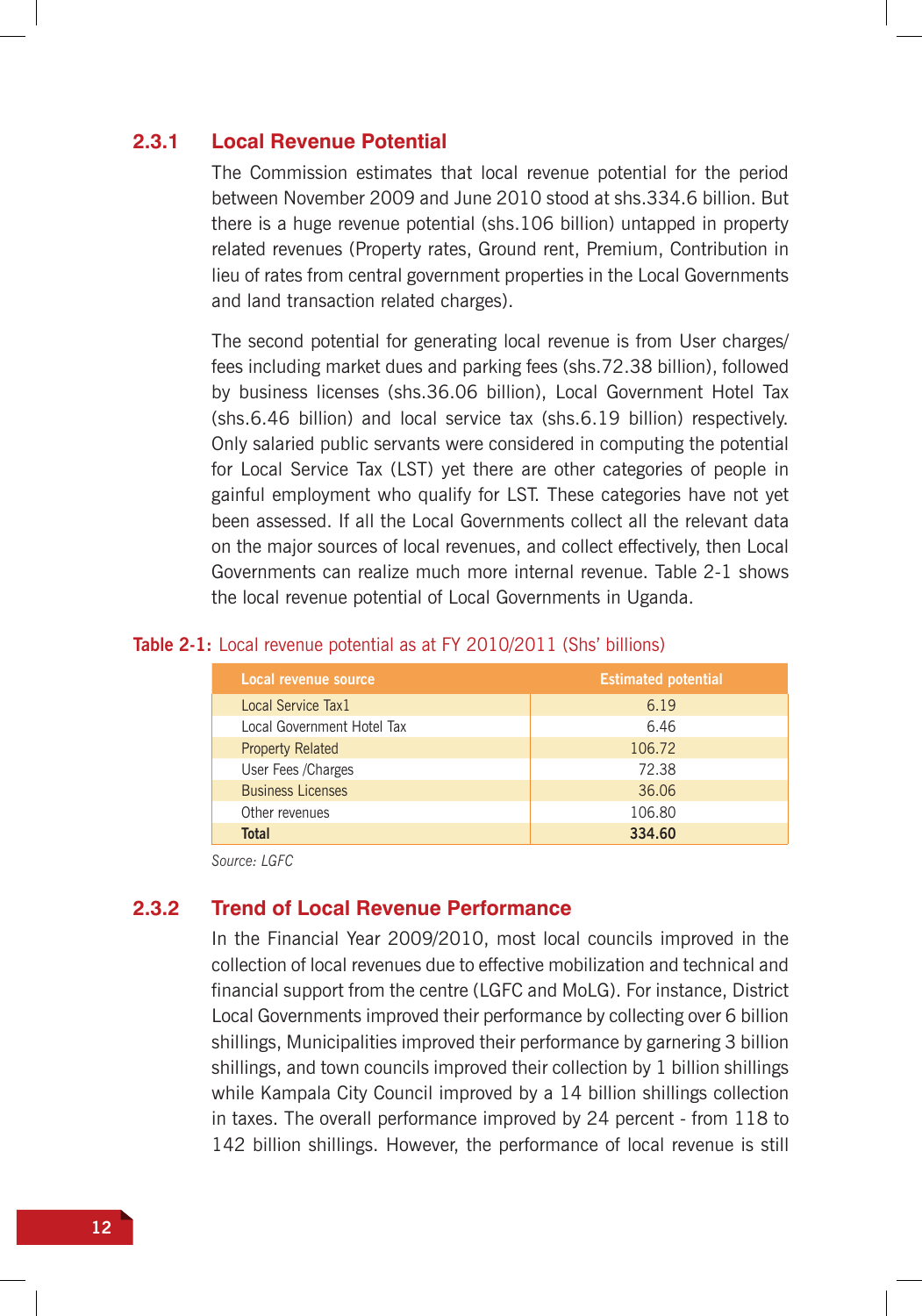constrained. Local revenue in the financial year 2011/12 was planned to contribute on average 2.1% for the district Local Governments and 20.6% for the municipal Local Governments to their total budgets. The trend is shown in table 2-2.

| <b>Source</b> | 2002/03 | 2003/04                  | 2004/05                      | 2005/06                      | 2006/07                  | 2007/08                  | 2008/09 | 2009/10 |
|---------------|---------|--------------------------|------------------------------|------------------------------|--------------------------|--------------------------|---------|---------|
| LST           |         | $\overline{\phantom{a}}$ | $\overline{\phantom{a}}$     | -                            | $\overline{\phantom{a}}$ | -                        | 3.84    | 9.19    |
| <b>LGHT</b>   |         | $\overline{\phantom{a}}$ | $\qquad \qquad \blacksquare$ | $\qquad \qquad \blacksquare$ | $\overline{\phantom{a}}$ | ٠                        | 0.98    | 1.50    |
| G/T           | 51.78   | 36.53                    | 60.04                        | 10.87                        | 4.43                     | $\overline{\phantom{a}}$ |         |         |
| Prop. Tax     | 13.55   | 6.79                     | 3.53                         | 26.72                        | 37.82                    | 28.49                    | 24.94   | 45.60   |
| User Fees     | 18.43   | 13.10                    | 10.50                        | 23.10                        | 20.95                    | 64.85                    | 33.15   | 39.92   |
| Licenses      | 3.54    | 5.80                     | 4.09                         | 12.21                        | 11.78                    | 13.48                    | 9.17    | 13.37   |
| Others        | 12.27   | 17.89                    | 12.20                        | 27.78                        | 23.68                    | 9.06                     | 46.63   | 33.22   |
| <b>Total</b>  | 99.57   | 80.11                    | 90.36                        | 100.67                       | 98.65                    | 115.06                   | 118.71  | 142.80  |

#### **Table 2-2:** Trend of Local Revenue Performance (Shs' billions)

*Source: LGFC*

## **2.3.3 Challenges in the Administration of Local Revenue**

Generally, locally raised revenues are meager, thereby affecting the ability of Local Governments to fund key expenditure needs. Some of the main challenges that impede improvement in collection of local revenues include:

- Ineffective laws; for example property rates and local service tax which provide for many exemptions that do not effectively support the collection of local revenues.
- Political interventions that undermine local and other revenue sources and adversely affect compliance.
- Weak political supervision arising from insufficient capacity of Local Governments to effectively facilitate elected leaders;
- Lack of credible local revenue data and poor record keeping by Local Governments.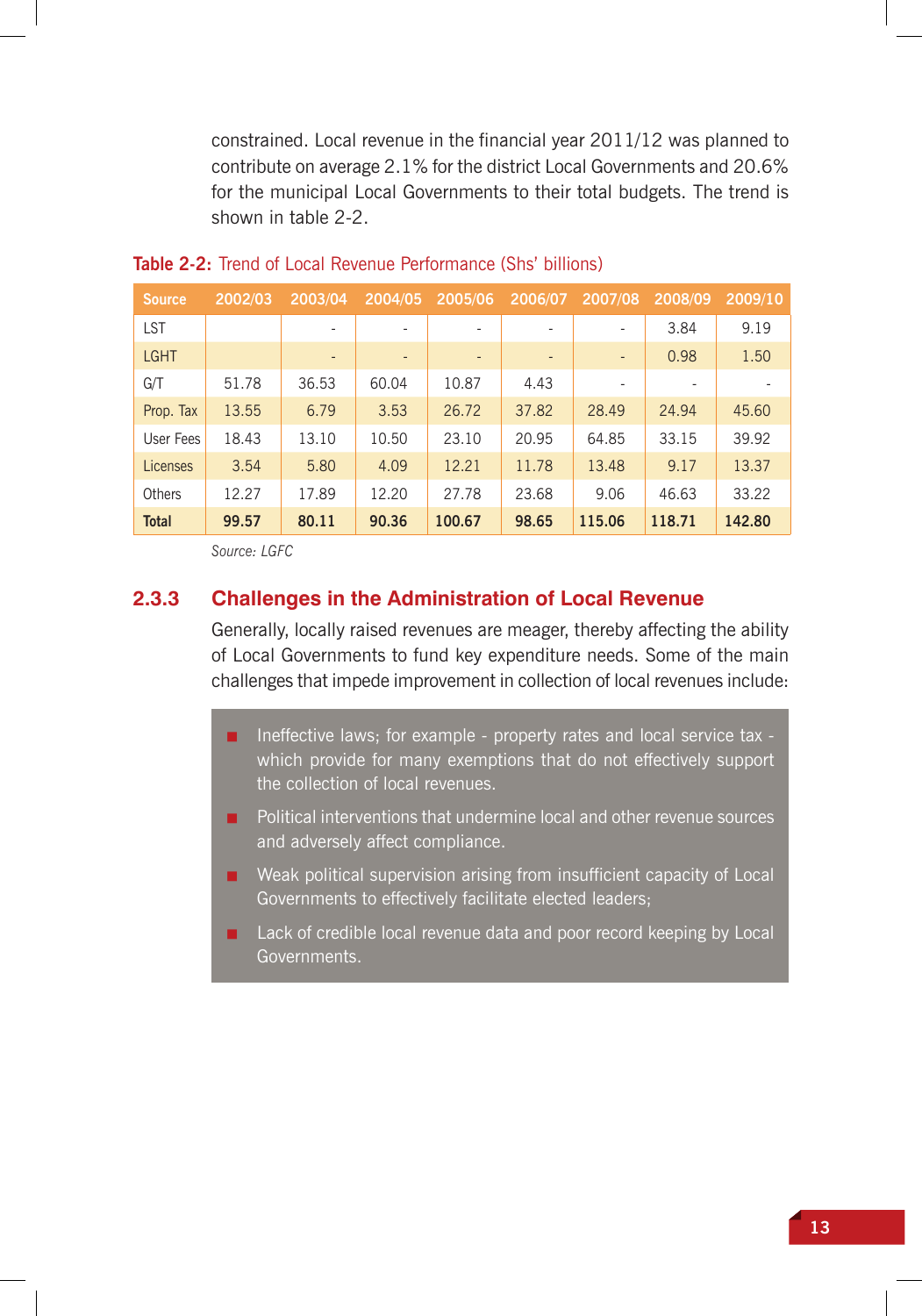- Most of the local revenue sources and taxes are generally low vielding, difficult to collect and susceptible to interference
- Limited sensitization of the taxpayers on their roles and obligations in the local revenue mobilization and generation.
- Lack of policies for local revenue generation and mobilization.
- Lack of awareness on certain revenues (Royalties and Cess on produce) among the Local Governments.
- Insufficient funding for the implementation of local revenue enhancement plans by Local Governments.
- Low capacities in the Local Governments for effective tax administration and management oversight.
- Some of the revenue sources (veterinary and fishery fees) are collected by central ministries and not shared with Local Governments.

### **2.3.4 Opportunities for Revenue Generation**

Local Governments have opportunities to generate more revenue for service delivery in that:

- Reviews of local government financing and local government set up in Uganda will provide an opportunity to examine proposals to remove tax exemptions from the Local Government (Rating) Act 2005 on owneroccupied residential buildings and Local Government Act (Cap 243) on most eligible LST taxpayers, and a possible revert to Graduated tax.
- The Ministry of Trade Tourism and Cooperatives issued statutory instrument No.54 that empowers Local Governments to levy trading licenses on telecommunication masts and professionals among others. This would broaden the tax base for Local Governments.
- The modality for full collection of Cess on produce by Local Governments is being reviewed by LGFC for use by Local Governments.
- The guide for streamlining the collection of royalty fees for local government was developed and disseminated to beneficiary Local Governments.
- Policies for local revenue mobilization and generation are being proposed by a review of Local Governments financing.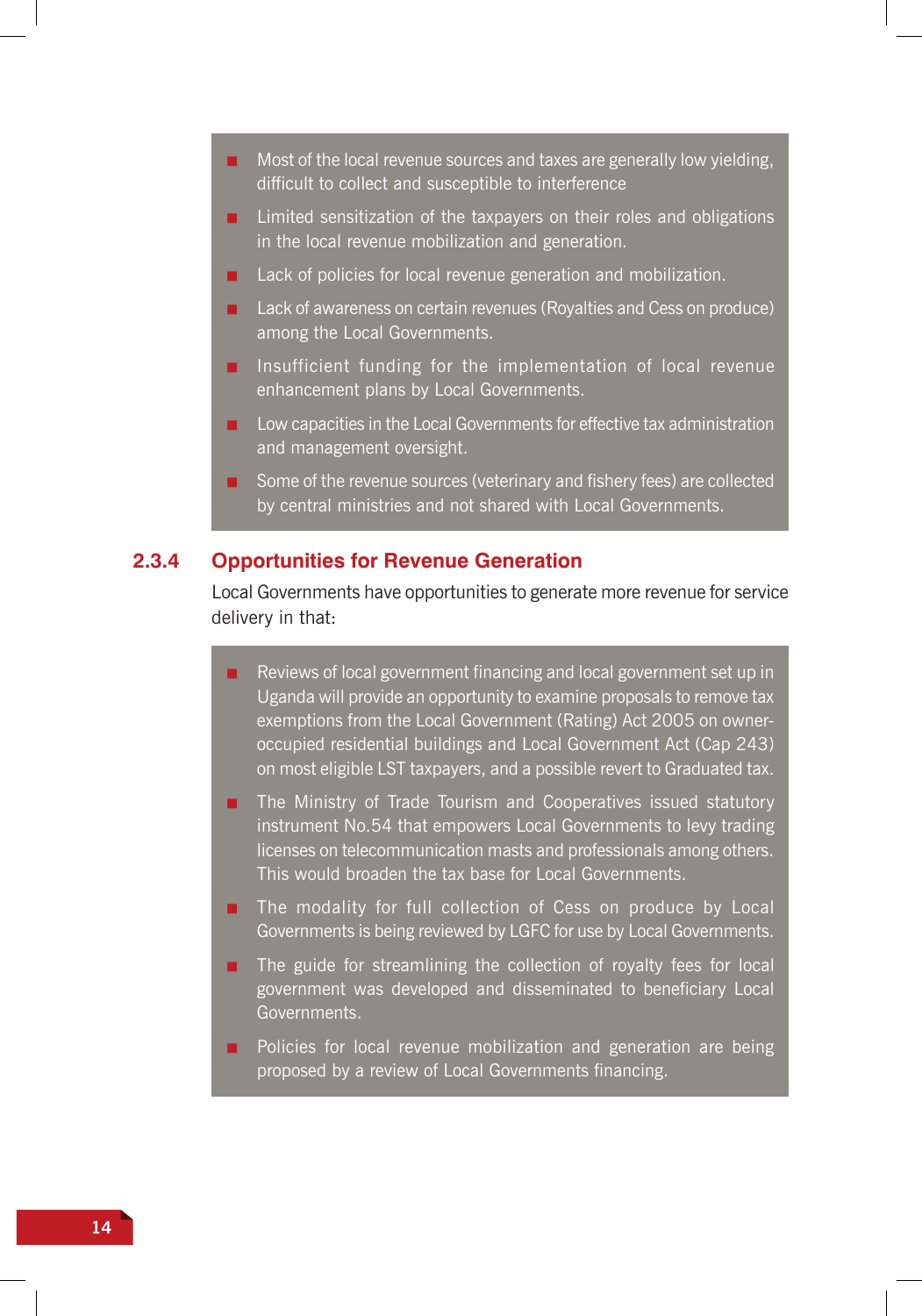# **2.4 Inter-governmental Revenue Sharing: Basis and Considerations5**

Revenue sharing between central and Local Governments is mainly by a grant system ideally because in most cases the state does not allow local authorities sufficient tax powers to finance expenditure at that level (EPRC, 1999). Second, grants allow government to bring sub-national authorities into the general macroeconomic management of the economy and also influence expenditure priorities at sub national levels. According to the LGFC (2010), grants from central government contribute up to 97 percent of district revenues. However, the share of the national budget going to Local Governments has been steadily reducing to about 17 percent for the financial year 2010/11. There is need to examine the mechanisms and considerations for inter-governable revenue allocation in the wake of renewed calls for a greater share for Local Governments.

### **2.4.1 Overview of Central Government Transfers**

Thirty four out of 41 Central Government transfers to Local Governments are recurrent (19 PAF, 6 Non-PAF and 9 Wage grants) while 7 are development grants. The transfers from the Central Government and donor contributions supplement local revenue collections. The grants can be categorized under three groups including conditional grant, unconditional grant and equalization grant.

The Local Government Finance Commission (LGFC) is mandated to advise the President on all matters concerning the distribution of revenue between Government and LGs and the allocation to each Local Government (Clause 4 of Article 194 of the Constitution (1995). The LGFC is expected to establish a balance between the financial needs and the sub-national tasks within the available resources.

## **2.4.2 Fundamental steps in the design of a system for Intergovernmental Revenue Sharing**

The total resource 'envelope' is determined in the Medium Term Expenditure Framework (MTEF) while the sector priorities are set within Sector Working Groups (SWGs) comprising of donors. It is important to have clear assignment of tasks and responsibilities among the different levels of Government because the law is not clear about the expenditure obligations of the different levels of government.

<sup>5</sup> Presentation Made by Mr. William Ndoleriire-Ministry of Finance Planning and Economic Development (MFPED)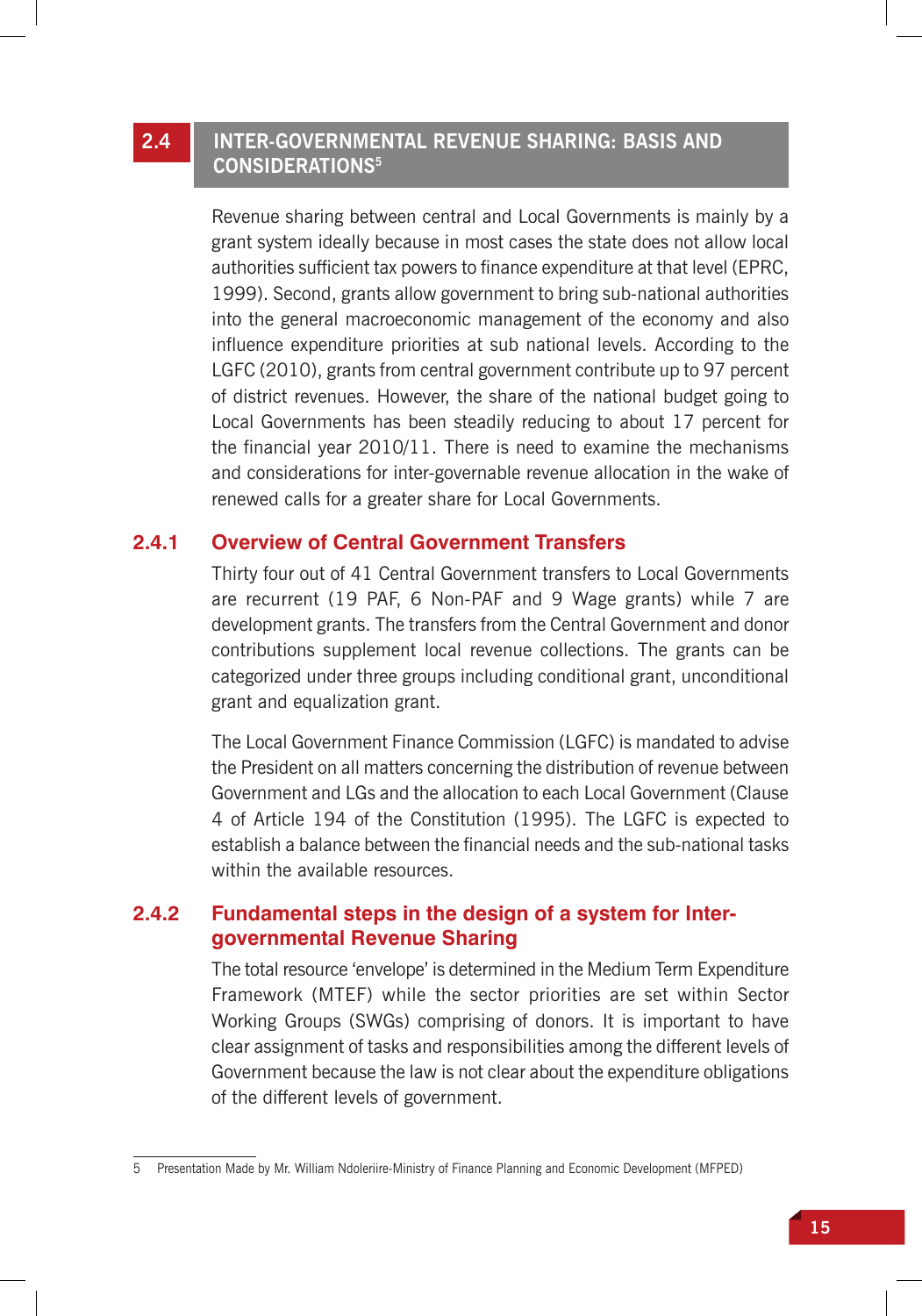The allocation of responsibilities between central government and Local Governments should take into consideration economies of scale and the need to reduce duplication. This is the argument for recentralization of procurement of drugs and instructional materials. Other centralized expenditure priorities include defense, security, power generation, national roads rehabilitation and construction.

Other considerations for allocation of responsibilities include the outcome of assessment by MDAs responsible for the grants such as the annual assessment of performance of Local Governments by the Ministry of Local Government. Well performing LGs are awarded 20 percent bonus to their allocation, static LGs receive no bonus and poorly performing LGs are deducted 20 percent of the allocation. A National Negotiation Team comprising of representatives of both central and local government is responsible for agreeing on the critical areas of funding.

### **2.4.3 Challenges to Inter-governmental Revenue Sharing**

There are many challenges to inter-governmental revenue sharing; the sprouting of new LGs and administrative structures resulting into splitting of resources – which reduces funds available for the districts. The creation of new districts increases the administrative costs and reduces the resources available for service delivery. Second, is the low level of revenue generation by Local Governments which increases their dependence on transfers from central government and greatly reduces their autonomy. Third, is the legal provision, for instance Section 80(3) of the Local Governments Act - under which Local Governments are entitled to a share of revenue collected on behalf of central government - is not adhered to. Whereas LGs perform this task within their mandate as a branch of Government, the Law does not clearly define a sharing modality especially between the central and local government.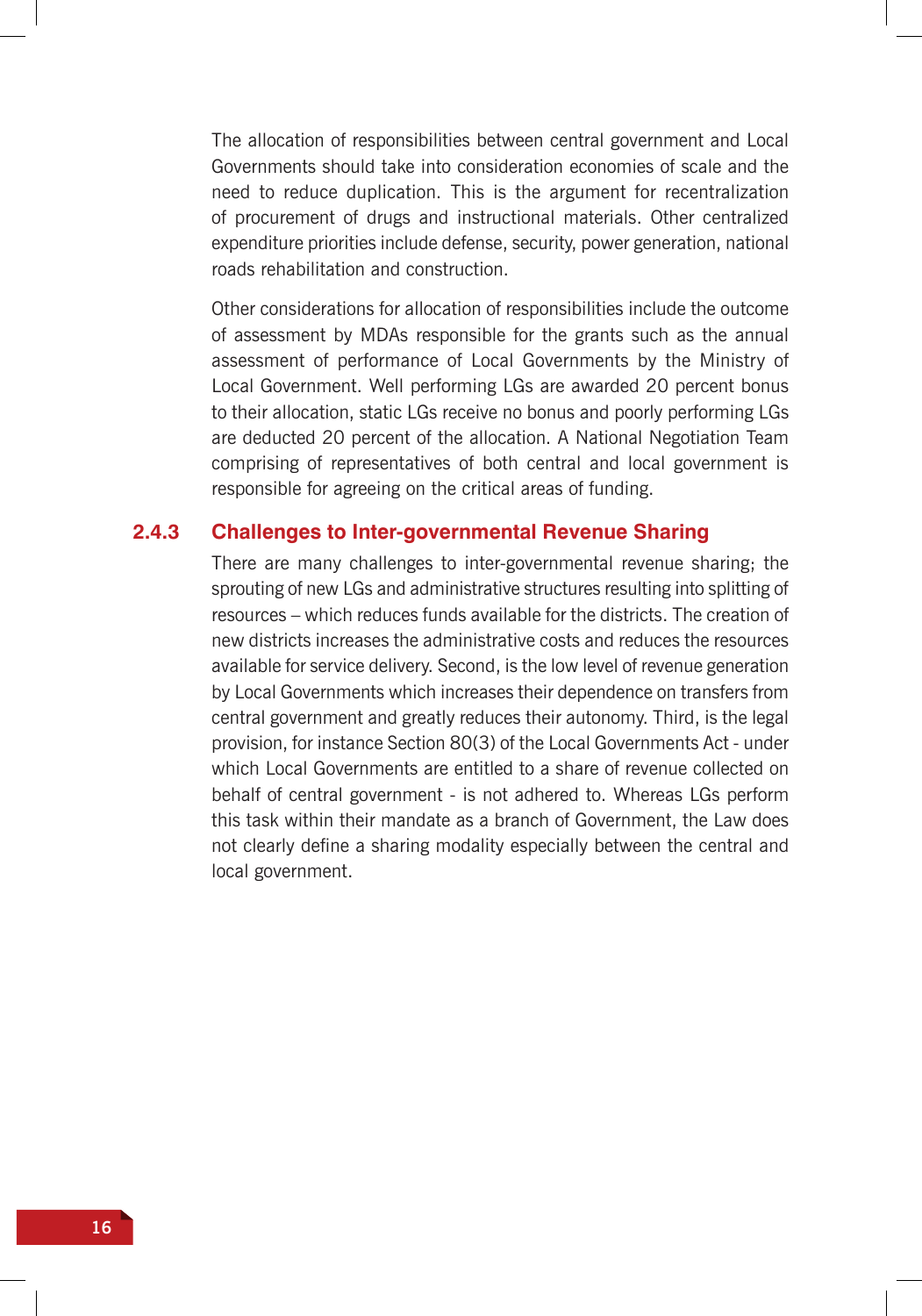# 3. Propositions on Financing Service Delivery under Decentralization

Financing the delivery of quality service under decentralization can be enhanced if governance issues are streamlined; actors in the delivery chain, their roles and relationships to institution enforcement, monitoring and incentives and sanctions for actors are adhered to.

# **3.1 Revenue allocation between Central and Local Governments**

The funds allocated to Local Governments in comparison to the functions devolved to Local Governments are inadequate. But some sectors, especially those that are indivisible and, or are highly sensitive and technical such as defense and security – as well as specific functions such as procurement of drugs and supplies for which economies of scale accrue from centralization - ought to remain under the central government.

Specific legislation on the share of the national budget that goes to Local Governments would help to further entrench decentralization in the Constitution. The allocation formula should accord to Local Governments not less than 45 percent of the budget after deducting core central functions e.g. security, judiciary, referral hospitals, and national core projects. This would impose a restrain on central government expenditure which in many cases turns out to be wasteful and is susceptible to embezzlement.

## **3.2 Transparency and Accountability**

Information sharing among actors is a prerequisite for efficient and effective service delivery in a decentralization framework. The lack of information, particularly, about central government driven projects and initiatives results in flaunting of regulations, loss of revenues to Local Governments and duplication. District officials need to closely monitor activities in the district – including those of Non-Governmental Organizations – to avoid possible duplication. There are calls for the imposition of a requirement for non-governmental organizations to renew their operational license with the district on an annual basis – but NGOs reject the argument that would only serve to restrict their activities and make them beholden to Local Governments.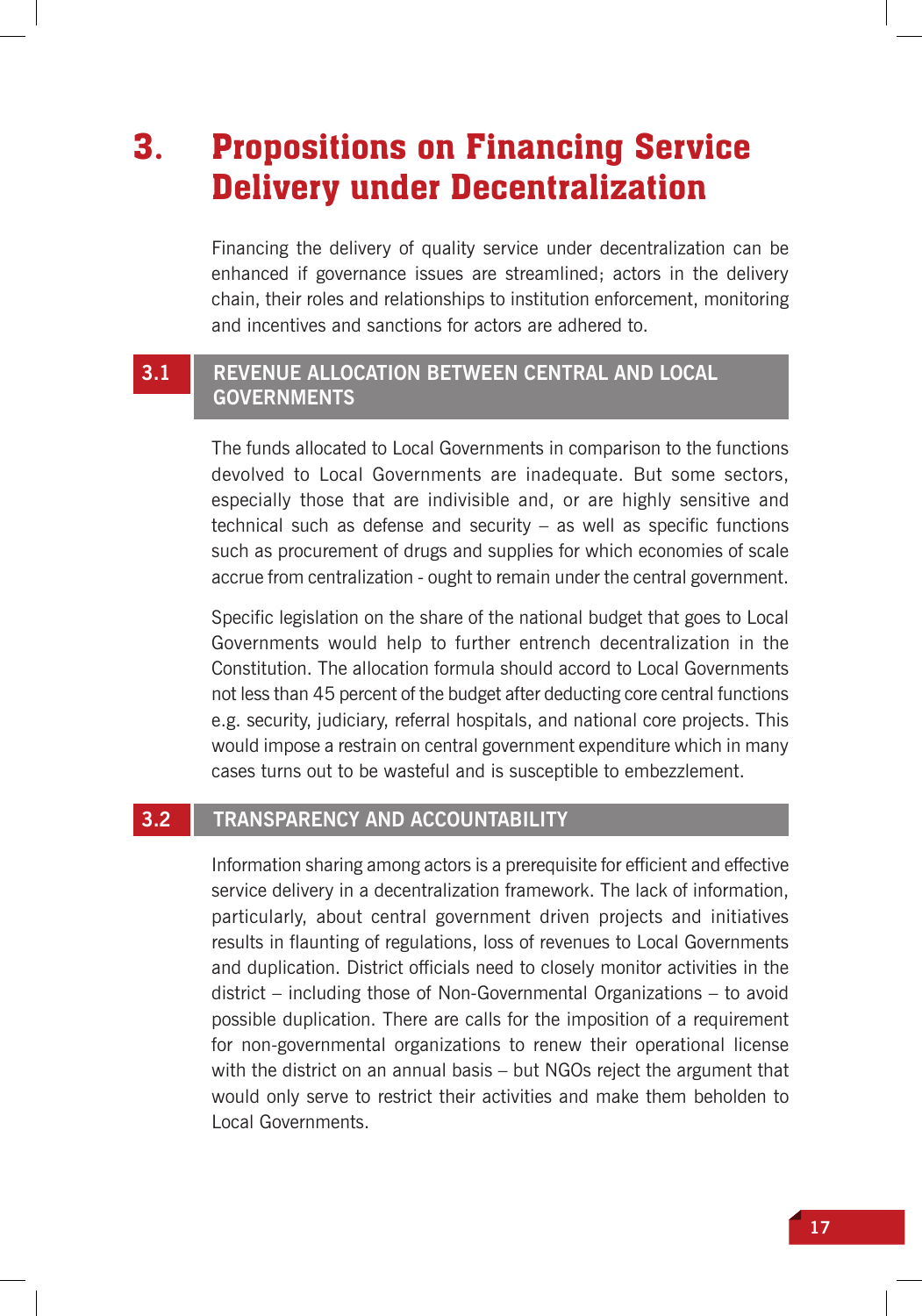In principal there was agreement that central government be obliged to provide information to, and introduce investors and implementers to Local Governments. Community Based Organisations and Non-Governmental Organizations were urged to cooperate as opposed to Local Governments resorting to coercion through by-laws. The budget and planning process should avail Civil Society a genuine opportunity to participate at local government level.

## **3.3 Introduction of a direct tax**

It is estimated that an imposition of a UGX 20,000 direct tax on every able-bodied Ugandan by local government would raise over UGX 150 billion. Graduated Tax - the only form of direct tax – which was abolished, partly due to its high administrative costs, remains unpopular. However, it is argued that direct taxation would encourage the citizenry to be more responsible and demand accountability. There is still a lot of unproductive labour among the youth, and the introduction of a direct tax would arguably, encourage the more youth to work and provide the much needed revenue for Local Governments and encourage people to work. There is no known study that evaluates the feasibility of such a tax, particularly the associated cost of its administration.

# **3.4 Determination and enforcement of standards for service delivery**

A study by ACODE showed that there were huge variations in the unit cost for road works across selected five districts of Mbale, Nebbi, Ntungamo, Soroti and Wakiso. Analysis of information extracted from contracts for road works in the five districts for the three years (2007/08- 2009/10) revealed that the cost of periodic maintenance of gravel (murram) roads in Mbale and Wakiso—two of the districts that are more urbanized—was significantly higher than in two of the less urbanized districts of; Ntungamo and Soroti. Table 3-1 presents summary information on the unit cost of road works in the districts covered in the study. The establishment of standards for service delivery by central government - including the unit cost - which should also guide the allocation of resources for service delivery would ease the discrepancy in the unit cost for the provision of services between central and Local Governments. This can be applied to social services such as health and education as well as agriculture in addition to roads.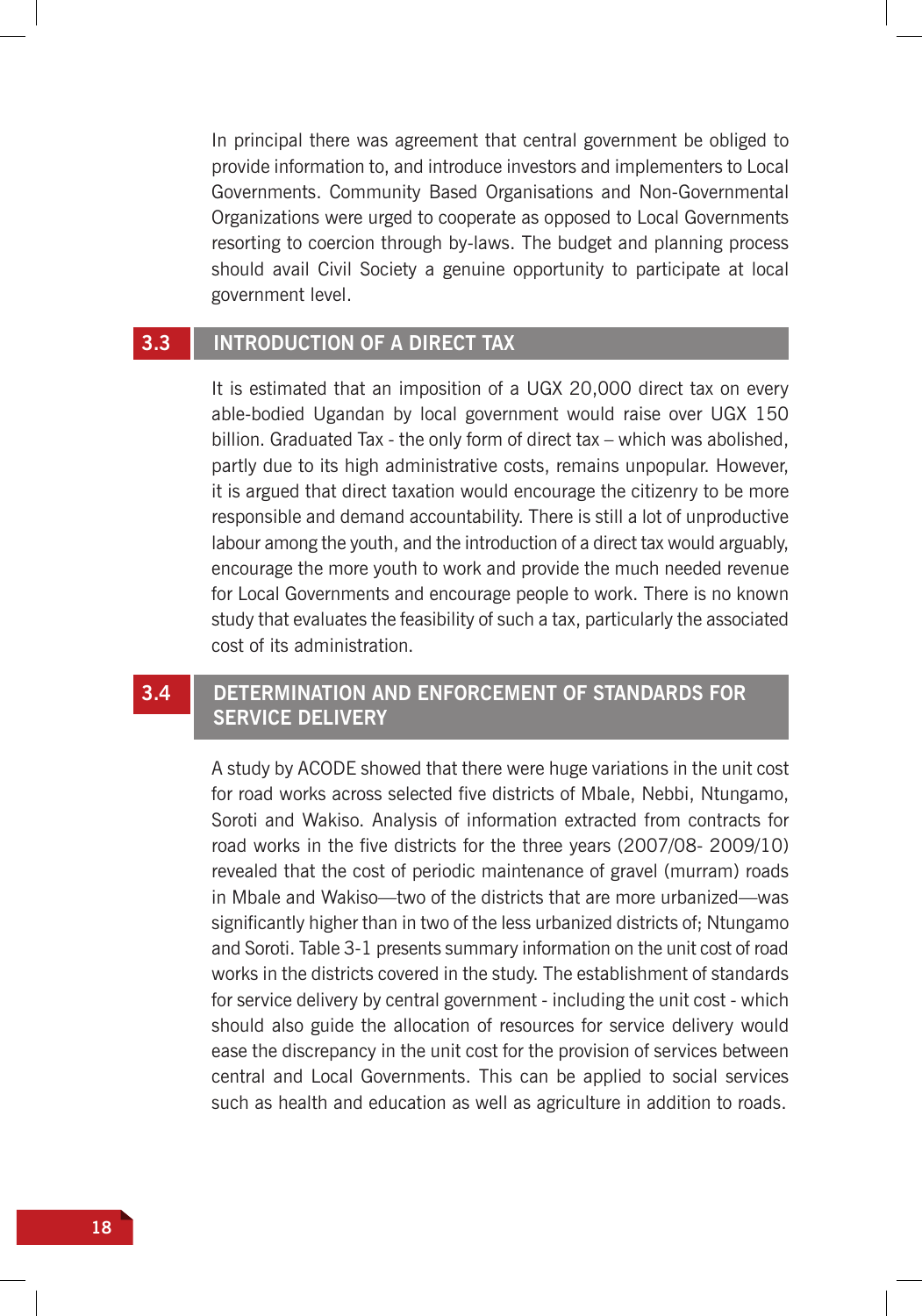### **Table 3-1:** Unit Costs of Periodic and Routine Maintenance of Murram Roads (UGX Million)

| Type of works      |       | <b>Mbale</b> | <b>Nebbi</b> | <b>Ntungamo</b> | <b>Soroti</b> | <b>Wakiso</b> |
|--------------------|-------|--------------|--------------|-----------------|---------------|---------------|
| <b>Periodic</b>    | Mean  | 12.50        | N/A          | 0.81            | 6.51          | 19.80         |
| <b>Maintenance</b> | S.dev | 6.21         | N/A          | 0.34            | 8.14          | 4.55          |
| <b>Routine</b>     | Mean  | 2.82         | 0.12         | 0.70            | N/A           | N/A           |
| <b>Maintenance</b> | S.dev | 6.31         | 0.14         | 0.47            | N/A           | N/A           |

*Source: ACODE 2012*

# **3.5 Establishing criteria for creation of Districts and lower local governments**

The political gerrymandering of districts to create new ones puts pressure on the budgets and leads to shrinking of resources available for service delivery as the resources are shared with the mother district. In many cases, it leads to splitting of staff because some personnel move to new districts to take up higher positions thereby further reducing the staffing levels at district level. Furthermore, it burdens the mother district with settling financial obligations given the fact that the remaining sources of revenue are fewer.

Imposing a moratorium on the creation of more districts until a clear criterion - that shows the requirements; population, services, local revenue generation - is established would be helpful to ensure that adequate preparations are made before new administrative units are created.

# **3.6 Removing Moratorium on recruitment of workers at district level**

The moratorium on recruitment of workers at district level is because of the resources available for their remuneration. Despite the moratorium, districts that have their own resources to pay workers are free to recruit, but such districts are few [if any] because most of them are dependent on transfers from the central government. However, the policy only serves to reinforce inequality across districts because those that have 'more' resources are better situated for service delivery.

# **3.7 Collecting data for planning at local government including revenue sources**

Greater emphasis should be placed on collection of information for planning purposes at district level. District officials concede that poor performance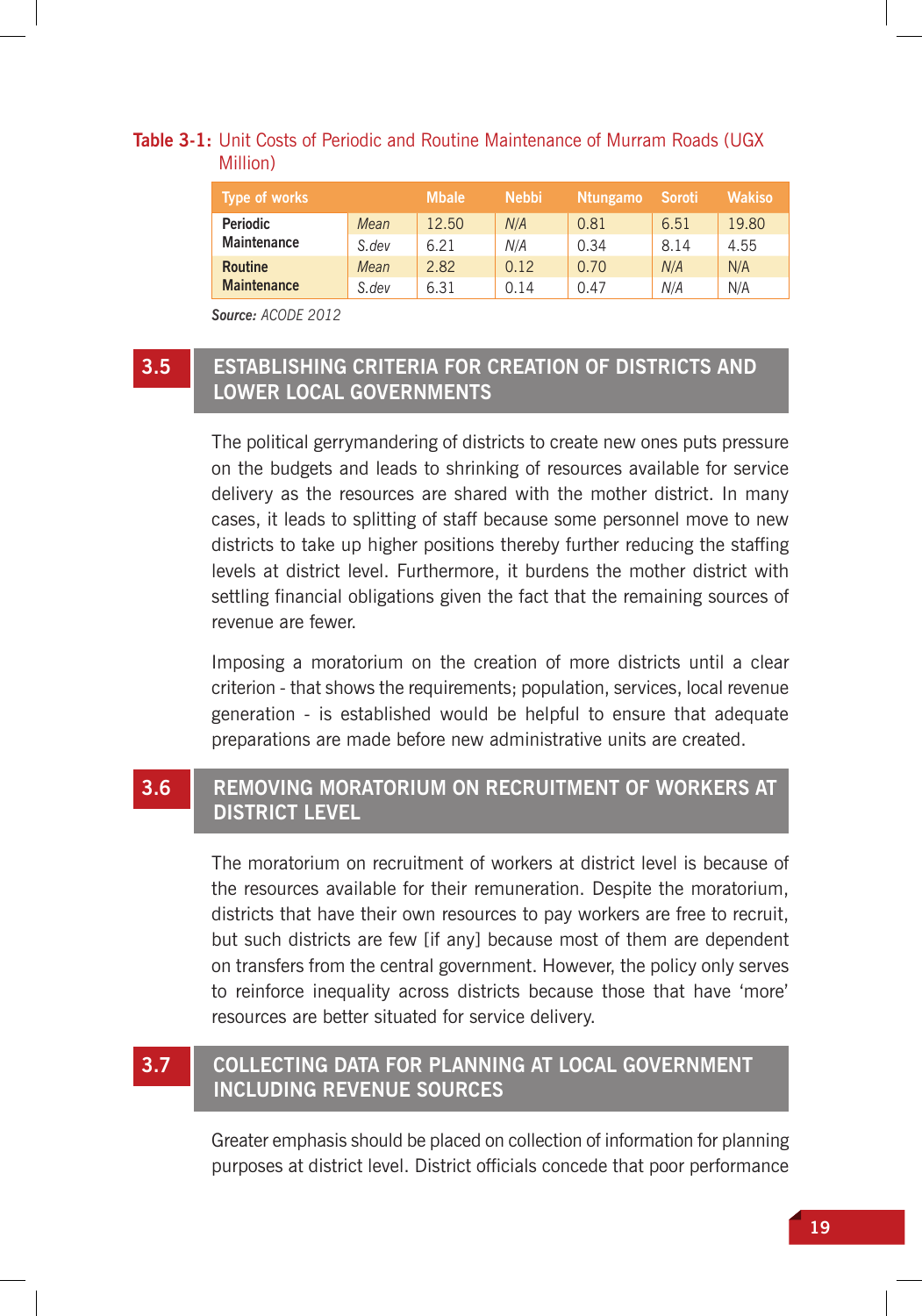in planning is due to lack of funds. Collection of information for planning by districts ought to be a deliberate process to which both financial and human resources need to be dedicated. But very few districts indeed plan for collection of relevant information for planning purposes. As a result, projections tend to be overtaken by events.

The requirement for Local Governments to possess information about revenue sources within their precinct before collecting the same [information] justifies costs incurred in relation to collection of information. Local Governments are usually required to plan for revenue enhancement on an annual basis although very few of them do so. This is perhaps why there is persistent failure to meet local revenue targets set by Local Governments themselves.

### **3.8 Changing attitudes of the population**

Citizens have an important role to play in ensuring accountability, but there is general apathy and the population seems disempowered to hold leaders accountable. They do not realize the leverage they hold over policy makers and politicians, and on service providers. Corruption and bribery seem to be normal and acceptable, instead of demanding for better services and not hand outs from politicians. This attitude puts huge and unrealistic expectations on the politicians – making it difficult - to have regular interface with their constituents.

None payment of any direct taxes is a major contributor to such attitude because citizens are devoid of entitlement and power that arises from payment of direct taxes. Furthermore, the commercialization of democracy - where votes are given in exchange of financial rewards – does not yield accountability.

## **3.9 Providing incentives for local government staff**

The issue of staff motivation at sub-national level and at the service provision units still dominates the debate; majority of the staff at local government level are poorly paid, and the payment comes late. Second, the absence of the tools of work makes the jobs 'empty shells' with no satisfaction derived. Third, is the absence of career growth and development opportunities for staff at district level, partly due to compartmentalization introduced under decentralization - which limits prospects for promotion for many staff to ceilings imposed by staffing structure.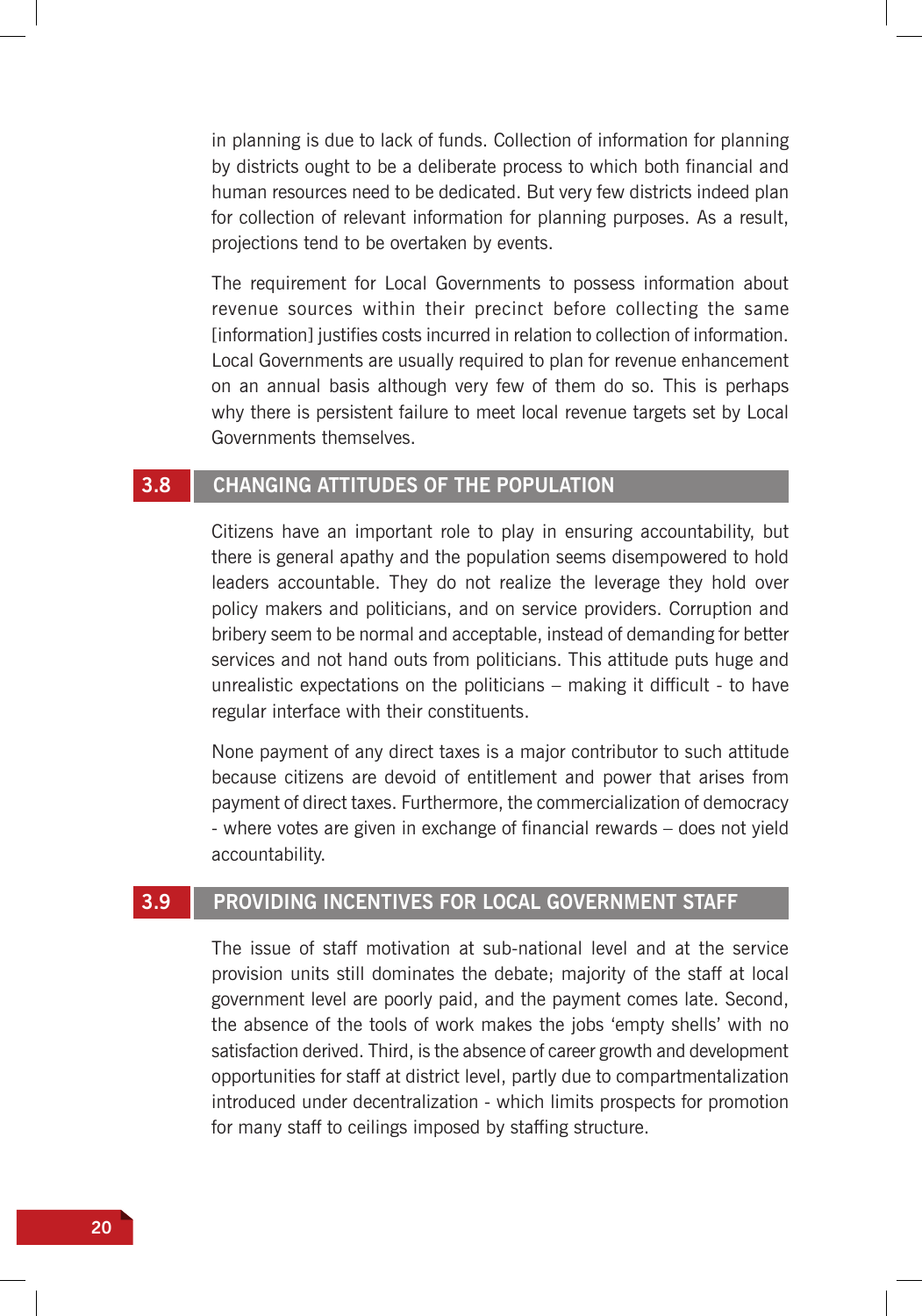A review of labor laws and related policies to fit decentralization would help ensure that remuneration, for staff; especially in the lower ranks is improved and streamlined and that opportunities for career growth and development thrive at sub-national levels.

# **3.10 Increasing predictability of resource availability through the budget**

The provision of services at district level is partly impeded by the uncertainty of the amount of funds and their release. The Ministry of Finance is known for cutting allocations to the district in order to finance supplementary budgets elsewhere. This makes grants from central government to finance service delivery at district level very unpredictable because the approved budget allocation is rarely realized.

It is argued that the variation between approved and disbursed budgets is due to operating a cash budget - funds are allocated as they come in from the various revenue sources. A shortfall in government revenue will impact on expenditure. Second, allocations to districts are not ring-fenced. They are susceptible to cuts during re-allocations to finance supplementary expenditure elsewhere.

Furthermore, delays in disbursement of funds are a common feature of central government transfers to Local Governments. This results in unspent balances returned to the consolidated fund. A review by the Auditor General in 66 districts revealed that by the financial year ending June 30<sup>th</sup> 2010, twelve Local Governments had unspent funds amounting up to UGX 2.8 billion. Compliance with accountability requirements by accounting officers would go a long way to improve the situation. Starting procurement processes early - for example those relating to construction services - would reduce time wastage and allow spending and completion of projects in time. In addition to setting the share of resources accruing to Local Governments, the allocations to Local Governments should be ring-fenced in order to ensure that they are not diverted to other areas.

# **3.11 Empowering local governments to enforce laws**

Most of the local government offices are not filled – which puts the capacity of local government to implement their own laws in question. There is absence of parish chiefs who are the enforcers of regulations especially those to do with local revenue generation. The abolition of local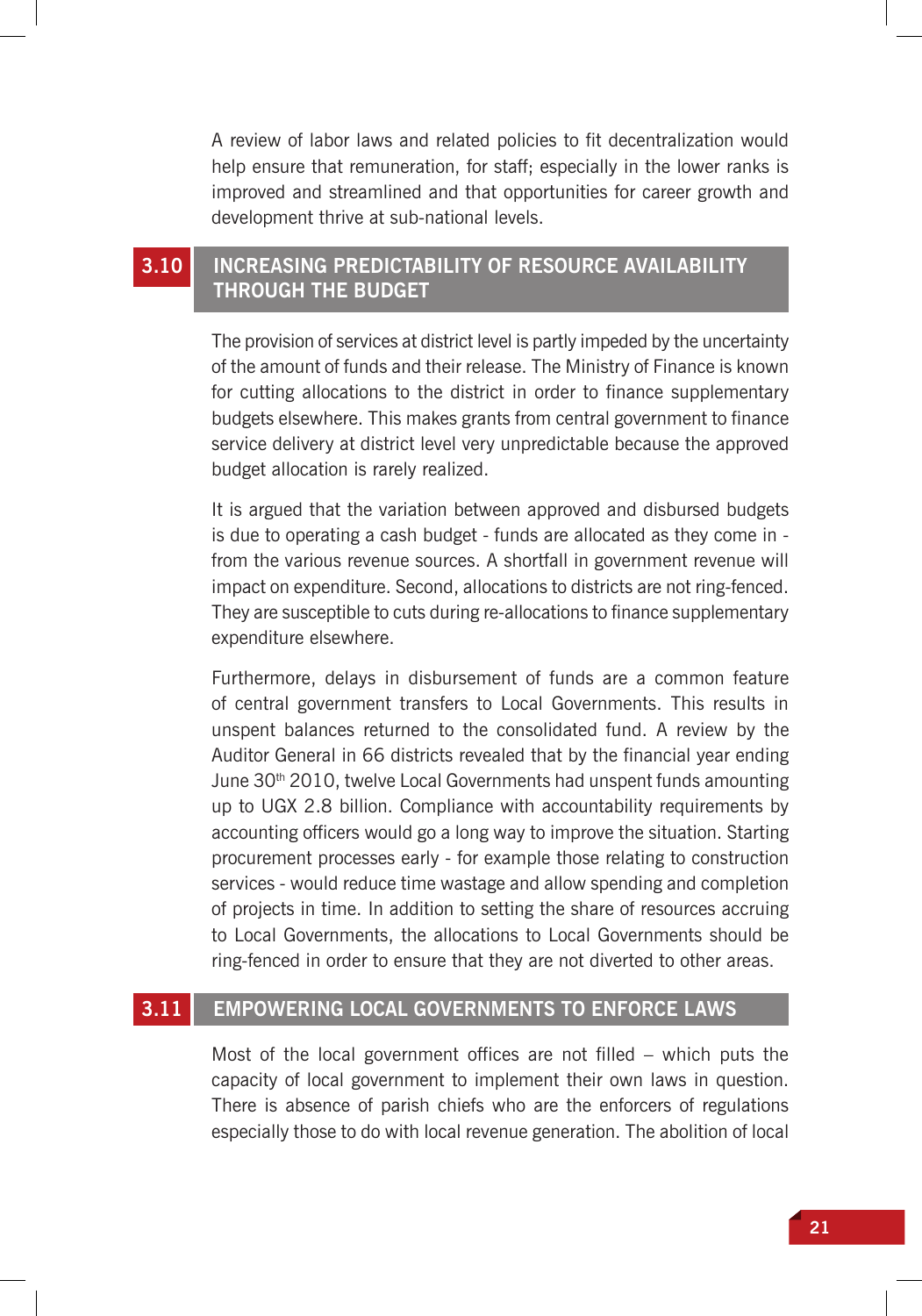administration police further weakened the capacity of Local Governments to enforce laws.

Thus, it is important to have parish chiefs recruited in all districts, oriented and supervised to ensure that they enforce laws and regulations. Furthermore, Local Governments need to be freed from political interference - which has greatly negated the ability of technocrats at the district level to enforce laws.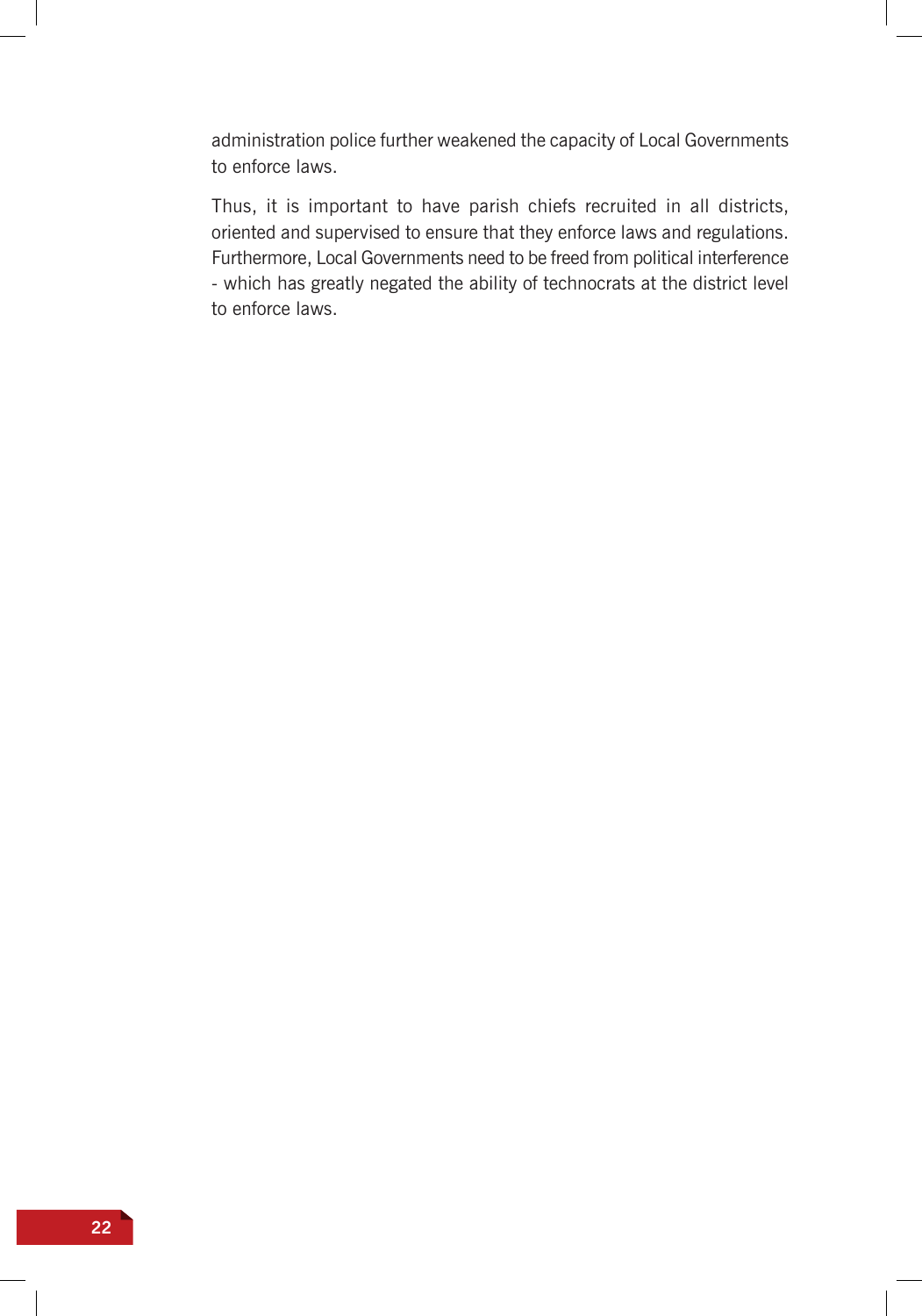# Appendices

# **Appendix I: Districts Covered by the Budget advocacy platforms**

|                                   | <b>Region</b>                   |                       |                                      |                                   |                        |  |
|-----------------------------------|---------------------------------|-----------------------|--------------------------------------|-----------------------------------|------------------------|--|
|                                   | Elgon                           | <b>West Nile</b>      | <b>Southwest</b>                     | <b>Teso</b>                       | Mid central            |  |
| <b>Districts</b>                  | <b>Mbale</b>                    | <b>Nebbi</b>          | <b>N</b> tungamo                     | Soroti                            | Wakiso                 |  |
|                                   | <b>Bududa</b>                   | Arua                  | Kabale                               | Amuria                            | Mukono                 |  |
|                                   | <b>Bulambuli</b>                | Zombo                 | Rukungiri                            | Katakwi                           | <b>Mpigi</b>           |  |
|                                   | Sironko                         | Koboko                | Kanungu                              | <b>Bukedea</b>                    | <b>Butambala</b>       |  |
|                                   | <b>Manafwa</b>                  | Yumbe                 | <b>Bushenyi</b>                      | <b>Ngora</b>                      | <b>Buikwe</b>          |  |
|                                   | Kapchorwa                       | Moyo                  | Sheema                               | Kumi                              | Mityana                |  |
|                                   | Kween                           | Adjumani              | <b>Mbarara</b>                       | Serere                            | Luweero                |  |
|                                   | <b>Bukwo</b>                    | Maracha               | Isingiro                             | Kaberamaido                       | Bukomansimbi           |  |
|                                   |                                 | Nwoya                 | Mitooma or                           | Nakapiripirit                     |                        |  |
|                                   |                                 |                       | Kisoro                               |                                   |                        |  |
| <b>Convening town</b>             | <b>Mbale</b>                    | <b>Nebbi</b>          | <b>Mbarara</b>                       | Soroti                            | <b>Mukono</b>          |  |
| <b>Partner</b><br>organization(s) | <b>BUCINET</b>                  | Nebbi NGO<br>forum    | Mbarara NGO<br>Forum                 | <b>PAC</b>                        | Mukono NGO<br>Forum    |  |
| Date of meeting                   | June 28 <sup>th</sup> ,<br>2012 | June $25th$ .<br>2012 | September 11 <sup>th</sup> ,<br>2012 | September 4 <sup>th</sup><br>2012 | September 18th<br>2012 |  |

# **Appendix II: Regional proposals on funding service delivery under decentralization**

#### **West Nile**

- 1. Increasing funding for local governments revenue sharing
- 2. There is need to have standards for service delivery including costs and quality of services – client charter
- 3. Add voice of local governments to efforts aimed at increasing funding of LGs
- 4. Collection of data for planning at district level
- 5. Sharing information between LGFC, URA, MFPED, ULGA etc.
- 6. LGs to plan for enhancement of local revenue
- 7. Sensitization of citizens of their roles in service delivery including contribution
- 8. Motivation of LG staff through career development, promotion and remuneration
- 9. Integrated monitoring
- 10. Avoidance of budget cuts and timely release of budget funds

#### **Elgon**

- 1. Restructuring the revenue sharing mechanism between the central and local governments to increase funding for the latter.
- 2. Both central and local governments should be transparent and account for the revenues collected.
- 3. Introduction of direct taxes for all able Ugandans (development tax) however a study should be conducted on viability of such a tax and how it should be collected. Nonetheless, the link between the quality of service delivery and tax compliance should be given due consideration.
- 4. There is need to have standards for service delivery including costs and quality of services – client charter
- 5. Remove moratorium on recruitment of civil servants
- 6. Collection of data for planning at district level
- 7. Sharing information and cooperation among actors at central and local government; LGFC, URA, MFPED, ULGA, civil society, etc.
- 8. Local Governments to plan for enhancement of local revenue.
- 9. Sensitization of citizens of their roles in service delivery including contribution.
- 10. Motivation of local government staff through career development, promotion and remuneration.
- 11. Avoidance of budget cuts and timely release of budget funds.
- 12. Raise education requirements for councillors.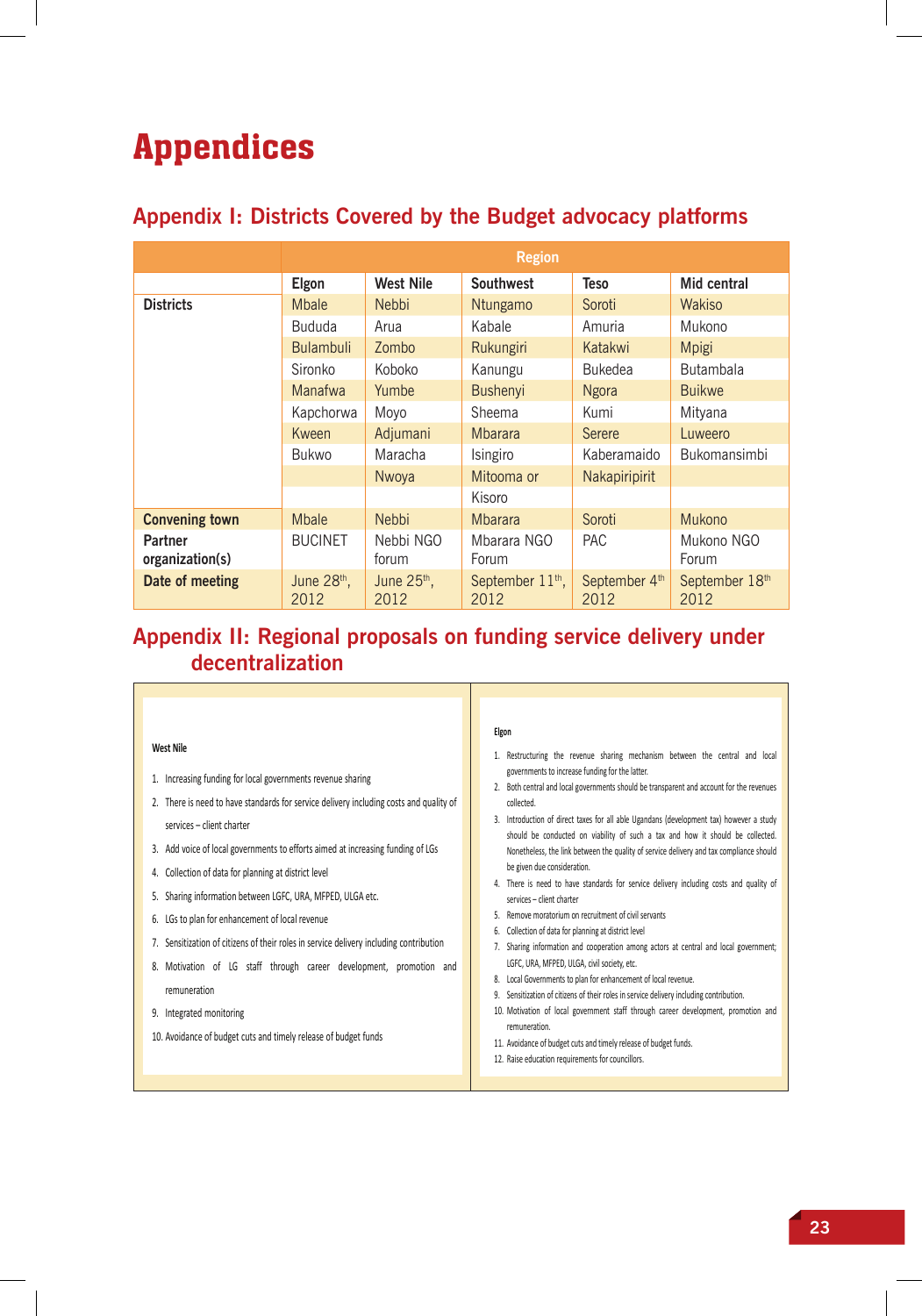#### **Teso**

- 1. Increasing share of local governments in the national budget (40% LG & 60% CG)
- 2. Both central and local governments should be transparent and account for the revenues collected
- 3. Introduction of direct taxes for all able Ugandans (development tax) however a study should be conducted on viability of such a tax and how it should be collected
- 4. There is need to have standards for service delivery including costs and quality of services – client charter
- 5. Remove moratorium on recruitment of civil servants
- 6. Collection of data for planning at district level including revenue sources
- 7. Sharing information and cooperation among actors central and local gov't, LGFC, URA, MFPED, ULGA, civil society ,etc
- 8. LGs to plan for enhancement of local revenue
- 9. Sensitization of citizens of their roles in service delivery including contribution
- 10. Motivation of LG staff through career development, promotion and remuneration
- 11. Avoidance of budget cuts and timely released of budget funds

#### **South Western**

- 1. Increasing the share of direct national budget financing for Local Governments to enable them deliver on their mandate in the ration of (40% LG & 60% CG);
- 2. Both central and local governments should be transparent and accountable for the revenues collected;
- 3. Introduction of a direct tax for all able Ugandans (development tax) however a study should be conducted on viability of such a tax and how it should be collected;
- 4. There is need to have standards for service delivery including costs and quality of services – client charter
- 5. Remove moratorium on recruitment of civil servants
- 6. Collection of data for planning at district level including revenue sources
- 7. Sharing information and cooperation among actors central and local gov't, LGFC, URA, MFPED, ULGA, civil society etc – parliament
- 8. LGs to plan and commit for enhancement of local revenue
- 9. Sensitization of citizens of their roles in service delivery including contribution
- 10. Motivation of LG staff through career development, promotion and remuneration
- 11. Central Government should desist from budget cuts and commit to timely released of budget funds;
- 12. Rampant corruption is chocking service delivery and poses a threat to our democracy. Local leaders commit to spearhead the fight against the vice;
- 13. Need to halt the creation of new districts until a study on their implications has been conducted

#### **Central**

- 1. Increase the share of local governments in the national budget (45% LG & 55% CG) by FY 2013/14
- 2. Both central and local governments should be more transparent and account for the revenues collected
- 3. Introduction of a direct tax for all able Ugandans (development tax) however a study should be conducted on viability of such a tax and how it should be collected
- 4. There is need to enforce standards for service delivery including costs and quality of services – client charter
- 5. Remove moratorium on recruitment of civil servants
- 6. Collection of data for planning at Local Government level including revenue sources
- 7. Sharing information and cooperation among actors central and local government, LGFC, URA, MFPED, ULGA, civil society, etc.
- 8. Local Governments to plan for enhancement of local revenue
- 9. Sensitization of citizens of their roles in service delivery including contribution
- 10. Motivation of Local Government staff through career development, promotion and remuneration
- 11. Avoidance of budget cuts and timely release of budget funds
- 12. Re- introduction of local administration police for enforcement
- 13. Raise education requirements for councillors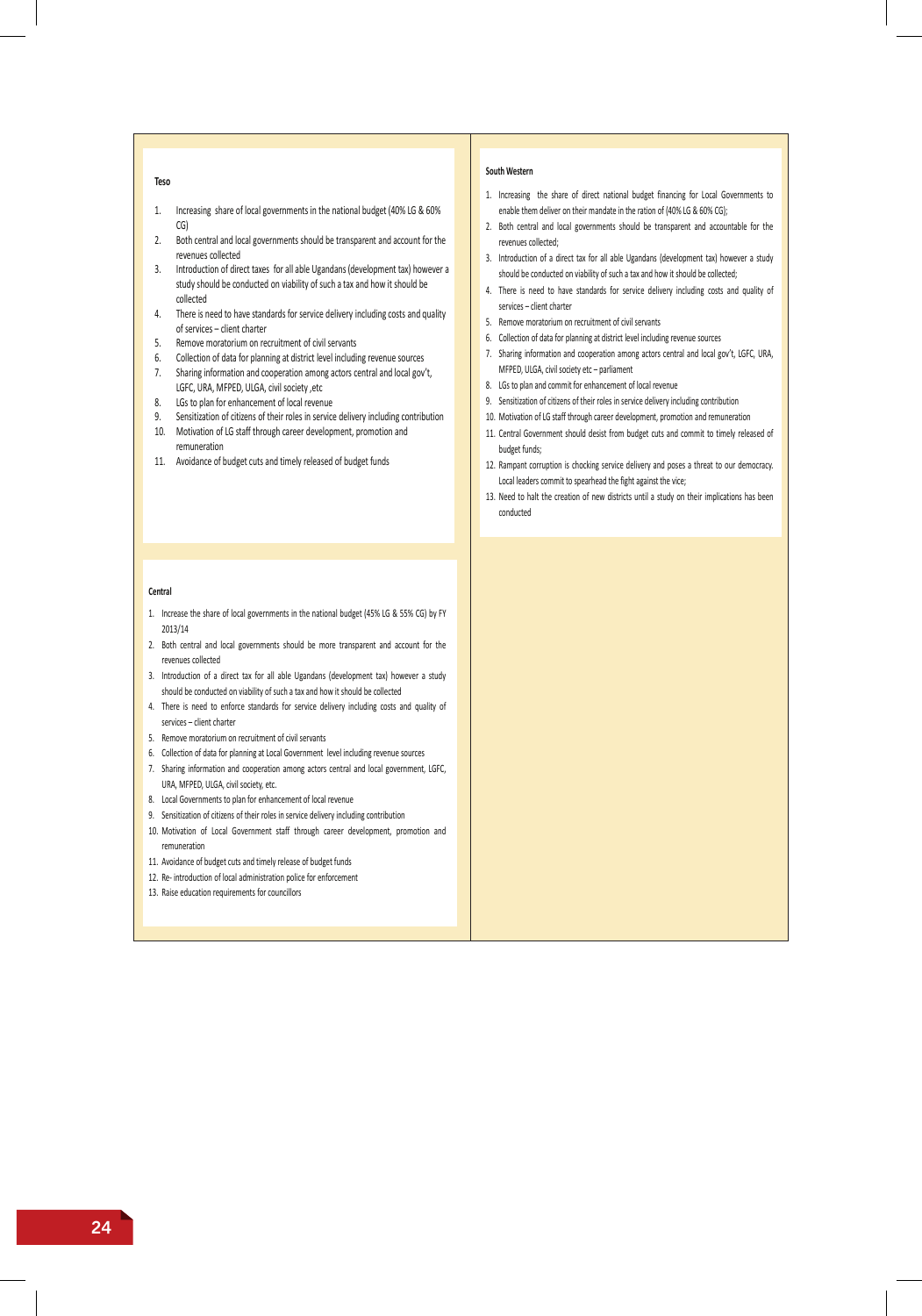# **Appendix III: List of Participants**

| <b>NAME</b> |                             | <b>DESIGNATION</b>                          | <b>DISTRICT</b>   | <b>SUBCOUNTY</b>      |  |  |  |  |  |
|-------------|-----------------------------|---------------------------------------------|-------------------|-----------------------|--|--|--|--|--|
|             | <b>WEST NILE</b>            |                                             |                   |                       |  |  |  |  |  |
| 1.          | Okot George                 | <b>NDNGOF</b>                               | Neebi             | <b>Nebbi</b>          |  |  |  |  |  |
| 2.          | Adukule Sunday              | <b>ARUA NGOF</b>                            | Arua              | Arua Hill<br>Division |  |  |  |  |  |
| 3.          | <b>Buga Semi</b>            | <b>ASSIT STATISTICAL</b><br><b>OFFICER</b>  | Adjumani          | Adjumani              |  |  |  |  |  |
| 4.          | Kajuara Titus               | <b>SIE</b>                                  | Mofped            | Kampala               |  |  |  |  |  |
| 5.          | Openjuru Vincent            | <b>DISTRICT ENGINEER</b>                    | 7 <sub>ombo</sub> | Zombo Tc              |  |  |  |  |  |
| 6.          | James Ogwang                | SENIOR ECONOMIST                            | Lgfc              |                       |  |  |  |  |  |
| 7.          | Drania Silvano              | <b>D/PLANNER</b>                            | Yumbe             | Yumbe                 |  |  |  |  |  |
| 8.          | Canniwia Alice Fancy        | LIFE CONRCEN OFFICER                        | Zombo             | Paidha T/C            |  |  |  |  |  |
| 9.          | Oleru Jema                  | <b>DNC</b>                                  | Arua              |                       |  |  |  |  |  |
| 10.         | Olley Ben                   | D/PLANNER                                   | Nebbi             |                       |  |  |  |  |  |
| 11.         | Aluma Swali                 | <b>DIRECTOR NEEDY KIDS</b><br>UG            | Yumbe             |                       |  |  |  |  |  |
| 12.         | Mazarau Anifa               | <b>HIPO CEFORD</b>                          | Koboko/Maracha    |                       |  |  |  |  |  |
| 13.         | Alejo Jane                  | SE PRODUCTION                               | Yumbe             |                       |  |  |  |  |  |
| 14.         | Aniku Saidi                 | <b>V/CHAIRMAN</b>                           | Yumbe             |                       |  |  |  |  |  |
| 15.         | Draku Ansozi A              | AD DE                                       | Arua              |                       |  |  |  |  |  |
| 16.         | Dominic Bunia               | CHAIRPERSON KOBOKO<br>CIVIL SOCIETY NETWORK | Koboko            | Lobule                |  |  |  |  |  |
| 17.         | Anyanzo Thomas Abbey        | <b>DNC</b>                                  | Moyo              |                       |  |  |  |  |  |
| 18.         | Hon Poar Jackline           | <b>SEC PRODUCTION</b>                       | Nebbi             |                       |  |  |  |  |  |
| 19.         | Hon Dramiga Samaliya        | <b>SEC PRODUCTION</b>                       | Koboko            |                       |  |  |  |  |  |
| 20.         | Alia Seraphine              | CAO                                         | Nebbi             |                       |  |  |  |  |  |
| 21.         | Piwa Joyce                  | <b>DNC</b>                                  | <b>Nebbi</b>      |                       |  |  |  |  |  |
| 22.         | Damalie Mbega               | DIRECTOR HR AND<br><b>ADMIN</b>             | Wlga              |                       |  |  |  |  |  |
| 23.         | Tako Geofreyy               | <b>CDO</b>                                  | Moyo              |                       |  |  |  |  |  |
| 24.         | Alioxy Boniface             | ARUA NGOF                                   | Arua              |                       |  |  |  |  |  |
| 25.         | Drangwili Santos            | PROGRAME ASSITANT                           | Moyo              |                       |  |  |  |  |  |
| 26.         | Ireku George                | <b>DISTRICT PLANNER</b>                     | Moyo              |                       |  |  |  |  |  |
| 27.         | <b>Rupiny Ronnie Robert</b> | PPROGRAMME<br><b>CORDINATOR</b>             | <b>Nebbi</b>      |                       |  |  |  |  |  |
| 28.         | Grace. V. Drabu             | <b>RHFP</b>                                 | Yumbe             |                       |  |  |  |  |  |
| 29.         | Latiigoo W Collins          | <b>DISTRICT WATER OFFICER</b>               | Adjumani          |                       |  |  |  |  |  |
| 30.         | Wadri Sam Nyakae            | LC5                                         | Arua              | Adjumani              |  |  |  |  |  |
| 31.         | Okumu Robert                | LC5                                         | Neebi             | Nebbi                 |  |  |  |  |  |
| 32.         | Ejoti William               | <b>GENDER OFFICER</b>                       | Arua              | Arua Hill<br>Division |  |  |  |  |  |
| 33.         | Wayi Jackson                | <b>CMS</b>                                  | Koboko            | Midia                 |  |  |  |  |  |
| 34.         | Drichi M Henry              | AEO                                         | Adjumani          |                       |  |  |  |  |  |
| 35.         | Ocaki Samuel                | <b>DCAO</b>                                 | Zombo             |                       |  |  |  |  |  |
| 36.         | Athocon Jane                | <b>SEC PRODUCTION</b>                       | Zombo             |                       |  |  |  |  |  |
| 37.         | Ofoyum Tom                  | CAO                                         | Zombo             |                       |  |  |  |  |  |
| 38.         | Nam Eddy                    | PROG OFFICER                                | Nnebbi            |                       |  |  |  |  |  |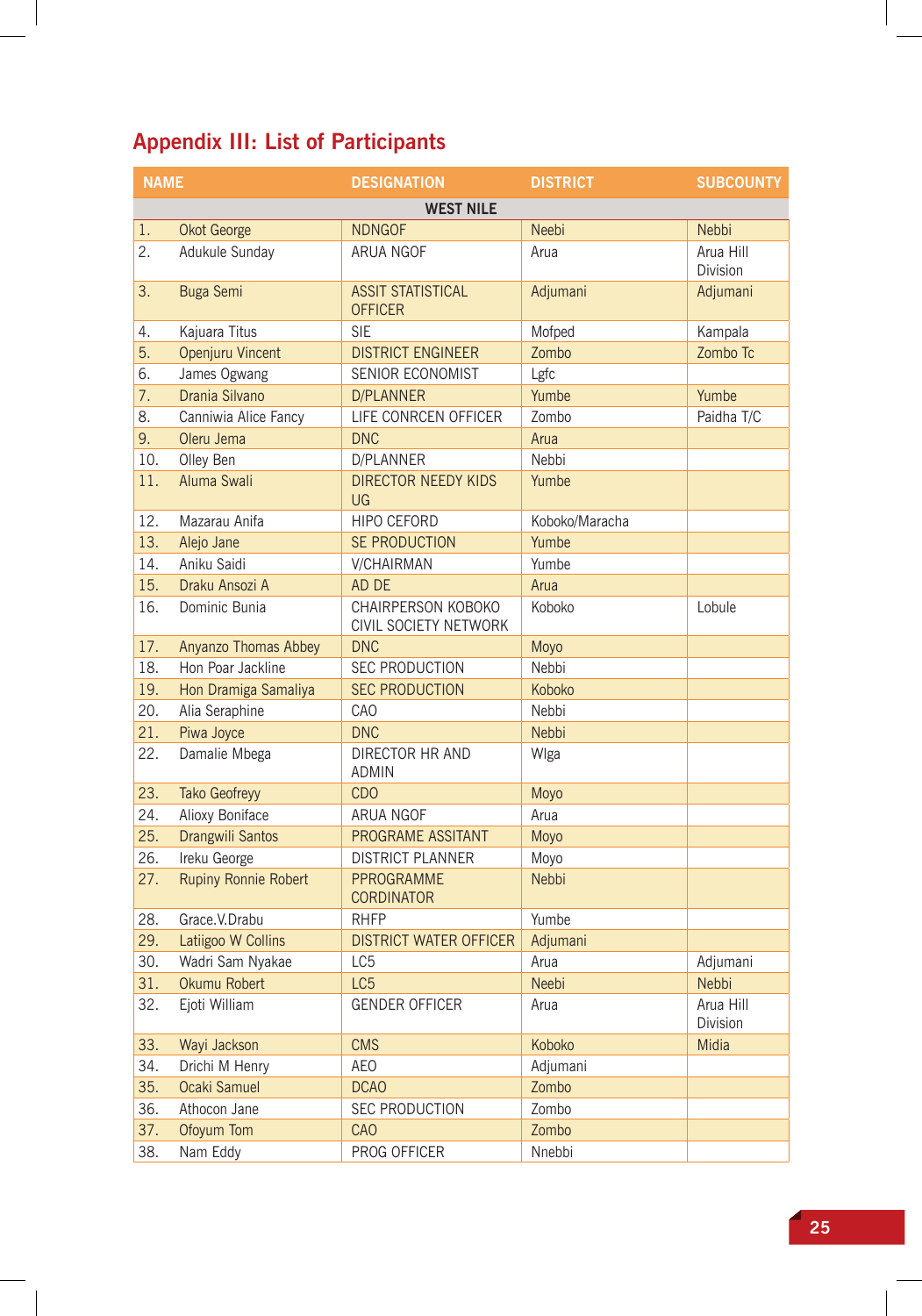| <b>NAME</b> |                       | <b>DESIGNATION</b>                    | <b>DISTRICT</b> | <b>SUBCOUNTY</b> |
|-------------|-----------------------|---------------------------------------|-----------------|------------------|
| 39.         | <b>Viko Paula</b>     | PROGRAMME OFFICER                     | Yumbe           |                  |
| 40.         | Cwinyaai Alex         | <b>COORDINATOR</b>                    | Neebi           | Wadelai          |
| 41.         | Dramani Sam           | <b>DCDO</b>                           | Maracha         | Maracha          |
| 42.         | Pax Sakari            | <b>EXECUTIVE DIRECTOR</b>             | Maracha         |                  |
| 43.         | <b>Akidi Grace</b>    | <b>FOR CHIRMAN</b>                    | Nwoya           | Nwoya            |
| 44.         | Jathan Willy          | <b>FOR CHAIRMAN</b>                   | Zombo           | Atyak            |
| 45.         | Vukoni Jimmy Okudi    | LC <sub>5</sub>                       | Mooyo           |                  |
| 46.         | Ezati Ezenulu         |                                       |                 |                  |
| 47.         | Dradria Anthony       | <b>DNO</b>                            | Koboko          |                  |
| 48.         | Buga Mohammad         | <b>ROADS ENGINNER</b>                 | Koboko          |                  |
| 49.         | <b>Amule Julius</b>   | <b>DCDO</b>                           | <b>Nebbi</b>    |                  |
| 50.         | Kezzy Ondowa          | <b>DCDO</b>                           | Koboko          |                  |
| 51.         | Obitre Stepohen       | <b>DWO</b>                            | Arua            |                  |
| 52.         | Drakuma Malikki       | ACAO FOR CAO                          | Yumbe           |                  |
| 53.         | Jim Tbandua           | <b>DCDO</b>                           | Yumbe           |                  |
| 54.         | Sp Acidia Simon       | <b>STATION</b>                        | Arua            |                  |
| 55.         | Abiyo Samuel          | <b>DNC</b>                            | Koboko          |                  |
| 56.         | Ayimani Bernard       | <b>DEE</b>                            | Yumbe           |                  |
| 57.         | Aguta Sam             | <b>ADWO</b>                           | Yumbe           |                  |
| 58.         | Rama Charles          | FOR DNC                               | Zombo           |                  |
| 59.         | Afedra Mark           | <b>DIRECTOR</b>                       | Maracha         |                  |
| 60.         | Hono Goro Grace       | <b>VICE CHAIRPERSON</b>               | Koboko          |                  |
| 61.         | <b>Bongo Patrick</b>  | <b>CORDINATOR</b>                     | Koboko          |                  |
| 62.         | Tabam Rashid          | PROG OFFICER                          | Koboko          |                  |
| 63.         | Anguiza Richard       | <b>PLANNER</b>                        | Maracha         |                  |
| 64.         | Aloka Aloysius        | <b>CAO</b>                            | Moyo            |                  |
| 65.         | <b>Clement Aluma</b>  | <b>JOUNALIST</b>                      | Arua            |                  |
| 66.         | Amvesi Andrew Cohen   | <b>JOURNALIST</b>                     | Arua            |                  |
| 67.         | Gaetano Adamaku       | <b>RADIO PACIS</b>                    | Arua            |                  |
| 68.         | Lagua James           | C <sub>SO</sub>                       | Moyo            |                  |
| 69.         | Adripiyo Emmauel      | LC <sub>5</sub>                       | Maracha         |                  |
| 70.         | Opiar Francis         | <b>PLANNER</b>                        | Nwoya           |                  |
| 71.         | Ocitti Tom Oryem      | <b>SEC PRODUCTION</b>                 | Nwoya           |                  |
| 72.         | Patrick Oto           | CA <sub>O</sub>                       | Nwoya           |                  |
| 73.         | Oley Henry            | <b>CAO</b>                            | Adjumani        |                  |
| 74.         | Ocokoru Roselyn       | <b>PALNNER</b>                        | Koboko          |                  |
| 75.         | <b>Draga Francis</b>  | <b>SEC PRODUCTION</b>                 | Maracha         |                  |
| 76.         | Enzamia Ernest        | <b>ACAO</b>                           | Maracha         |                  |
| 77.         | <b>Bernard Obwoya</b> | <b>PROGRAMME</b><br><b>CORDINATOR</b> |                 |                  |

| <b>NAME</b> |                     | <b>DESIGNATION</b>                              | <b>DISTRICT</b> | <b>SUBCOUNTY</b> |  |
|-------------|---------------------|-------------------------------------------------|-----------------|------------------|--|
|             | <b>ELGON REGION</b> |                                                 |                 |                  |  |
| 78          | Waniala Vincent     | Secretary for Production &<br>Natural resources | Kapchorwa DLG   | Kapchorwa        |  |
| 79.         | Difas Sarch         | Sec. for Production                             | Kween DLG       | Kween            |  |
| 80.         | Ben Sakajja         | <b>DEDO</b>                                     | Bukwo DLG       | Bukwo            |  |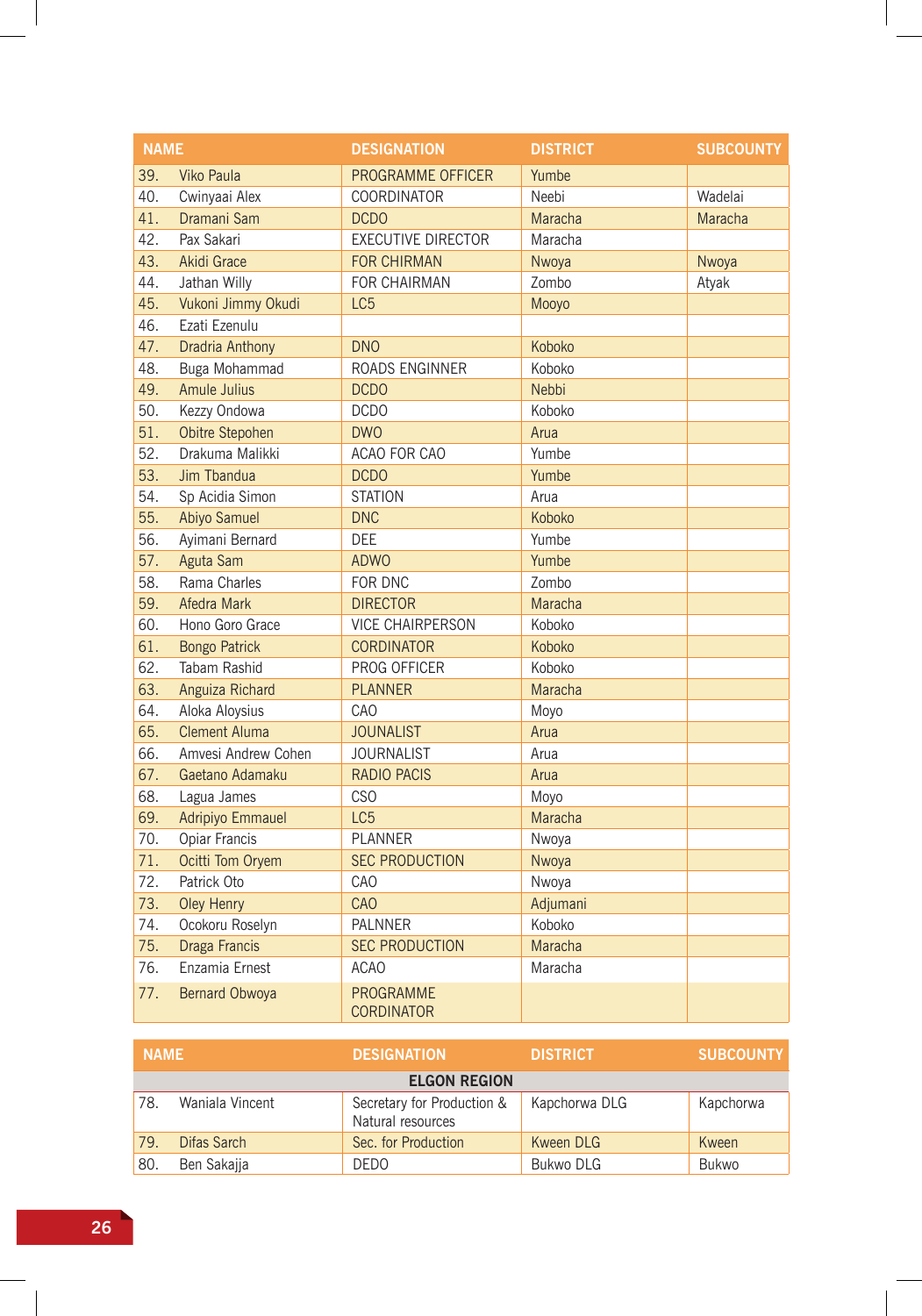| <b>NAME</b> |                          | <b>DESIGNATION</b>                   | <b>DISTRICT</b>                                   | <b>SUBCOUNTY</b> |
|-------------|--------------------------|--------------------------------------|---------------------------------------------------|------------------|
| 81.         | <b>Gidale Franco</b>     | <b>Team Leader</b>                   | <b>Community Partnership</b>                      | Sironko          |
| 82.         | Kiboma Timothy           | <b>NAADS</b> Coordinator             |                                                   | Sironko          |
| 83.         | Yeko Cherukut            | Coordinator                          | Kaproron PHC                                      | Kween            |
| 84.         | Kusuro Isaac             | D/ Planner                           | <b>Bukwo DLG</b>                                  | <b>Bukwo</b>     |
| 85.         | Muniaro Tolophosa        | Chairperson                          | <b>SWOD</b>                                       | Manafwa          |
| 86.         | Mwanga Moses             | C.T.O                                | <b>Christ Alive Glorious</b><br><b>Ministries</b> | Kapchorwa        |
| 87.         | Kamuron Peter            |                                      | <b>KHRI</b>                                       | Kapchorwa        |
| 88.         | Kiboone Wanyerah Joyce J | AG. CAO                              | Kween DLG                                         | Kween            |
| 89.         | Damalie Mbega            | Director, HR & Admin                 | <b>ULGA</b>                                       |                  |
| 90.         | James Ogwang             | Senior Economist                     | <b>LGFC</b>                                       |                  |
| 91.         | Chepsikor D. Juma        | <b>DCDO</b>                          | <b>Kween DLG</b>                                  | Kween            |
| 92.         | Mangusho Robert          | D/ Planner                           | Kween DLG                                         | Kween            |
| 93.         | Muliro W. K              | LC 5 Sec for Works &<br>Production   | <b>Mbale DLG</b>                                  | <b>Mbale</b>     |
| 94.         | Cherukut Miriam          | Coordinator                          | <b>KACSOA</b>                                     | Kapchorwa        |
| 95.         | Kisaali Bosco            | Coordinator                          | Mt. Elgon Beekeeping<br>Community                 | Sironko          |
| 96.         | Cheborion Siya John      | <b>DCDO</b>                          | Kapchorwa DLG                                     | Kapchorwa        |
| 97.         | <b>Bwayo Moses</b>       | Manager                              | <b>CRO</b>                                        | <b>Mbale</b>     |
| 98.         | Burkeywo Moses Sabila    | Sec. for Production &<br>Emvironment | <b>Bukwo DLG</b>                                  | <b>Bukwo</b>     |
| 99.         | Nangumba Charles         | For DCDO                             | Sironko DLG                                       | Sironko          |
| 100.        | Lunyolo W. Desilanta     | <b>DCDO</b>                          | Bulambuli DLG                                     | Bulambuli        |
| 101.        | Mugalya Aggrey           | Coordinator                          | <b>BUCINET</b>                                    | <b>Mbale</b>     |
| 102.        | Wakoko Eric              | Chairperson                          | Central Youth<br>Development Initiative           | Sironko          |
|             | 103. Walimbwa Charles    | LC V District Chairperson            | Manafwa DLG                                       | Manafwa          |
| 104.        | Giduchi George           | <b>District Planner</b>              | Sironko DLG                                       | Sironko          |
|             | 105. Epido Francis       | DPO for DNC                          | <b>Bukwo DLG</b>                                  | <b>Bukwo</b>     |
| 106.        | Rev. Watenga A           | <b>DCDO</b>                          | Mbale DLG                                         | Mbale            |
| 107.        | Magomu Mubaraka          | <b>District Coordinator</b>          | Sironko Civil Society<br>Network                  | Sironko          |
|             | 108. Kajura Titus        | Senior Economist                     | <b>MFPED</b>                                      | Kampala          |
|             | 109. Walera J. Wasyu     | Coordinator                          |                                                   | Manafwa          |
|             | 110. Ddeme Fred M        | <b>DWO</b>                           | Mbale DLG                                         | Mbale            |
| 111.        | Paul K. Machinjach       | Ag. District Chairperson             | <b>Kween DLG</b>                                  | Kween            |
| 112.        | Mpindi Pheryster         | Ag DCDO                              | Budaka DLG                                        | Budaka           |
| 113.        | Salino Wilson Manjara    | LC V Chairperson                     | <b>Bukwo DLG</b>                                  | <b>Bukwo</b>     |
| 114.        | Mudenga Meres            | LC V Chairperson                     | Sironko DLG                                       | Sironko          |
| 115.        | Modesta Nambuya          | DP <sub>O</sub>                      | Manafwa DLG                                       | <b>Manafwa</b>   |
| 116.        | Masika Peter             | SNC for DNC                          | Mbale DLG                                         | Mbale            |
| 117.        | <b>Opedun Patrick</b>    | <b>SNC for DNC</b>                   | <b>Bulambuli DLG</b>                              | <b>Bulambuli</b> |
| 118.        | Hon. Namonyo Frank       | Sec for Production                   | Sironko DLG                                       | Sironko          |
| 119.        | <b>Kibet Aggrey</b>      | <b>Programme Coordinator</b>         | <b>Action Aid</b>                                 | Kapchorwa        |
| 120.        | Sande Lorna              | Secretary                            | Kapchorwa Bukwo<br>Women in Peace Initiative      | Bukwo            |
| 121.        | Wadada Simon             | Production                           | <b>Bududa DLG</b>                                 | <b>Bududa</b>    |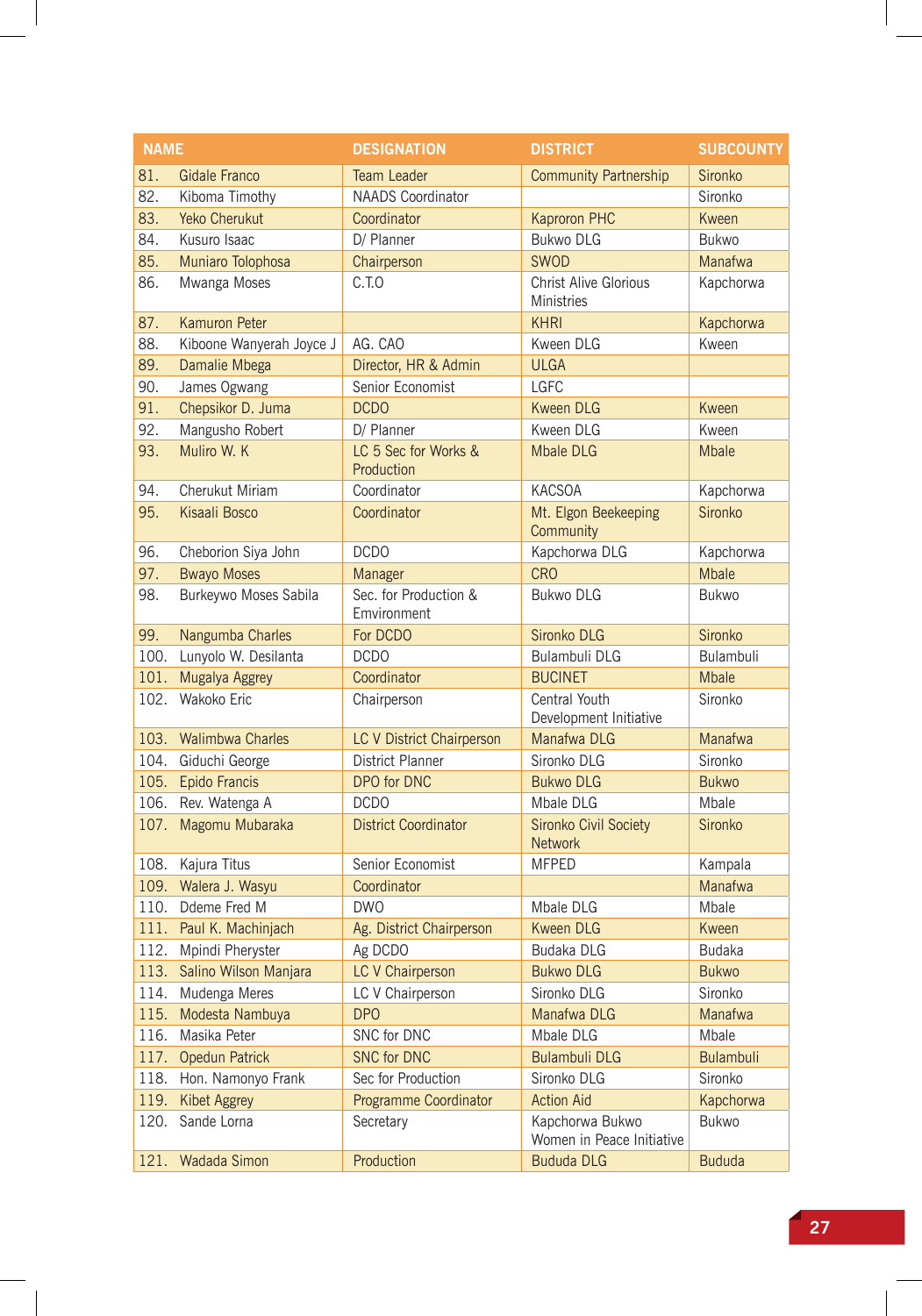| <b>NAME</b> |                           | <b>DESIGNATION</b>         | <b>DISTRICT</b>      | <b>SUBCOUNTY</b> |
|-------------|---------------------------|----------------------------|----------------------|------------------|
| 122.        | Alinyo Francis            | District NAADS Coordinator | Kapchorwa DLG        | Kapchorwa        |
| 123.        | Ejupu Martin              | For DNC                    | Kween DLG            | Kween            |
| 124.        | Muduku Charles Masssah    | ACAO for CAO               | Bulambuli DLG        | <b>Bulambuli</b> |
|             | 125. Tsolobi David        | DCD <sub>O</sub>           | <b>Bududa DLG</b>    | <b>Bududa</b>    |
| 126.        | Nabamba S                 | <b>ACAO</b>                | <b>Bududa DLG</b>    | <b>Bududa</b>    |
| 127.        | <b>Ngumbe Betty</b>       | Sec for production         | <b>Bulambuli DLG</b> | <b>Bulambuli</b> |
|             | 128. Zebosi Nicholas      | Planner                    | Bulambuli DLG        | <b>Bulambuli</b> |
| 129.        | <b>Chelangat Beatrice</b> | <b>Director</b>            | Reach Programme      | Kapchorwa        |
|             | 130. Namutosi Kevin       | Sec. for Production        | <b>Bududa DLG</b>    | <b>Bududa</b>    |
|             | 131. Wambedde Maimuna     | Sec for Production         | Manafwa DLG          | Manafwa          |

| <b>NAME</b> |                                | <b>DESIGNATION</b>                                          | <b>DISTRICT</b> | <b>SUBCOUNTY</b>  |  |  |
|-------------|--------------------------------|-------------------------------------------------------------|-----------------|-------------------|--|--|
|             | <b>SOUTH WESTERN REGION</b>    |                                                             |                 |                   |  |  |
| 132.        | Tuyisingize Immaculate         | <b>Stores Assistant</b>                                     | Kisoro          |                   |  |  |
| 133.        | Tiwaitu Cleophas               | <b>DCDO</b>                                                 | Rukungiri       |                   |  |  |
| 134.        | <b>Patrick Mutabwire</b>       | Ag. PS                                                      | MoLG            |                   |  |  |
|             | 135. Ampamize Gerald           | Project Office SCORE                                        | Rukungiri       | Ruhinda           |  |  |
| 136.        | Patrick B. Keihwa              | <b>LC V Chairman</b>                                        | Kabale          | Kitumba           |  |  |
| 137.        | John Tumusiime                 | ED - Awake Ankole                                           | Mitooma         |                   |  |  |
| 138.        | Arthur Mbabazi                 | <b>LADA</b>                                                 | Rukungiri       |                   |  |  |
| 139.        | Gershom Matsiko                | Coordinator                                                 | Mbarara         |                   |  |  |
| 140.        | Mwijukye Emmanuel              | S/C Speaker                                                 | <b>Mbarara</b>  | <b>Bubaare</b>    |  |  |
| 141.        | Asiimwe Alice R                | CAO                                                         | Mitooma         |                   |  |  |
|             | 142. William Ndoleriire        | <b>PFO</b>                                                  | Kampala         |                   |  |  |
| 143.        | Afisha Mpagi Tugume            | Vice Chariperson -<br>Manyakabi SACCO                       | Isingiro        | Kaberebere<br>T.C |  |  |
|             | 144. Turyafunga John           | <b>DCDO</b>                                                 | Ntungamo        |                   |  |  |
| 145.        | Muhwezi Sunday Silver          | Coordinator - RUKCSOF                                       | Rukungiri       |                   |  |  |
| 146.        | Mugabe Emmanuel                | Chairperson - Nkinga Youth<br><b>Trust Devt Association</b> | Mitooma         | Mitooma           |  |  |
| 147.        | Beebwajuba Mary                | Secretary for Production                                    | Kabale          |                   |  |  |
| 148.        | Deus Tumusiime                 | <b>District Chairperson</b>                                 | <b>Mbarara</b>  |                   |  |  |
| 149.        | Kyampeire Caroline             | Program Coordinator -<br>Kabale Civil Society Forum         | Kabale          |                   |  |  |
|             | 150. Tibamanya William Kisooso | <b>District Speaker</b>                                     | <b>Mbarara</b>  | Rugando           |  |  |
| 151.        | Baherezibwa Edson              | Branch manager - Uganda<br><b>Red Cross</b>                 | Ntungamo        |                   |  |  |
| 152.        | Natuhwera Simon                | <b>VOSDEN</b>                                               | Ntungamo        | Itojo             |  |  |
| 153.        | Barigye Robert                 | Programme Officer                                           | Mitooma         | Mitooma           |  |  |
| 154.        | Beyendeza Save                 | <b>DCDO</b>                                                 | Mitooma         |                   |  |  |
| 155.        | Byamugisha Kakuru Robert       | PRO - KIHEFO                                                | Kabale          |                   |  |  |
| 156.        | Mugarura Edward                | <b>DCDO</b>                                                 | Isingiro        |                   |  |  |
| 157.        | Agaba Edwin                    | <b>ARISE</b>                                                | Ntungamo        | Ihunga            |  |  |
|             | 158. Tuhanamagyezi Elly K      | Deputy ED - IRYODI                                          | Sheema          | Kyangyenyi        |  |  |
| 159.        | Tumuhimbise Hilary             | Ntungamo                                                    | Ntungamo        | Ihunga            |  |  |
| 160.        | Kahigi Bernard                 | Programme Coordinator<br>- KICK                             | Kabale          | Kigumba           |  |  |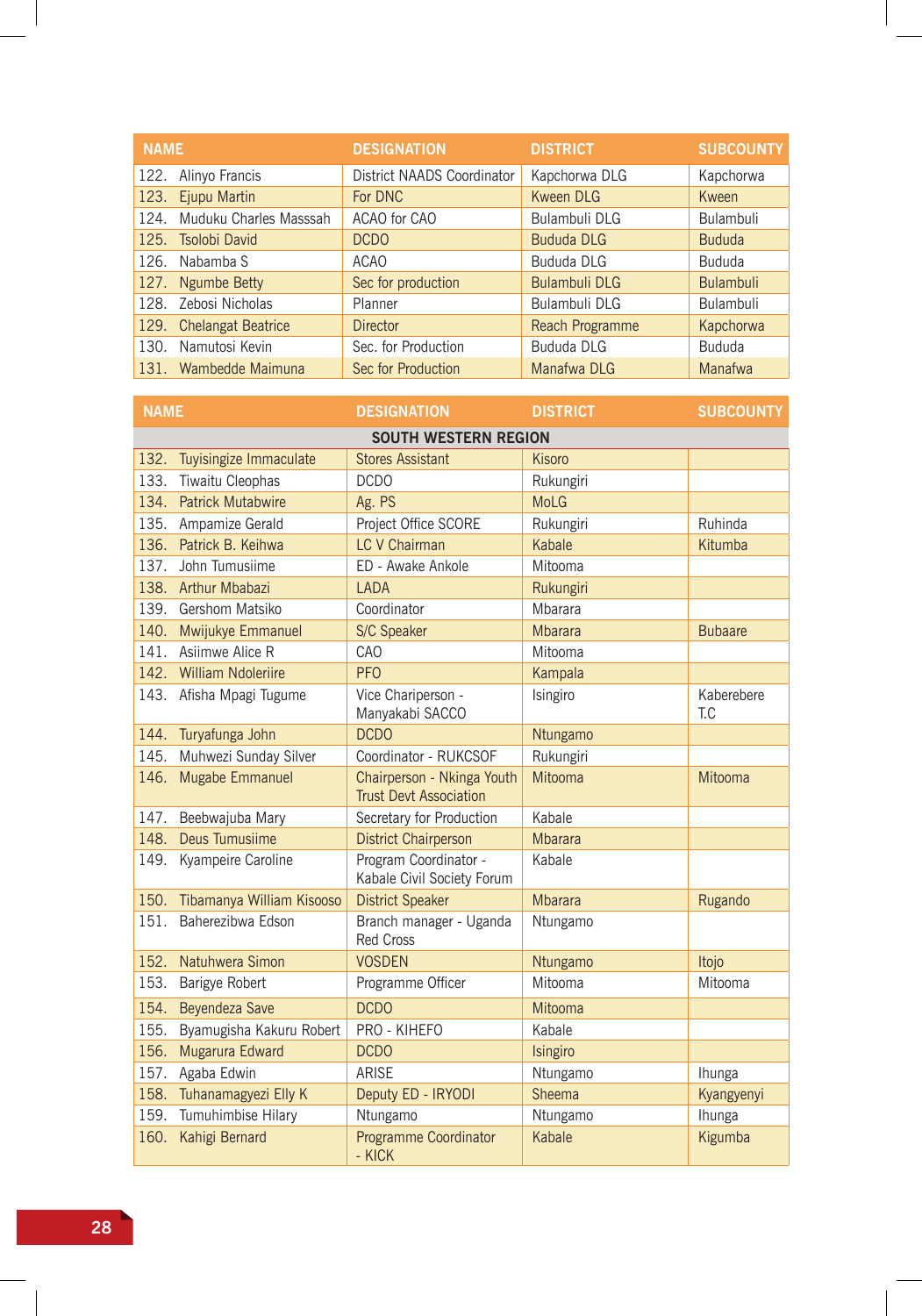| <b>NAME</b> |                                      | <b>DESIGNATION</b>                           | <b>DISTRICT</b> | <b>SUBCOUNTY</b>          |
|-------------|--------------------------------------|----------------------------------------------|-----------------|---------------------------|
| 161.        | Rugumya Norman                       | <b>District Planner</b>                      | Mitooma         | Mitooma                   |
| 162.        | <b>Butumbwire Alex</b><br>Turyahebwa | Councillor - RHU                             | <b>Bushenyi</b> | <b>Bumbaire</b>           |
| 163.        | Asiimwe Gordon                       | <b>ACORD</b>                                 | Mbarara         |                           |
| 164.        | Nydabahika Henry                     | <b>District Speaker</b>                      | Rukungiri       | <b>Buhunga</b>            |
| 165.        | Natamba Edward                       | ED - SOWIPA                                  | Ntungamo        | Nyakyera                  |
| 166.        | Karyaija Zepher                      | <b>District NAADS Coordinator</b>            | Rukungiri       | Nyakagyene                |
| 167.        | Twinomuhangi Pastori                 | Speaker                                      | Kabale          | Miko                      |
| 168.        | Kariisa John                         | Project Manager - FPD                        | Kabale          |                           |
| 169.        | Bimbona Simon                        | D CAO                                        | Rukungiri       |                           |
|             | 170. Tibesigwa Freddie               | <b>DNC</b>                                   | Kanungu         | Kanungu T.C               |
|             | 171. Tugumisirize Advine             | <b>DCDO</b>                                  | Sheema          | Sheema                    |
| 172.        | Byabaama K. Charles                  | <b>DCP</b>                                   | Rukungiri       |                           |
| 173.        | Peace Karugaba                       | NKKD WATSAN                                  | Rukungiri       | Kebisoni                  |
| 174.        | James Ogwang                         | Senior Economist                             | <b>LGFC</b>     |                           |
| 175.        | Muganga Henry                        | District NAADS Coordinator                   | Sheema          |                           |
| 176.        | Amwesiga Didas                       | <b>District Planner</b>                      | Ntungamo        |                           |
| 177.        | Gomwe Christopher                    | Secretary                                    | Rukungiri       |                           |
| 178.        | <b>Bamusiime Dickson</b>             | District planner                             | Sheema          | <b>Sheema</b>             |
| 179.        | Sabiti Moses                         | <b>DNC</b>                                   | Ntungamo        | Kayonza                   |
|             | 180. Ahabwe Irene                    | <b>ACAO</b>                                  | Isingiro        | Isingiro T. C             |
| 181.        | Behayo Nathan                        | District Chairperson                         | Isingiro        | Ngaramo                   |
| 182.        | Korugyendo Joseline                  | <b>Executive Director -</b><br><b>WORIDU</b> | Kabale          | <b>Kashambia</b>          |
| 183.        | Matsiko Benon                        | Chairperson - Isingiro CSO                   | Isingiro        | Ngarama                   |
| 184.        | Kandole Clement                      | <b>RDC</b>                                   | <b>Mbarara</b>  |                           |
| 185.        | Mwesigwa Florence                    | Project Officer - CARITAS                    | Mbarara         |                           |
| 186.        | Singahache Denis                     | <b>District Chairperson</b>                  | Ntungamo        |                           |
| 187.        | Asaph Muhwezi Mwebaze                | Administrator                                | Sheema          | Kabwohe -<br>Itendero T.C |
| 188.        | Monday Lwanga                        | <b>NAADS Coordinator</b>                     | <b>Mitooma</b>  |                           |
| 189.        | Karyeija Benon                       | Chairman                                     | Mitooma         |                           |
| 190.        | Nabimanya Dan                        | <b>District Speaker</b>                      | Ntungamo        |                           |
| 191.        | Kafureeka Kadiri                     | District Speaker                             | Sheema          |                           |
| 192.        | <b>Mwebaze Charles</b>               | District planner                             | <b>Bushenvi</b> | Kyeizooba                 |
| 193.        | Mutungi Charity                      | Secretary for Production                     | Mitooma         | Kabira                    |
| 194.        | Magezi S. Mawanda                    | Chairman                                     | <b>Bushenyi</b> | Nyabubane                 |
| 195.        | Kamugisha Ezra                       | Coordinator - FORUDA                         | Sheema          | Shuuku                    |
|             | 196. Twinomujuni Elly                | Secretary fof Education &<br><b>CBOs</b>     | Isingiro        |                           |
| 197.        | Enid Asiimwe                         | <b>Secertary Social Services</b>             | Sheema          |                           |
| 198.        | Nasiima Benson                       | <b>Bushenyi Youth Network</b>                | <b>Bushenyi</b> |                           |
| 199.        | Tumukurate Silvester                 | Speaker                                      | Mitooma         | Kiyanga                   |
| 200.        | Musiime Benon                        | <b>DNC</b>                                   | Mbarara         |                           |
| 201.        | Baker Kwikiriza                      | Vision Group                                 | Mbarara         |                           |
| 202.        | Rubega Derek                         | <b>DNC</b>                                   | Isingiro        |                           |
| 203.        | Nelson Kirenda                       | CAO                                          | Ntungamo        |                           |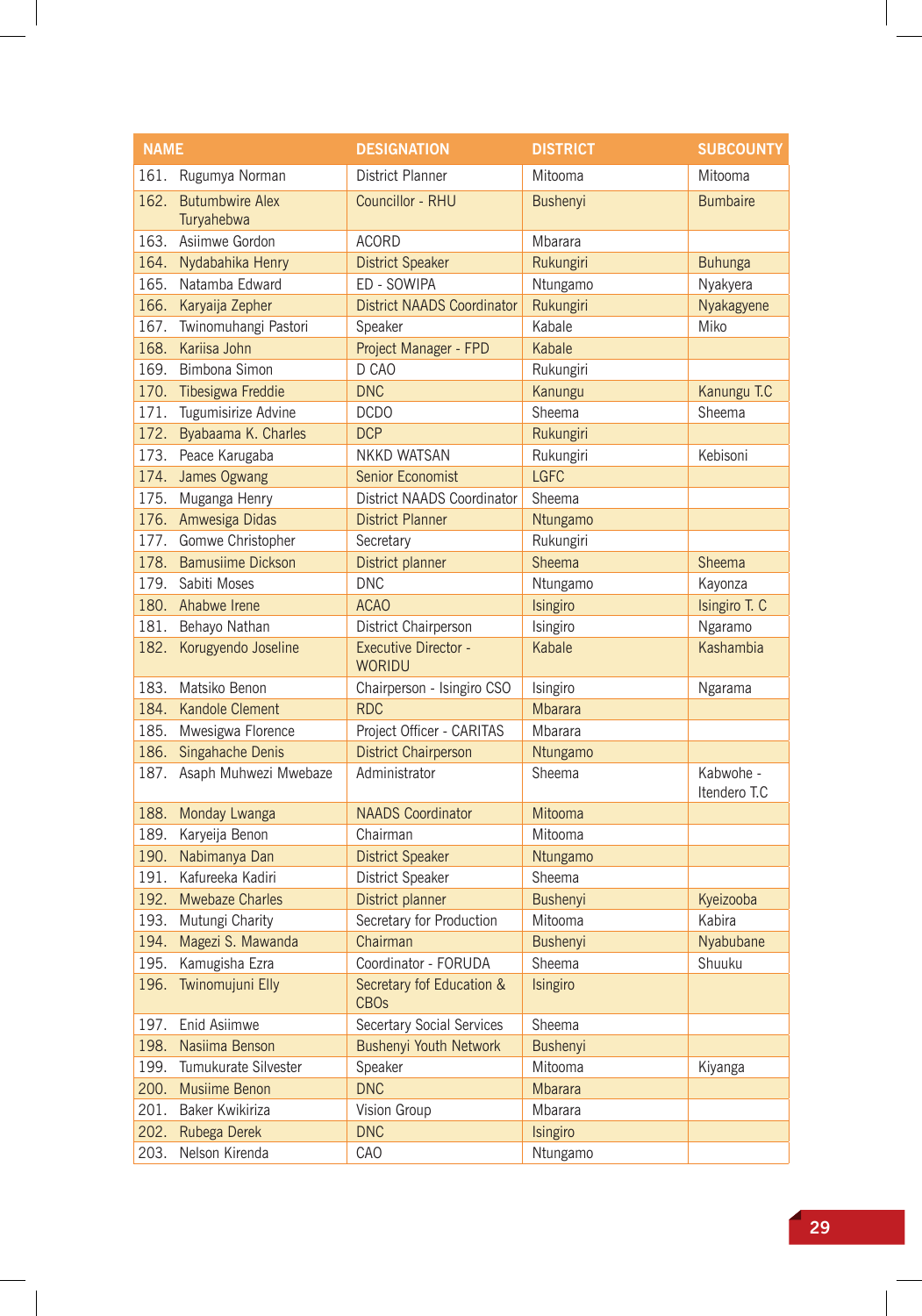| <b>NAME</b> |                             | <b>DESIGNATION</b>                                         | <b>DISTRICT</b> | <b>SUBCOUNTY</b> |
|-------------|-----------------------------|------------------------------------------------------------|-----------------|------------------|
| 204.        | Kyohaire Margaret           | Accountant                                                 | <b>Bushenyi</b> | <b>Bumbaire</b>  |
| 205.        | Muhwezi A. Sussan           | Chairperson - Mbarara<br>Women Development<br>Organization | Mbarara         | Mbira            |
|             | 206. Rwabukare William      | <b>Secretary for Production</b>                            | Sheema          | <b>KTC</b>       |
| 207.        | Karuma Charles              | Inspector of Schools                                       | Kabale          |                  |
| 208.        | Ssengendo Abdulkarim        | Journalist                                                 | <b>Mbarara</b>  |                  |
| 209.        | Nabimanya Sam               | <b>DNC</b>                                                 | Kabale          |                  |
| 210.        | Kayumbu William             | <b>DCDO</b>                                                | <b>Mbarara</b>  |                  |
| 211.        | Bwaya G. R                  | D. CAO                                                     | Mbarara         |                  |
| 212.        | <b>Edith Otieno</b>         | Coordinator - MPC                                          | <b>Mbarara</b>  |                  |
|             | 213. Busingye W. M.         | <b>DCDO</b>                                                | Kabale          |                  |
| 214.        | Jonathan Mukose             | D. CAO                                                     | Kabale          |                  |
|             | 215. Abenaitwe Cliff        | Journalist                                                 | Mbarara         |                  |
| 216.        | <b>Mugume Oliver</b>        | Cooperator                                                 | Isingiro        |                  |
| 217.        | <b>Barigye Charles</b>      | Coordinator - Civil Society                                | Mitooma         | Bitereko         |
| 218.        | Birihanda A. Bali           | <b>Project Coordinator</b>                                 | Mitooma         | <b>Bitereko</b>  |
| 219.        | Tusimireyo Johnson          | <b>District Planner</b>                                    | Mbarara         |                  |
| 220.        | Mugabe Fred                 | <b>Executive Director</b>                                  | Rukungiri       |                  |
| 221.        | Sabiiti Moses               | <b>DNC</b>                                                 | Ntungamo        |                  |
| 222.        | Kuruhiira Godfrey           | CAO                                                        | Sheema          |                  |
| 223.        | Baryomunsi Godfrey          | Secretary for Production                                   | Mbarara         | Kakiika          |
| 224.        | Banobi Herbert              | Coordinator - Kanungu<br><b>NGO Forum</b>                  | Kanungu         | Kanungu T.C      |
| 225.        | Mubangizi Evans             | Project Officer - CARITAS                                  | Kanungu         | Kanungu T.C      |
|             | 226. Damalie Namuyiga Mbega | <b>DHRA</b>                                                | <b>ULGA</b>     |                  |
| 227.        | Nawamanya Arinah Kajojo     | Secretary for Production                                   | Bushenyi        | Ryabugambi       |
| 228.        | Mwesigwa Silver             | <b>District Speaker</b>                                    | Isingiro        | Nyamuyanja       |
| 229.        | Bashaasha Willis            | <b>Ddistrict Chairperson</b>                               | Bushenyi        |                  |
|             | 230. Kwizera Alex           | CAO                                                        | Isingiro        |                  |
| 231.        | Lillian Nakamatte           | CAO                                                        | Bushenyi        |                  |

| <b>NAME</b> |                           | <b>DESIGNATION</b>                         | <b>DISTRICT</b> | <b>SUBCOUNTY</b> |  |  |
|-------------|---------------------------|--------------------------------------------|-----------------|------------------|--|--|
|             | <b>CENTRAL REGION</b>     |                                            |                 |                  |  |  |
| 232.        | Kulabako Faridah          | <b>CDO</b>                                 | Kayunga         | Kitimbwa         |  |  |
|             | 233. Dr. Luwangula Emy    | <b>DNC</b>                                 | Luweero         |                  |  |  |
| 234.        | Kabiyamba Willy           | <b>Executive Director</b>                  | Kayunga         | Kayunga T.C      |  |  |
| 235.        | Namatovu Hamidah          | Coordinator                                | Kayunga         | Kayunga T.C      |  |  |
| 236.        | <b>Bar- Chimpe Yousuf</b> | <b>Executive Director</b>                  | Kayunga         | Kayunga T.C      |  |  |
| 237.        | James Ogwang              | Senior Economist                           | <b>LGFC</b>     |                  |  |  |
|             | 238. Muzaale Julius Paul  | Director - Christ the King<br>Org          | <b>Buikwe</b>   | Nyonga           |  |  |
| 239.        | Kigoonya Deoson           | Coordinator - Mukono<br>District NGO Forum | Mukono          |                  |  |  |
| 240.        | Zalwango Proscovia        | DNC                                        | <b>Mukono</b>   |                  |  |  |
| 241.        | Seninde Ismail            | District Engineer                          | Wakiso          |                  |  |  |
| 242.        | John Matovu               | <b>SFO</b>                                 | <b>Mpigi</b>    | Mpigi T.C        |  |  |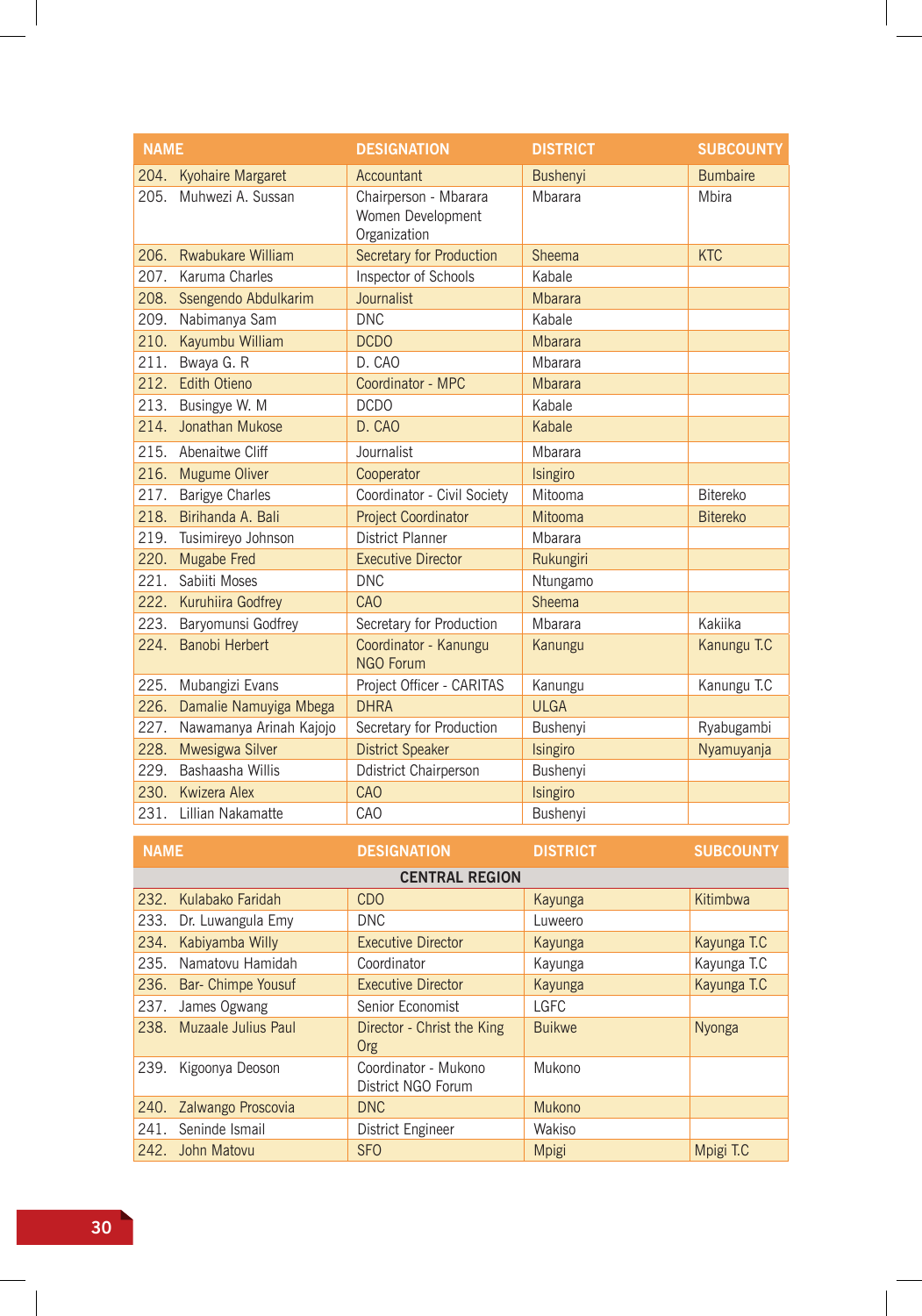| <b>NAME</b> |                                 | <b>DESIGNATION</b>                    | <b>DISTRICT</b>  | <b>SUBCOUNTY</b>         |
|-------------|---------------------------------|---------------------------------------|------------------|--------------------------|
|             | 243. Kwesiga Priscilla          | Chairperson - KIWAPHA                 | Kiboga           | Kibiga                   |
|             | 244. Ssekabago Eric             | Population officer                    | Mityana          | Mityana T.C              |
| 245.        | Ssentongo Robert                | <b>DNC</b>                            | Butambala        |                          |
|             | 246. Kasiita Vincent            | Chairperson - Kiboga NGO<br>Forum     | Kiboga           |                          |
|             | 247. Dr. Kanakulya Ronald       | <b>NAADS Coordinator</b>              | Kayunga          |                          |
|             | 248. Nakubulwa Base             | Coordinator Mumyo                     | Mukono           | <b>Nabbale</b>           |
|             | 249. David B. Mukiibi           | Speaker                               | Wakiso           |                          |
|             | 250. Abdul Muyimbwa             | <b>FOWODE</b>                         | Wakiso           |                          |
| 251.        | Nabwami Christine               | <b>ESSAFF</b>                         | Mityana          | Mityana T.C              |
|             | 252. Paul Bogere                | <b>Commissioner CCD</b>               | <b>MoLG</b>      |                          |
|             | 253. Kyambadde Maurice          | <b>DNC</b>                            | <b>Buikwe</b>    |                          |
|             | 254. Lukooya Francis            | LC V Chairperson                      | Mukono           |                          |
| 255.        | Kaggwa John Hannington          | <b>DCDO</b>                           | <b>Butambala</b> | Gombe T.C                |
| 256.        | Kalema Samuel                   | Coordinator - ACEPA Org               | Luweero          | Nyimbwa                  |
| 257.        | Harriet Mulumba                 | <b>MMFA</b>                           | Mityana          | Mityana T.C              |
|             | 258. Muwaya Davis               | Kikandwa KEA                          | Mityana          | <b>Busimbi</b>           |
| 259.        | Mwanje Anthony                  | <b>DCDO</b>                           | Mpigi            | Mpigi T.C                |
| 260.        | Niyemanya Godfrey               | Secretary for Production              | Kayunga          | Galiraya                 |
| 261.        | Agaba Dan Denis                 | Researcher                            | Kampala          |                          |
|             | 262. Kakooza Geoffrey           | Coordinator                           | Kayunga          | Kayunga T.C              |
|             | 263. Tugeineyo Charles G        | Deputy CAO                            | Wakiso           |                          |
|             | 264. Kaganga John               | Director - KEA                        | Mityana          | Kikandwa                 |
|             | 265. Nsobya charles             | District Planner                      | Wakiso           |                          |
| 266.        | Mayanja Christopher             | <b>District Planner</b>               | <b>Buikwe</b>    |                          |
| 267.        | Bnabisaaru Jariah               | Data Entry Clerk                      | Kayunga          |                          |
| 268.        | Namaganda Mastuula              | V.C - Mukono District NGO<br>Forum    | Mukono           | Ntenjeru                 |
| 269.        | Ssalongo Sserumaga<br>Aloysious | <b>District Speaker</b>               | Mityana          | <b>Butayinga</b>         |
|             | 270. Nabbosa Doreen             | <b>DCDO</b>                           | Mityana          | Mityana T.C              |
| 271.        | Nambi Harriet                   | Secretary for Production              | Mityana          | Maanyi/<br><b>Bbanda</b> |
|             | 272. Nabanoba Hadija            | Chairperson                           | Kyankwanzi       | Nsambya                  |
|             | 273. Busagwa D. Y. Gabriel      | <b>District Vice Chairperson</b>      | Mityana          | Mityana T.C              |
| 274.        | Rutaraka Claudius               | Coordinator - NGO Forum               | Luweero          | Wobulenzi                |
| 275.        | Nimpamya Enock                  | Researcher                            | Ntungamo         |                          |
| 276.        | Ssentongo Allen                 | Secretary for Production              | Wakiso           | Nansana                  |
| 277.        | Mukwaya Benon                   | Ag. District Statistician             | <b>Mpigi</b>     |                          |
| 278.        | Bulyaba Stellah                 | Coordinator - NGO Forum               | <b>Butambala</b> |                          |
| 279.        | Namisango prossy                | In-charge - Kalamba<br>Comm. Devt Org | <b>Butambala</b> | Kalamba                  |
| 280.        | Kibwami Noah                    | District Speaker                      | Kiboga           | Muwanga                  |
| 281.        | Kigongo Matthias                | <b>LC V Chairperson</b>               | <b>Buikwe</b>    |                          |
| 282.        | Fredrick Bombo                  | Chairperson - NGO Forum               | Mpigi            |                          |
| 283.        | Mukasa Edward                   | <b>Secretary for Production</b>       | <b>Buikwe</b>    |                          |
| 284.        | Ssewanyo Kiganda Sam            | <b>DCDO</b>                           | <b>Buikwe</b>    |                          |
|             |                                 |                                       |                  |                          |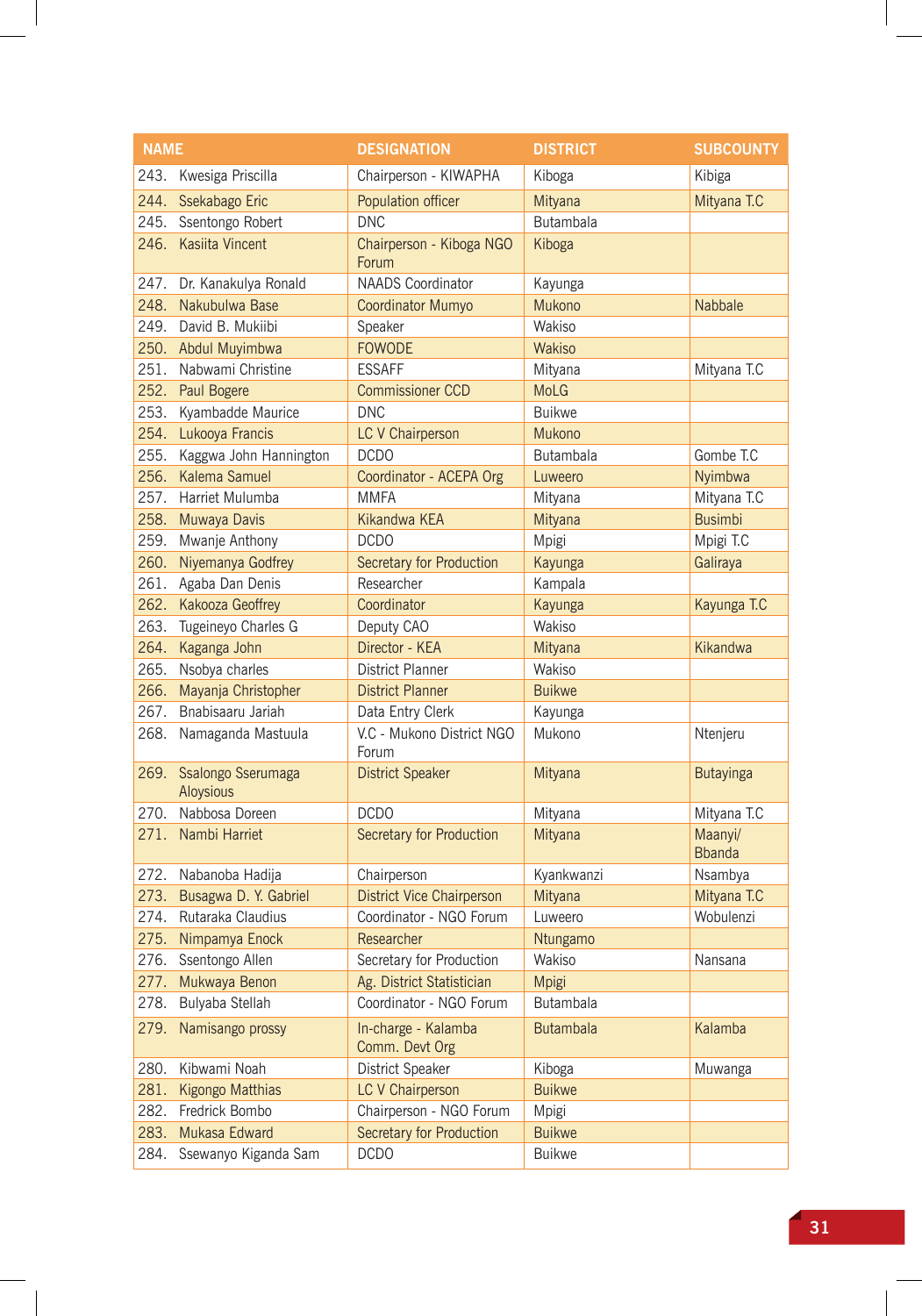| <b>NAME</b> |                            | <b>DESIGNATION</b>                                          | <b>DISTRICT</b>  | <b>SUBCOUNTY</b> |
|-------------|----------------------------|-------------------------------------------------------------|------------------|------------------|
|             | 285. Nsubuga Godfrey       | Secretary for Production                                    | <b>Mukono</b>    | Goma             |
| 286.        | Musisi Heul                | CAO                                                         | Luweero          |                  |
| 287.        | Gitta Muhammad             | Chairperson - NGO Forum                                     | <b>Buikwe</b>    | Najja            |
|             | 288. Kisitu Bob            | Chairperson - Wakiso<br>Youth network                       | Wakiso           | Wakiso T.C       |
|             | 289. Kato Patrick          | <b>District Planner</b>                                     | <b>Butambala</b> |                  |
|             | 290. Nantume peninah       | Chairperson - Naalinya<br>Kyankwanzi Women's<br>Association | Kyankwanzi       | Butamba T.C      |
|             | 291. Kalanda Ismail Buyego | <b>DCDO</b>                                                 | Kiboga           |                  |
| 292.        | Joseph Sebandeke           | Coordinator                                                 | <b>Butambala</b> |                  |
| 293.        | James Kinobwa              | <b>District Speaker</b>                                     | <b>Mukono</b>    | Nagojje          |
|             | 294. Abalo Alibu           | <b>CDO</b>                                                  | Luweero          |                  |
|             | 295. Kawuki Simon Peter    | Representative                                              | Mpigi            | <b>Buwama</b>    |
|             | 296. Matovu Ramadhan       | Treasurer - Kisumba M.M                                     | <b>Buikwe</b>    | Najja            |
|             | 297. Kiggundu Musa         | <b>District Vice Chairperson</b>                            | <b>Mukono</b>    | Kyampisi         |
| 298.        | Matia Lwanga Bwanika       | LC V Chairperson                                            | Wakiso           | Ssisa            |
| 299.        | Mutebi Robert              | <b>CDO</b>                                                  | <b>Wakiso</b>    |                  |
| 300.        | Musisi Christopher         | <b>World Vision</b>                                         | Luweero          | Katikamu         |
|             | 301. Ampire Gideon         | Coordinator                                                 | Rukungiri        | Kagunga          |
| 302.        | Zalwango Madinah           | Vice Chairperson                                            | Luweero          | Butuntunuda      |
|             | 303. Nakajubi Fatuma       | Chairperson - NGO Forum                                     | <b>Butambala</b> |                  |
|             | 304. Lwanga Nasulo         | Director                                                    | <b>Butambala</b> |                  |
|             | 305. Dr. Twigiira John B   | <b>NAADS Coordinator</b>                                    | Kiboga           | Kapeke           |
| 306.        | Galabuzi Paddy             | District Planner                                            | Kiboga           |                  |
| 307.        | Nanyange Jane              | Coordinator                                                 | <b>Butambala</b> | Ngando           |
| 308.        | Namuli Rehema              | Secretary for Production                                    | <b>Butambala</b> | Kalamba          |
| 309.        | <b>Martin Kikandwe</b>     | Researcher                                                  | <b>Wakiso</b>    |                  |
| 310.        | Bavekuno Mafumu K          | District Chairperson                                        | <b>Butambala</b> |                  |
| 311.        | Mukasa Edward              | <b>District Speaker</b>                                     | Kayunga          |                  |
| 312.        | Katumba Fred               | Rep CAO                                                     | Mukono           |                  |
|             | 313. Namansa Proscovia     | <b>District Speaker</b>                                     | Luweero          |                  |
|             | 314. Kigalo David          | <b>DNC</b>                                                  | Mpigi            |                  |
|             | 315. Mukhama Godfrey       | Secretary - NAPSU                                           | Kayunga          | Kayonza          |
| 316.        | Ssembuusi Zacchaeus        | Chairperson - KIAPPD                                        | Kiboga           | Kibiga           |
|             | 317. Katerega Badru        | LV C Vice Chairperson                                       | <b>Mpigi</b>     |                  |
| 318.        | Jjemba juliet              | District Speaker                                            | Mpigi            | Muduuma          |
|             | 319. Agaba Medson          | <b>LC V Chairperson</b>                                     | Kiboga           | Dwaniro          |
|             | 320. Kikabi Abubakar       | Secretary for Production                                    | Mpigi            | Muduuma          |

| <b>NAME</b> |                         | <b>DESIGNATION</b> | <b>DISTRICT</b> | <b>SUBCOUNTY</b> |  |
|-------------|-------------------------|--------------------|-----------------|------------------|--|
|             | <b>TESO REGION</b>      |                    |                 |                  |  |
|             | 321. Amega J Baptist    | NAAADS CORDINATOR  | Kumi            |                  |  |
|             | 322. Olupo James        | CSO                | Kaberaimaido    |                  |  |
|             | 323. Asio Sarah         | <b>ACAO</b>        | Serere          |                  |  |
|             | 324. Oluma John Francis | <b>CHAIRPERSON</b> | Amuria          |                  |  |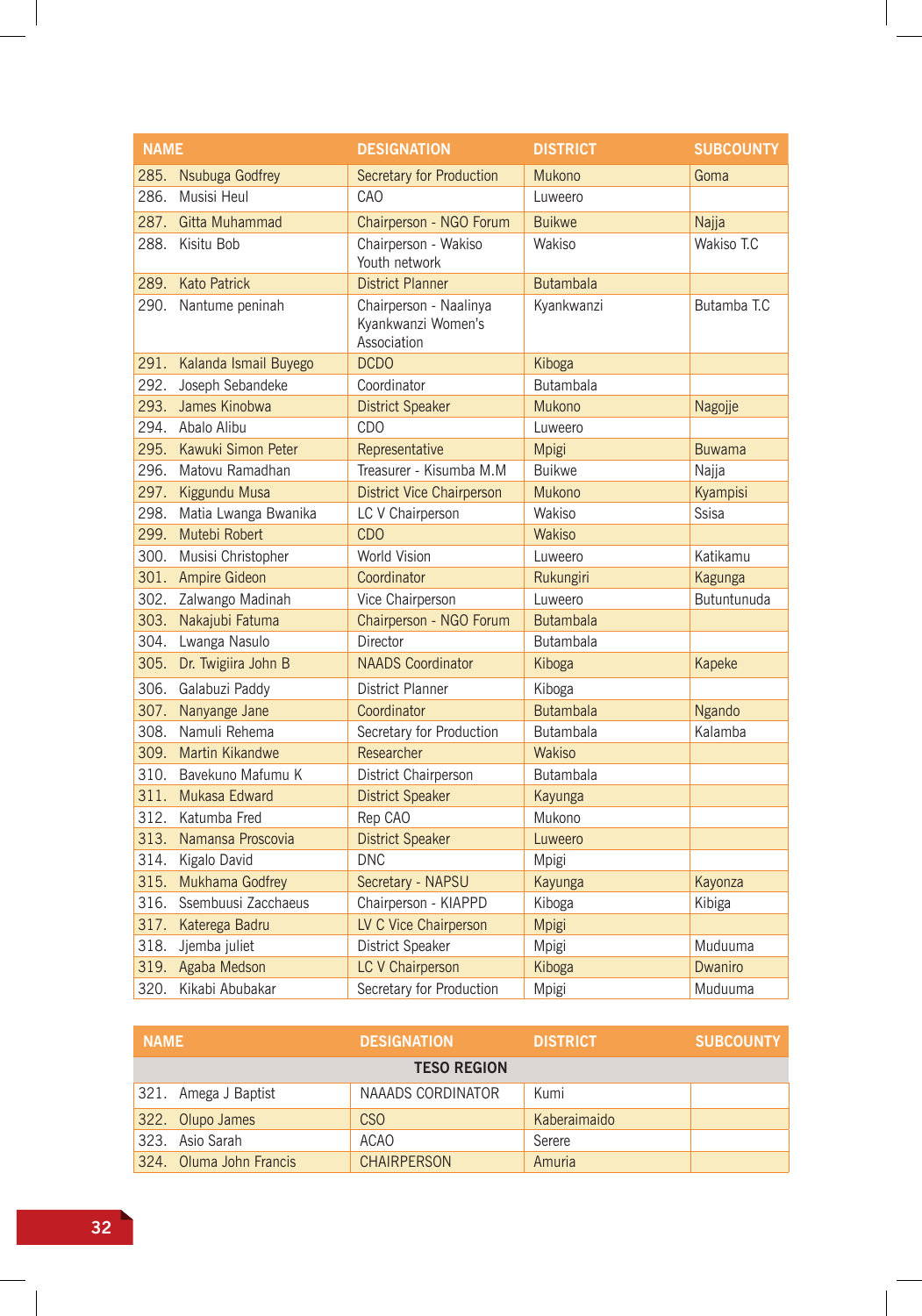| <b>NAME</b> |                          | <b>DESIGNATION</b>                        | <b>DISTRICT</b> | <b>SUBCOUNTY</b> |
|-------------|--------------------------|-------------------------------------------|-----------------|------------------|
|             | 325. William Ndolieire   | <b>MOFPED</b>                             | Kampala         |                  |
|             | 326. Mah Kaal            | <b>SODANN</b>                             | Soroti          |                  |
|             | 327. Atungo Eunice       | SODDAN                                    | Sooroti         | Asuret           |
|             | 328. Cheli Peter         |                                           | Amuria          |                  |
|             | 329. Ekinu Basil         | DIST VICE CHAIRPERSON                     | Kaberamaido     | Otuboi           |
| 330.        | <b>Boonah Chris</b>      | <b>CAO</b>                                | <b>Bukedea</b>  |                  |
| 331.        | Eceru Peter              | AIO                                       | Soroti          |                  |
|             | 332. Opado O Simon       | <b>VICE CHAIRPERSON</b>                   | Soroti          |                  |
|             | 333. Olado Apollo        | <b>PASTOR</b>                             | Serere          |                  |
|             | 334. Odela Nelson        | <b>DCDO</b>                               | Kaberaimaido    |                  |
|             | 335. Ongaba Stephen      | <b>DCDO</b>                               | Bujedea         |                  |
|             | 336. Okororo John Robert | <b>COORDINATOR</b>                        | Katakwi         |                  |
|             | 337. Opucho Leonard      | <b>SEC PRODUCTION</b>                     | Soroti          |                  |
|             | 338. Okitui Paul         | <b>PLANNER</b>                            | Soroti          |                  |
|             | 339. Opokot Isaac        | KATAKWI PROJECT<br><b>MANAGER</b>         | Katakwi         |                  |
|             | 340. Otworot Alfred      | <b>SEC PRODUCTION</b>                     | Katakwi         |                  |
|             | 341. Opede Victor        |                                           |                 |                  |
|             | 342. Olaro Simon Peter   | <b>TESO YOUTH</b>                         | Ngora           |                  |
| 343.        | Elasu Demterina          |                                           | Kabaeraimaido   |                  |
|             | 344. Apipo Roese         | <b>C/PERSON</b>                           | Ngora           |                  |
|             | 345. Paul Bernard        | PROGRAMME ASSISTANT                       | Amuria          |                  |
|             | 346. Okalebo E.S         | <b>DCDO</b>                               | Serere          |                  |
|             | 347. Anyaso Mariam       | PROGRAMME ASSISTANT                       | Soroti          |                  |
|             | 348. Acan Christine      | PROCURMENT OFFICER                        | Katakwi         |                  |
|             | 349. Inyanyat J Peter    | <b>AFAO</b>                               | Ngora           |                  |
|             | 350. John Olupot         | <b>DNC</b>                                | Katakwi         |                  |
|             | 351. Omene Emmanuel      | PALNNER                                   | Katakwi         |                  |
|             | 352. Ichogar Charles     | <b>DIRECTOR CONSERVE</b><br><b>UGNADA</b> | Katakwi         |                  |
|             | 353. Engoru Charles      | <b>DISTRICT SPEAKER</b>                   | Amuria          |                  |
|             | 354. Akumu M.G.O         | <b>PM</b>                                 | Katakwi         |                  |
|             | 355. Ojilong Charles     | DIST VICE SPEAKER                         | <b>Bukedea</b>  |                  |
|             | 356. Oyugi Okoma Samuel  |                                           | Soroti          |                  |
|             | 357. Aakarit Jean Rose   | CAO                                       | Ngora           |                  |
|             | 358. Ekiru Edward        | <b>SOCIAL WORKER</b>                      | Soroti          |                  |
|             | 359. Ewayu John Henry    | CHAIRPERSON                               | Soroti          |                  |
|             | 360. Alengo Micheal      | <b>DCAO</b>                               | Katakwi         |                  |
|             | 361. Akol David Julius   | CHAIRPERSON                               | <b>Bukedea</b>  |                  |
|             | 362. Shaban Dlunga       | <b>CAHIRPESON</b>                         | Kaberamaido     |                  |
| 363.        | Isiagi Joseph            | NAADS CORDINATOR                          | <b>Bukedea</b>  |                  |
| 364.        | Mboga Isa                | CAO                                       | Paliisa         |                  |
|             | 365. Angiro Betty        | CORDINATOR                                | Katakwi         |                  |
|             | 366. Asekenye J          | <b>CORDINATOR</b>                         | Kumi            |                  |
|             | 367. Olinga Charles      | <b>DISTRICT SPEAKER</b>                   | Katakwi         |                  |
| 368.        | Tebenyang John Robert    | <b>SEC PRODUCTION</b>                     | Amuria          |                  |
| 369.        | Okurut James             | LC <sub>5</sub>                           | Palissa         |                  |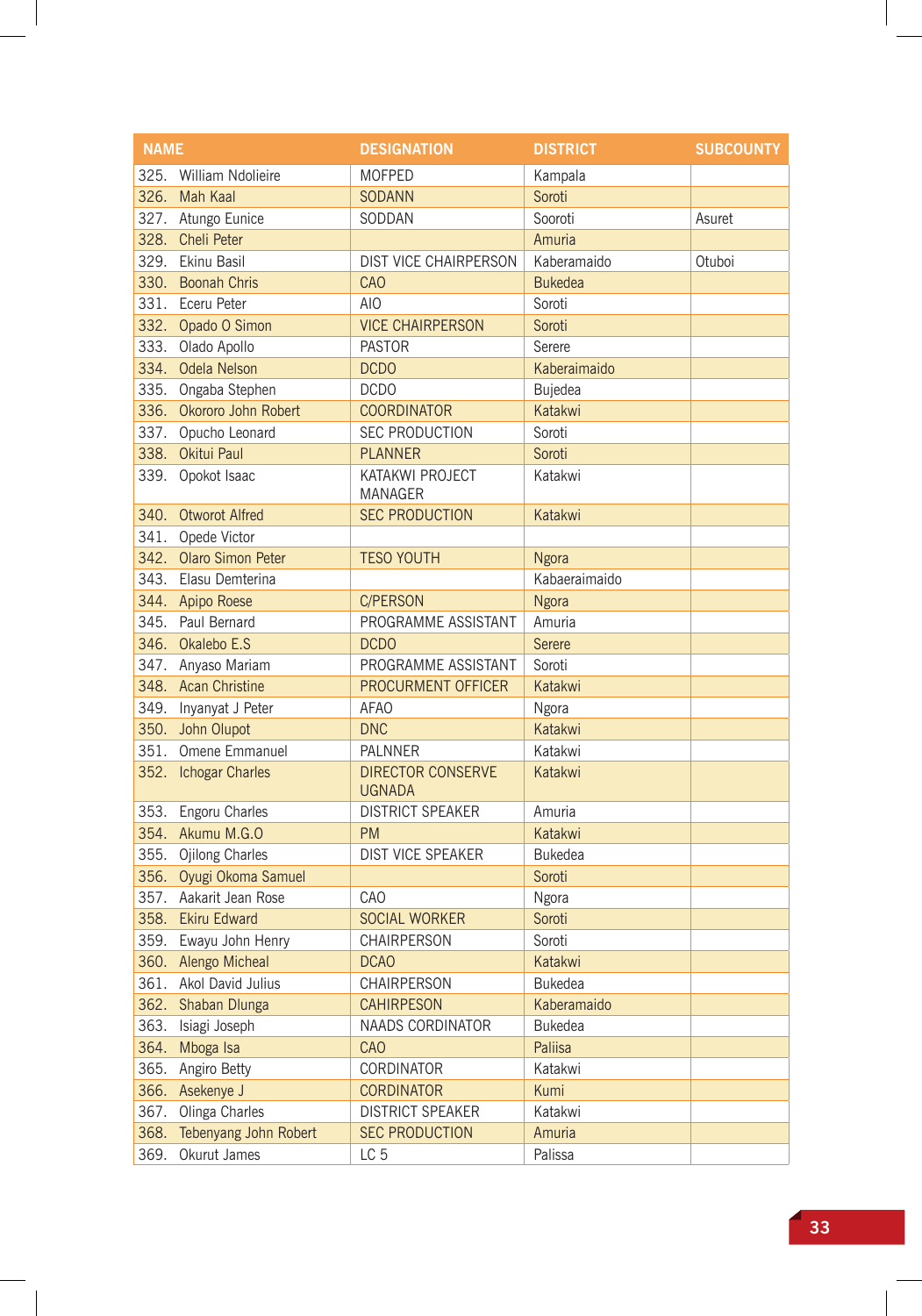| <b>NAME</b> |                            | <b>DESIGNATION</b>                      | <b>DISTRICT</b> | <b>SUBCOUNTY</b> |
|-------------|----------------------------|-----------------------------------------|-----------------|------------------|
|             | 370. Okujje Jude           | <b>PROJECT OFFICER</b>                  | Ngora           |                  |
|             | 371. Atim Sylia            | PRESS SOROTI                            | Soroti          |                  |
|             | 372. Apolot Cindy          | PRESS SOROTI                            | Soroti          |                  |
|             | 373. Engimu Gilbert        | <b>KHRI</b>                             | Ngora           |                  |
| 374.        | <b>Ilaborot K Marget</b>   | <b>SEC PRODUCTION</b>                   | <b>Bukedea</b>  |                  |
| 375.        | Omuut Hussien              | CHAIRPERSON                             | Kumi            |                  |
|             | 376. Apoo Clair            | <b>ASSISTANT</b>                        |                 |                  |
|             | 377. Namagala              | CHAIRPERSON                             | Paliissa        |                  |
| 378.        | Maaka Lukia                | <b>DIST COUNCILLOR</b>                  | <b>Pallisa</b>  |                  |
| 379.        | Akello Susan               | F <sub>O</sub>                          | Amuria          |                  |
|             | 380. Okello Amos           |                                         | Soroti          |                  |
|             | 381. Ikurot Margeret       |                                         | Katakwi         |                  |
|             | 382. Opit Okojo            | LCV                                     | Serere          |                  |
|             | 383. Omagor J.M.S          | <b>DIRECTOR</b>                         | Kumi            |                  |
|             | 384. Roeselinda Oyuu       | <b>CORDINATOR TASO</b>                  | Kaberamaido     | Otuboi           |
|             | 385. Ajuo Grace            | <b>SEC PRODUCTION</b>                   | Serere          |                  |
| 386.        | <b>Omoding John Rogers</b> | <b>COORDINATOR</b>                      | Kumi            | Ongino           |
| 387.        | Okanya Simon               | CAO                                     | Soroti          |                  |
|             | 388. Ariokot Naume         | <b>PLANNER</b>                          | Serere          |                  |
|             | 389. Ayigi Daisy           | <b>DCDO</b>                             | Soroti          |                  |
|             | 390. Akwap Marion          | <b>DCDO</b>                             | <b>Bukedea</b>  |                  |
|             | 391. Oloit Choel           | <b>DCDO</b>                             | Amuria          |                  |
| 392.        | Mukesi Robert              | <b>PLANNER</b>                          | Pallisa         |                  |
| 393.        | Orot Ismael                | LCV                                     | Kumi            |                  |
| 394.        | <b>Eppeet Thomas</b>       | <b>DISTRICT WATER</b><br><b>OFFICER</b> | Soroti          |                  |
| 395.        | Otim Richard               | <b>SEC PRODUCTION</b>                   | Ngora           |                  |
|             | 396. Akomo Peter           | <b>VIC CHAIRPERSON</b>                  | <b>Ngora</b>    |                  |
| 397.        | Makeri Wilberforce         | CORDINATOR                              | Pallisa         |                  |
|             | 398. Okuruy Samson         | PSO-PADI                                | Pallisa         |                  |
|             | 399. Wamire Dawson         | <b>DCDO</b>                             |                 |                  |
|             | 400. Egunyu Francis        | <b>DCAO</b>                             | Ngora           |                  |
|             | 401. Okolo M Morris        | PAC U                                   | Soroti          |                  |
|             | 402. Erisu Peter           | CAO                                     | Kaberaimodo     |                  |
|             | 403. Olemo Mathew          | PLANNER                                 | Katakwi         |                  |
|             | 404. Okalebo Robert        | <b>SPEAKER</b>                          | <b>Ngora</b>    |                  |
|             | 405. Omoding Okwi          |                                         | Amuria          |                  |
| 406.        | Okello Freddderick         | <b>SPEAKER</b>                          | Serere          |                  |
| 407.        | Duchu Patrick              | <b>SPEAKER</b>                          | Pallisa         |                  |
| 408.        | Akomo Peter                | <b>VICE CHAIRPERSON</b>                 | <b>Ngora</b>    |                  |
| 409.        | Ojobra Z                   | CHAIRPERSON                             | Palllisa        |                  |
| 410.        | lisa Angie                 | <b>DNC</b>                              | <b>Ngora</b>    |                  |

#### **Footnotes in tables**

1 The figure includes only LST deductions from government payroll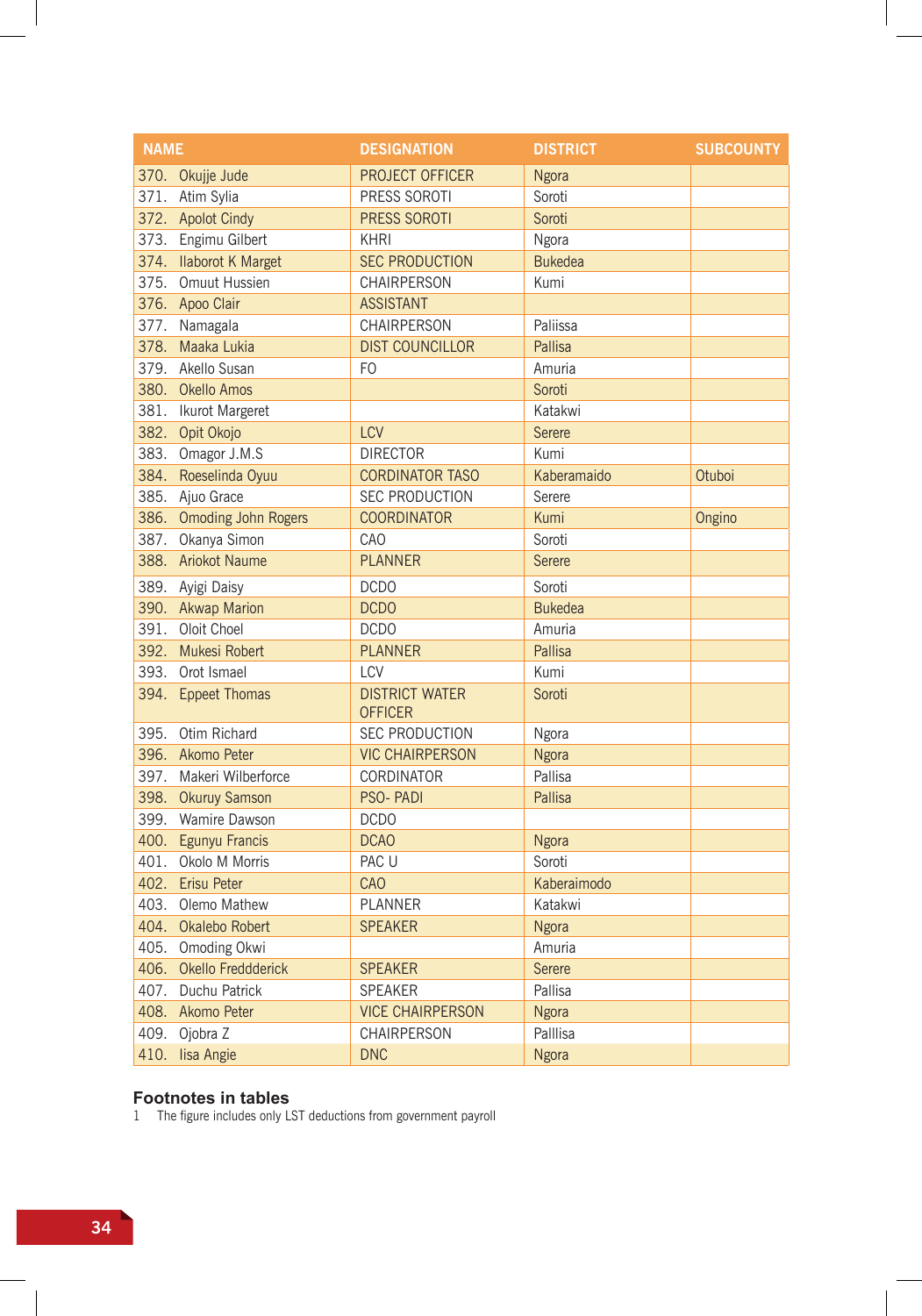# Publications in the series

ACODE, (2002). The African Policy Makers Workshop on the Negotiations for a Liability and Redress Regime Under the Cartagena Protocol on Biosafety: Report of the Proceedings; ACODE Policy Dialogue Series No. 1, 2002. Kampala.

Tumushabe, G., and Mpeirwe, A., (2003). East Africa Sub-Regional Workshop on Genetically Modified Organisms: Report of the Proceedings. ACODE Policy Dialogue Series No. 2, 2003. Kampala.

Kutegeka, S., and Luyima, V., (2003). High Level Policy Dialogue on Nature, Wealth and Power: Balancing Nature, Wealth and Power Through The PEAP Revision Process, Report of the Proceedings. ACODE Policy Dialogue Series No. 3, 2003. Kampala.

Musiime, E., and Naluwairo, R., (2004). Workshop on Organic Agriculture, Food Security and Poverty Eradication: Policy Options for Increasing the Role of Organic Agriculture in Ensuring Sustainable Food Security and Poverty Alleviation in Sub-Saharan Africa: Report of the Proceedings. ACODE Policy Dialogue Series No. 4, 2004. Kampala.

Tumushabe, G., (2004). High Level Policy Dialogue on Bio-Safety Frameworks in Sub-Saharan Africa: National Biosafety Frameworks, Whose Agenda? Report of the Proceedings. ACODE Policy Dialogue Series No. 5, 2004. Kampala

Naluwairo, R., and Musiime, E., (2004). Report of the Parliamentary Public Hearing on Genetically Modified Organisms in Uganda: A New Approach to Soliciting Peoples' Views on Emerging Issues in Society. ACODE Policy Dialogue Series No. 6, 2004. Kampala

Tumushabe, G., and Naluwairo, R., (2006). The East Africa Conference on Intellectual Property Rights and Development: Synthesis Report of the Proceedings. ACODE Policy Dialogue Series No. 7, 2006. Kampala.

Tabaire, B., and Okao, J., (2010). Reviving Makerere University to a Leading Institution for Academic Excellence in Africa: Synthesis Report of Proceedings of the 3rd State of the Nation Platform. ACODE Policy Dialogue Series No. 8, 2010. Kampala.

Tabaire, B., and Okao, J., (2010). A Reflection of Uganda's Foreign Policy and Role at the UN Security Council: Synthesis Report of Proceedings of